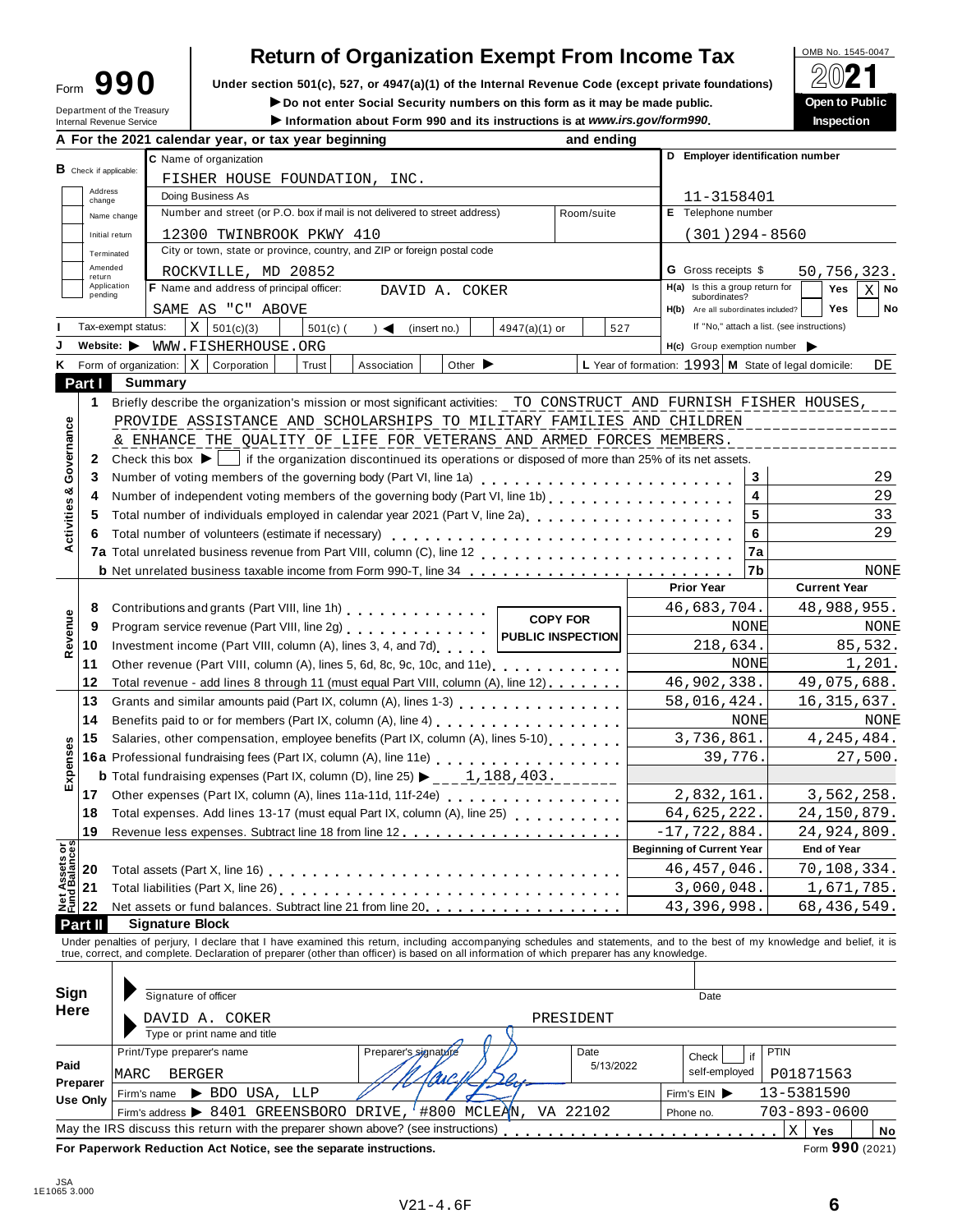| Form 990 (2021)<br>Part III |                                                      | FISHER HOUSE FOUNDATION, INC.                                                                                                                                                                                                                                                                                                                     |                        |               | 11-3158401    |
|-----------------------------|------------------------------------------------------|---------------------------------------------------------------------------------------------------------------------------------------------------------------------------------------------------------------------------------------------------------------------------------------------------------------------------------------------------|------------------------|---------------|---------------|
|                             |                                                      | <b>Statement of Program Service Accomplishments</b>                                                                                                                                                                                                                                                                                               |                        |               | Page 2<br>X   |
| 1.                          | Briefly describe the organization's mission:         |                                                                                                                                                                                                                                                                                                                                                   |                        |               |               |
|                             | SEE SCHEDULE O                                       |                                                                                                                                                                                                                                                                                                                                                   |                        |               |               |
|                             |                                                      |                                                                                                                                                                                                                                                                                                                                                   |                        |               |               |
|                             | If "Yes," describe these new services on Schedule O. | 2 Did the organization undertake any significant program services during the year which were not listed on the                                                                                                                                                                                                                                    |                        |               | $X$ No<br>Yes |
|                             |                                                      | 3 Did the organization cease conducting, or make significant changes in how it conducts, any program                                                                                                                                                                                                                                              |                        |               | $X$ No<br>Yes |
|                             | If "Yes," describe these changes on Schedule O.      | 4 Describe the organization's program service accomplishments for each of its three largest program services, as measured by<br>expenses. Section $501(c)(3)$ and $501(c)(4)$ organizations are required to report the amount of grants and allocations to others,<br>the total expenses, and revenue, if any, for each program service reported. |                        |               |               |
| 4a (Code:                   | ) (Expenses \$                                       | 20, 747, 161. including grants of \$16, 315, 637. ) (Revenue \$                                                                                                                                                                                                                                                                                   |                        |               | NONE          |
|                             |                                                      | TO PROMOTE AND ENHANCE THE PUBLIC PERCEPTION AND IMAGE OF FISHER                                                                                                                                                                                                                                                                                  |                        |               |               |
|                             |                                                      | HOUSES AND THE UNITED STATES ARMED FORCES; TO CONSTRUCT AND                                                                                                                                                                                                                                                                                       |                        |               |               |
|                             |                                                      | FURNISH FISHER HOUSES TO TEMPORARILY HOUSE FAMILIES AND LOVED ONES                                                                                                                                                                                                                                                                                |                        |               |               |
|                             |                                                      | VISITING MILITARY PERSONNEL IN HOSPITALS AND TO PROVIDE THE SAME                                                                                                                                                                                                                                                                                  |                        |               |               |
|                             |                                                      | FOR OTHER PERSONS OUALIFIED TO USE SUCH FACILITIES; TO PROVIDE                                                                                                                                                                                                                                                                                    |                        |               |               |
|                             |                                                      | FINANCIAL ASSISTANCE TO CURRENT MEMBERS OF THE UNITED STATES ARMED                                                                                                                                                                                                                                                                                |                        |               |               |
|                             |                                                      | FORCES, VETERANS AND THEIR FAMILIES; AND TO MAKE SCHOLARSHIPS                                                                                                                                                                                                                                                                                     |                        |               |               |
|                             |                                                      | AVAILABLE TO MEMBERS OF MILITARY FAMILIES RECOGNIZING THE                                                                                                                                                                                                                                                                                         |                        |               |               |
|                             |                                                      | READINESS OF THE MILITARY AND THE ROLE OF THE COMMISSARY IN THE                                                                                                                                                                                                                                                                                   |                        |               |               |
|                             | MILITARY COMMUNITY.                                  |                                                                                                                                                                                                                                                                                                                                                   |                        |               |               |
|                             |                                                      |                                                                                                                                                                                                                                                                                                                                                   |                        |               |               |
| 4b (Code:                   | ) (Expenses \$                                       | including grants of \$                                                                                                                                                                                                                                                                                                                            |                        | ) (Revenue \$ |               |
|                             |                                                      |                                                                                                                                                                                                                                                                                                                                                   |                        |               |               |
|                             |                                                      |                                                                                                                                                                                                                                                                                                                                                   |                        |               |               |
|                             |                                                      |                                                                                                                                                                                                                                                                                                                                                   |                        |               |               |
|                             | ) (Expenses \$                                       |                                                                                                                                                                                                                                                                                                                                                   | including grants of \$ | ) (Revenue \$ |               |
|                             |                                                      |                                                                                                                                                                                                                                                                                                                                                   |                        |               |               |
|                             |                                                      |                                                                                                                                                                                                                                                                                                                                                   |                        |               |               |
| 4c (Code:                   |                                                      |                                                                                                                                                                                                                                                                                                                                                   |                        |               |               |
|                             | 4d Other program services (Describe on Schedule O.)  |                                                                                                                                                                                                                                                                                                                                                   |                        |               |               |
| (Expenses \$                | 4e Total program service expenses >                  | including grants of \$<br>20,747,161.                                                                                                                                                                                                                                                                                                             | ) (Revenue \$          |               |               |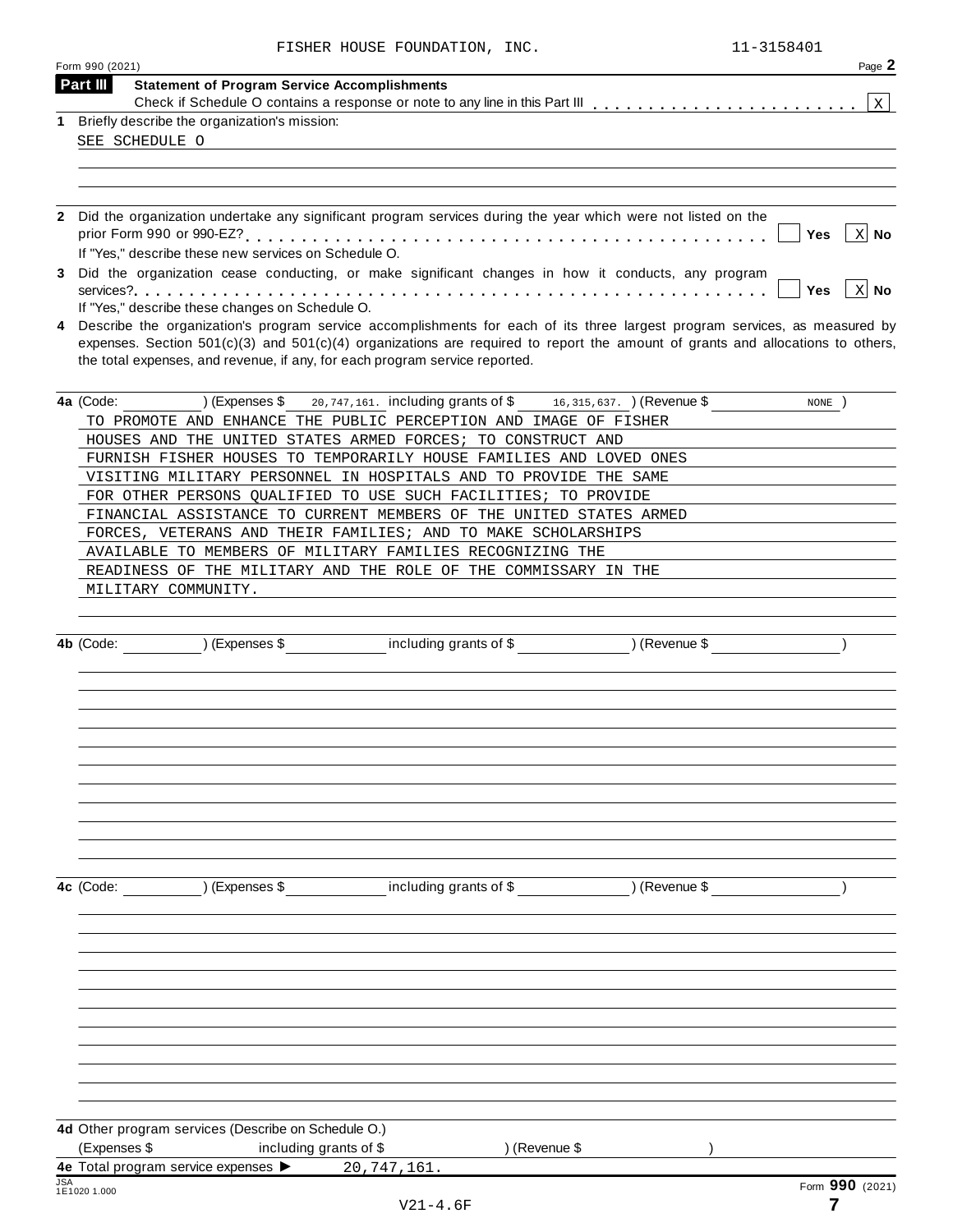|    | Form 990 (2021)                                                                                                                                                                                                                                      |                 |             | Page 3 |
|----|------------------------------------------------------------------------------------------------------------------------------------------------------------------------------------------------------------------------------------------------------|-----------------|-------------|--------|
|    | Part IV<br><b>Checklist of Required Schedules</b>                                                                                                                                                                                                    |                 | Yes         | No     |
| 1. | Is the organization described in section $501(c)(3)$ or $4947(a)(1)$ (other than a private foundation)? If "Yes,"                                                                                                                                    |                 |             |        |
|    |                                                                                                                                                                                                                                                      | 1               | Χ           |        |
| 2  | Is the organization required to complete Schedule B, Schedule of Contributors? See instructions                                                                                                                                                      | $\mathbf{2}$    | $\mathbf X$ |        |
| 3  | Did the organization engage in direct or indirect political campaign activities on behalf of or in opposition to                                                                                                                                     |                 |             |        |
|    | candidates for public office? If "Yes," complete Schedule C, Part I.                                                                                                                                                                                 | 3               |             | Χ      |
| 4  | Section 501(c)(3) organizations. Did the organization engage in lobbying activities, or have a section 501(h)                                                                                                                                        |                 |             |        |
|    |                                                                                                                                                                                                                                                      | 4               |             | X      |
| 5  | Is the organization a section $501(c)(4)$ , $501(c)(5)$ , or $501(c)(6)$ organization that receives membership dues,<br>assessments, or similar amounts as defined in Rev. Proc. 98-19? If "Yes," complete Schedule C, Part III.                     | 5               |             | Χ      |
| 6  | Did the organization maintain any donor advised funds or any similar funds or accounts for which donors                                                                                                                                              |                 |             |        |
|    | have the right to provide advice on the distribution or investment of amounts in such funds or accounts? If                                                                                                                                          |                 |             |        |
|    |                                                                                                                                                                                                                                                      | 6               |             | X      |
| 7  | Did the organization receive or hold a conservation easement, including easements to preserve open space,                                                                                                                                            |                 |             |        |
|    | the environment, historic land areas, or historic structures? If "Yes," complete Schedule D, Part II.                                                                                                                                                | $\overline{7}$  |             | Χ      |
| 8  | Did the organization maintain collections of works of art, historical treasures, or other similar assets? If "Yes,"                                                                                                                                  |                 |             |        |
|    |                                                                                                                                                                                                                                                      | 8               |             | Χ      |
| 9  | Did the organization report an amount in Part X, line 21, for escrow or custodial account liability, serve as a                                                                                                                                      |                 |             |        |
|    | custodian for amounts not listed in Part X; or provide credit counseling, debt management, credit repair, or                                                                                                                                         |                 |             |        |
|    |                                                                                                                                                                                                                                                      | 9               |             | X      |
| 10 | Did the organization, directly or through a related organization, hold assets in donor-restricted endowments                                                                                                                                         | 10              | Χ           |        |
| 11 | If the organization's answer to any of the following questions is "Yes," then complete Schedule D, Parts VI,                                                                                                                                         |                 |             |        |
|    | VII, VIII, IX, or X, as applicable.                                                                                                                                                                                                                  |                 |             |        |
|    | a Did the organization report an amount for land, buildings, and equipment in Part X, line 10? If "Yes,"                                                                                                                                             |                 |             |        |
|    |                                                                                                                                                                                                                                                      | 11a             | Χ           |        |
|    | <b>b</b> Did the organization report an amount for investments-other securities in Part X, line 12, that is 5% or more                                                                                                                               |                 |             |        |
|    | of its total assets reported in Part X, line 16? If "Yes," complete Schedule D, Part VII                                                                                                                                                             | 11 <sub>b</sub> |             | X      |
|    | c Did the organization report an amount for investments-program related in Part X, line 13, that is 5% or more                                                                                                                                       |                 |             |        |
|    | of its total assets reported in Part X, line 16? If "Yes," complete Schedule D, Part VIII                                                                                                                                                            | 11c             |             | Χ      |
|    | d Did the organization report an amount for other assets in Part X, line 15, that is 5% or more of its total assets                                                                                                                                  |                 |             |        |
|    |                                                                                                                                                                                                                                                      | 11d<br>11e      | Χ<br>Χ      |        |
|    | e Did the organization report an amount for other liabilities in Part X, line 25? If "Yes," complete Schedule D, Part X<br>f Did the organization's separate or consolidated financial statements for the tax year include a footnote that addresses |                 |             |        |
|    | the organization's liability for uncertain tax positions under FIN 48 (ASC 740)? If "Yes," complete Schedule D, Part X                                                                                                                               | 11f             | X           |        |
|    | 12a Did the organization obtain separate, independent audited financial statements for the tax year? If "Yes," complete                                                                                                                              |                 |             |        |
|    |                                                                                                                                                                                                                                                      | 12a             | Χ           |        |
|    | <b>b</b> Was the organization included in consolidated, independent audited financial statements for the tax year? If                                                                                                                                |                 |             |        |
|    | "Yes," and if the organization answered "No" to line 12a, then completing Schedule D, Parts XI and XII is optional                                                                                                                                   | 12b             |             | X      |
| 13 | Is the organization a school described in section $170(b)(1)(A)(ii)$ ? If "Yes," complete Schedule E.                                                                                                                                                | 13              |             | X      |
|    | 14a Did the organization maintain an office, employees, or agents outside of the United States?.                                                                                                                                                     | 14a             |             | X      |
|    | <b>b</b> Did the organization have aggregate revenues or expenses of more than \$10,000 from grantmaking,                                                                                                                                            |                 |             |        |
|    | fundraising, business, investment, and program service activities outside the United States, or aggregate                                                                                                                                            |                 |             |        |
| 15 | foreign investments valued at \$100,000 or more? If "Yes," complete Schedule F, Parts I and IV<br>Did the organization report on Part IX, column (A), line 3, more than \$5,000 of grants or other assistance to or                                  | 14b             |             | Χ      |
|    |                                                                                                                                                                                                                                                      | 15              |             | Χ      |
| 16 | Did the organization report on Part IX, column (A), line 3, more than \$5,000 of aggregate grants or other                                                                                                                                           |                 |             |        |
|    | assistance to or for foreign individuals? If "Yes," complete Schedule F, Parts III and IV                                                                                                                                                            | 16              |             | Χ      |
| 17 | Did the organization report a total of more than \$15,000 of expenses for professional fundraising services on                                                                                                                                       |                 |             |        |
|    | Part IX, column (A), lines 6 and 11e? If "Yes," complete Schedule G, Part I. See instructions                                                                                                                                                        | 17              | Χ           |        |
| 18 | Did the organization report more than \$15,000 total of fundraising event gross income and contributions on                                                                                                                                          |                 |             |        |
|    |                                                                                                                                                                                                                                                      | 18              | Χ           |        |
| 19 | Did the organization report more than \$15,000 of gross income from gaming activities on Part VIII, line 9a?                                                                                                                                         |                 |             |        |
|    |                                                                                                                                                                                                                                                      | 19              |             | Χ      |
|    | 20a Did the organization operate one or more hospital facilities? If "Yes," complete Schedule H                                                                                                                                                      | 20a             |             | X      |
| 21 | <b>b</b> If "Yes" to line 20a, did the organization attach a copy of its audited financial statements to this return?                                                                                                                                | 20 <sub>b</sub> |             |        |
|    | Did the organization report more than \$5,000 of grants or other assistance to any domestic organization or<br>domestic government on Part IX, column (A), line 1? If "Yes," complete Schedule I, Parts I and II                                     | 21              | X           |        |
|    |                                                                                                                                                                                                                                                      |                 |             |        |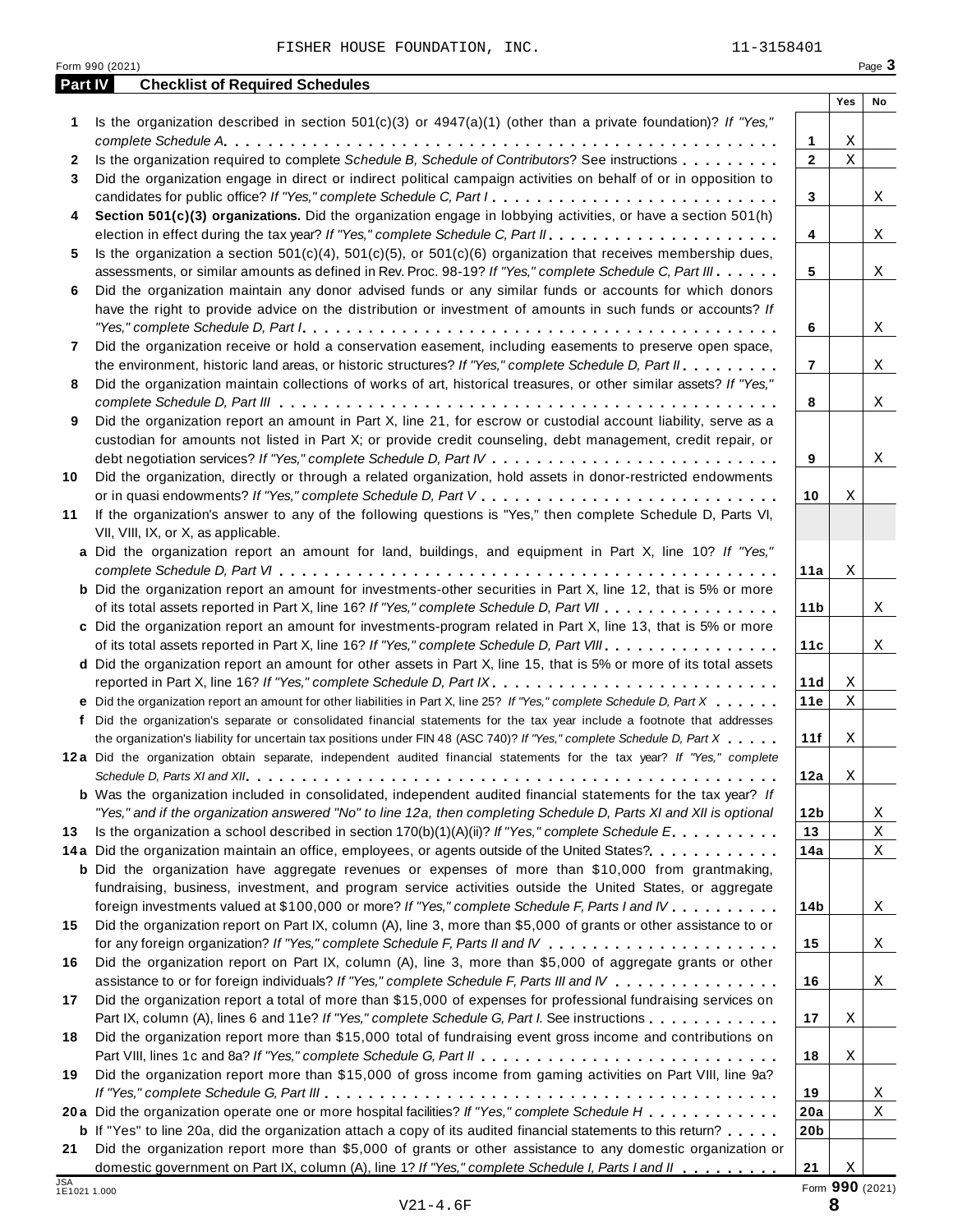|    | Form 990 (2021)                                                                                                           |                 |             | Page 4      |
|----|---------------------------------------------------------------------------------------------------------------------------|-----------------|-------------|-------------|
|    | <b>Part IV</b><br><b>Checklist of Required Schedules (continued)</b>                                                      |                 | Yes         | No          |
| 22 | Did the organization report more than \$5,000 of grants or other assistance to or for domestic individuals on             |                 |             |             |
|    | Part IX, column (A), line 2? If "Yes," complete Schedule I, Parts I and III                                               | 22              | Χ           |             |
|    | Did the organization answer "Yes" to Part VII, Section A, line 3, 4, or 5, about compensation of the                      |                 |             |             |
|    | organization's current and former officers, directors, trustees, key employees, and highest compensated                   |                 |             |             |
|    |                                                                                                                           | 23              | Χ           |             |
|    | 24a Did the organization have a tax-exempt bond issue with an outstanding principal amount of more than                   |                 |             |             |
|    | \$100,000 as of the last day of the year, that was issued after December 31, 2002? If "Yes," answer lines 24b             |                 |             |             |
|    | through 24d and complete Schedule K. If "No," go to line 25a                                                              | 24a             |             | X           |
|    | <b>b</b> Did the organization invest any proceeds of tax-exempt bonds beyond a temporary period exception?                | 24b             |             |             |
|    | c Did the organization maintain an escrow account other than a refunding escrow at any time during the year               |                 |             |             |
|    |                                                                                                                           | 24c             |             |             |
|    | d Did the organization act as an "on behalf of" issuer for bonds outstanding at any time during the year?                 | 24d             |             |             |
|    | 25a Section 501(c)(3), 501(c)(4), and 501(c)(29) organizations. Did the organization engage in an excess benefit          |                 |             |             |
|    | transaction with a disqualified person during the year? If "Yes," complete Schedule L, Part I.                            | 25a             |             | X           |
|    | <b>b</b> Is the organization aware that it engaged in an excess benefit transaction with a disqualified person in a prior |                 |             |             |
|    | year, and that the transaction has not been reported on any of the organization's prior Forms 990 or 990-EZ?              |                 |             |             |
|    |                                                                                                                           | 25 <sub>b</sub> |             | Χ           |
|    | Did the organization report any amount on Part X, line 5 or 22, for receivables from or payables to any current           |                 |             |             |
|    | or former officer, director, trustee, key employee, creator or founder, substantial contributor, or 35%                   |                 |             |             |
|    | controlled entity or family member of any of these persons? If "Yes," complete Schedule L, Part II.                       | 26              |             | Χ           |
|    | Did the organization provide a grant or other assistance to any current or former officer, director, trustee, key         |                 |             |             |
|    | employee, creator or founder, substantial contributor or employee thereof, a grant selection committee                    |                 |             |             |
|    | member, or to a 35% controlled entity (including an employee thereof) or family member of any of these                    |                 |             |             |
|    |                                                                                                                           | 27              |             | Χ           |
|    | Was the organization a party to a business transaction with one of the following parties (see the Schedule L,             |                 |             |             |
|    | Part IV instructions, for applicable filing thresholds, conditions, and exceptions):                                      |                 |             |             |
|    | a A current or former officer, director, trustee, key employee, creator or founder, or substantial contributor? If        |                 |             |             |
|    |                                                                                                                           | 28a             |             | X           |
|    | <b>b</b> A family member of any individual described in line 28a? If "Yes," complete Schedule L, Part IV.                 | 28 <sub>b</sub> |             | $\mathbf X$ |
|    | c A 35% controlled entity of one or more individuals and/or organizations described in line 28a or 28b? If                |                 |             |             |
|    |                                                                                                                           | 28c             |             | X           |
|    | Did the organization receive more than \$25,000 in non-cash contributions? If "Yes," complete Schedule M                  | 29              | X           |             |
|    | Did the organization receive contributions of art, historical treasures, or other similar assets, or qualified            |                 |             |             |
|    |                                                                                                                           | 30              |             | Χ           |
|    | Did the organization liquidate, terminate, or dissolve and cease operations? If "Yes," complete Schedule N, Part I        | 31              |             | $\mathbf X$ |
|    | Did the organization sell, exchange, dispose of, or transfer more than 25% of its net assets? If "Yes,"                   |                 |             |             |
|    |                                                                                                                           | 32              |             | X           |
|    | Did the organization own 100% of an entity disregarded as separate from the organization under Regulations                |                 |             |             |
|    | sections 301.7701-2 and 301.7701-3? If "Yes," complete Schedule R, Part /                                                 | 33              |             | X           |
| 34 | Was the organization related to any tax-exempt or taxable entity? If "Yes," complete Schedule R, Part II, III,            |                 |             |             |
|    |                                                                                                                           | 34              |             | X           |
|    | 35a Did the organization have a controlled entity within the meaning of section 512(b)(13)?                               | 35a             |             | X           |
|    | <b>b</b> If "Yes" to line 35a, did the organization receive any payment from or engage in any transaction with a          |                 |             |             |
|    | controlled entity within the meaning of section 512(b)(13)? If "Yes," complete Schedule R, Part V, line 2                 | 35 <sub>b</sub> |             |             |
| 36 | Section 501(c)(3) organizations. Did the organization make any transfers to an exempt non-charitable                      |                 |             |             |
|    | related organization? If "Yes," complete Schedule R, Part V, line 2.                                                      | 36              |             | X           |
|    | Did the organization conduct more than 5% of its activities through an entity that is not a related organization          |                 |             |             |
|    | and that is treated as a partnership for federal income tax purposes? If "Yes," complete Schedule R, Part VI              | 37              |             | X           |
|    | Did the organization complete Schedule O and provide explanations on Schedule O for Part VI, lines 11b and                |                 |             |             |
|    | 19? Note: All Form 990 filers are required to complete Schedule O.                                                        | 38              | Χ           |             |
|    | <b>Part V</b><br><b>Statements Regarding Other IRS Filings and Tax Compliance</b>                                         |                 |             |             |
|    | Check if Schedule O contains a response or note to any line in this Part V                                                |                 |             |             |
|    |                                                                                                                           |                 | <b>Yes</b>  | No          |
|    | 1a Enter the number reported in box 3 of Form 1096. Enter -0- if not applicable   1a<br>17                                |                 |             |             |
|    | <b>b</b> Enter the number of Forms W-2G included on line 1a. Enter -0- if not applicable 1b<br>NONE                       |                 |             |             |
|    | c Did the organization comply with backup withholding rules for reportable payments to vendors and                        |                 |             |             |
|    |                                                                                                                           | 1c              | $\mathbf X$ |             |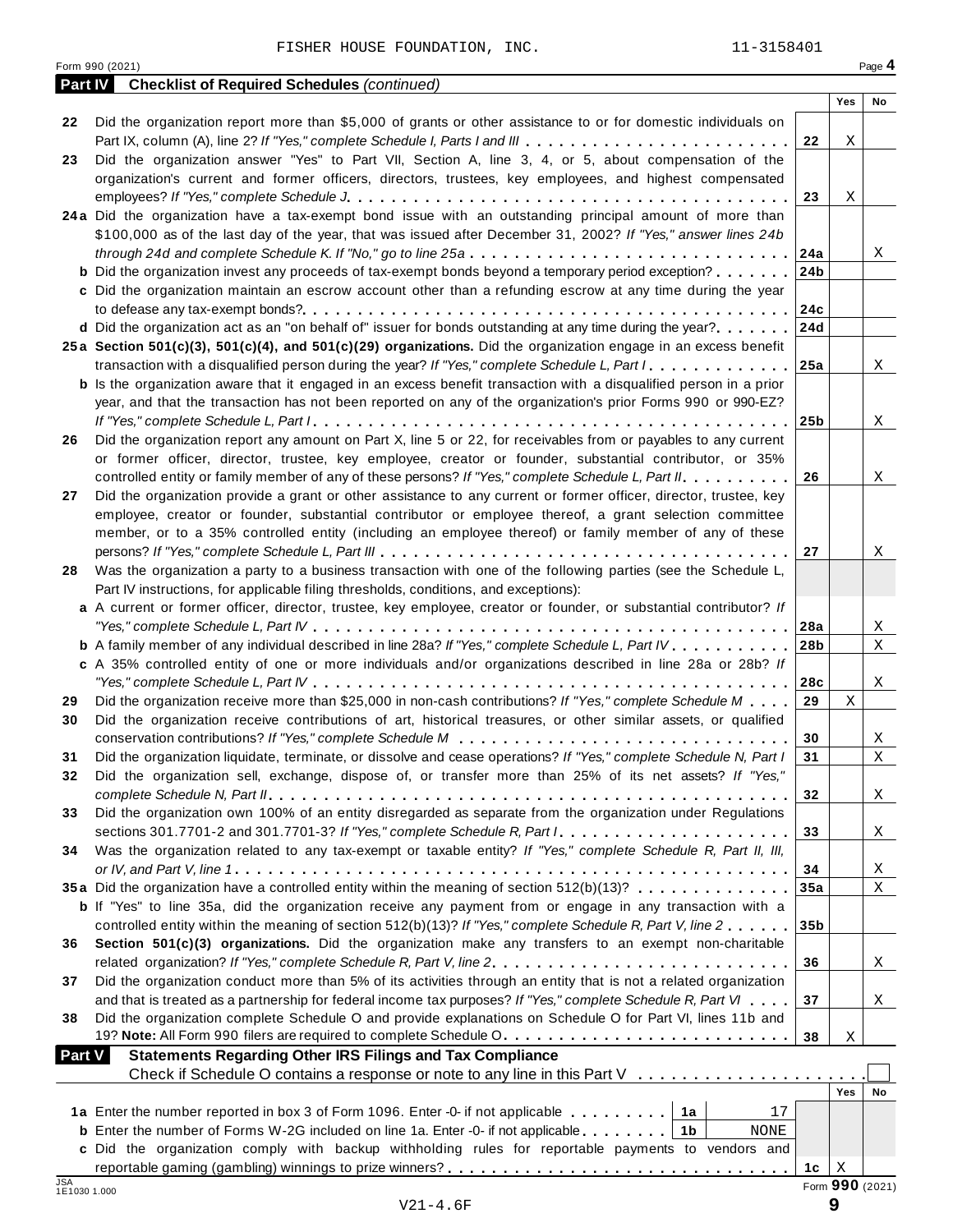Form <sup>990</sup> (2021) Page **5**

| Part V                     | Statements Regarding Other IRS Filings and Tax Compliance (continued)                                                                        |     | Yes | No              |
|----------------------------|----------------------------------------------------------------------------------------------------------------------------------------------|-----|-----|-----------------|
|                            | 2a Enter the number of employees reported on Form W-3, Transmittal of Wage and Tax                                                           |     |     |                 |
|                            | 33<br>2a<br>Statements, filed for the calendar year ending with or within the year covered by this return. . [                               |     |     |                 |
|                            | <b>b</b> If at least one is reported on line 2a, did the organization file all required federal employment tax returns?                      | 2b  | Χ   |                 |
|                            | Note: If the sum of lines 1a and 2a is greater than 250, you may be required to e-file. See instructions.                                    |     |     |                 |
|                            | 3a Did the organization have unrelated business gross income of \$1,000 or more during the year?                                             | За  |     | Χ               |
|                            | <b>b</b> If "Yes," has it filed a Form 990-T for this year? If "No" to line 3b, provide an explanation on Schedule O                         | 3b  |     |                 |
|                            | 4a At any time during the calendar year, did the organization have an interest in, or a signature or other authority over,                   |     |     |                 |
|                            | a financial account in a foreign country (such as a bank account, securities account, or other financial account)?                           | 4a  |     | Χ               |
|                            | <b>b</b> If "Yes," enter the name of the foreign country $\blacktriangleright$ $\equiv$                                                      |     |     |                 |
|                            | See instructions for filing requirements for FinCEN Form 114, Report of Foreign Bank and Financial Accounts (FBAR).                          |     |     |                 |
|                            | 5a Was the organization a party to a prohibited tax shelter transaction at any time during the tax year?                                     | 5a  |     | Χ               |
|                            | <b>b</b> Did any taxable party notify the organization that it was or is a party to a prohibited tax shelter transaction?                    | 5b  |     | Χ               |
|                            | c If "Yes" to line 5a or 5b, did the organization file Form 8886-T? $\ldots \ldots \ldots \ldots \ldots \ldots \ldots$                       | 5c  |     |                 |
|                            | 6a Does the organization have annual gross receipts that are normally greater than \$100,000, and did the                                    |     |     |                 |
|                            | organization solicit any contributions that were not tax deductible as charitable contributions?                                             | 6a  |     | Χ               |
|                            | <b>b</b> If "Yes," did the organization include with every solicitation an express statement that such contributions or                      |     |     |                 |
|                            |                                                                                                                                              | 6b  |     |                 |
| 7                          | Organizations that may receive deductible contributions under section 170(c).                                                                |     |     |                 |
|                            | a Did the organization receive a payment in excess of \$75 made partly as a contribution and partly for goods                                |     |     |                 |
|                            |                                                                                                                                              | 7a  | Χ   |                 |
|                            | <b>b</b> If "Yes," did the organization notify the donor of the value of the goods or services provided?                                     | 7b  | X   |                 |
|                            | c Did the organization sell, exchange, or otherwise dispose of tangible personal property for which it was                                   |     |     |                 |
|                            |                                                                                                                                              | 7c  |     | Χ               |
|                            |                                                                                                                                              |     |     |                 |
|                            | e Did the organization receive any funds, directly or indirectly, to pay premiums on a personal benefit contract?                            | 7e  |     | Χ               |
|                            | f Did the organization, during the year, pay premiums, directly or indirectly, on a personal benefit contract?                               | 7f  |     | Χ               |
|                            | g If the organization received a contribution of qualified intellectual property, did the organization file Form 8899 as required?           | 7g  |     |                 |
|                            | h If the organization received a contribution of cars, boats, airplanes, or other vehicles, did the organization file a Form 1098-C?         | 7h  |     |                 |
| 8                          | Sponsoring organizations maintaining donor advised funds. Did a donor advised fund maintained by the                                         |     |     |                 |
|                            | sponsoring organization have excess business holdings at any time during the year?                                                           | 8   |     |                 |
| 9                          | Sponsoring organizations maintaining donor advised funds.                                                                                    |     |     |                 |
|                            | <b>a</b> Did the sponsoring organization make any taxable distributions under section 4966?                                                  | 9а  |     |                 |
|                            | <b>b</b> Did the sponsoring organization make a distribution to a donor, donor advisor, or related person?                                   | 9b  |     |                 |
| 10                         | Section 501(c)(7) organizations. Enter:                                                                                                      |     |     |                 |
|                            | 10a<br>a Initiation fees and capital contributions included on Part VIII, line 12                                                            |     |     |                 |
|                            | 10 <sub>b</sub><br><b>b</b> Gross receipts, included on Form 990, Part VIII, line 12, for public use of club facilities                      |     |     |                 |
| 11                         | Section 501(c)(12) organizations. Enter:                                                                                                     |     |     |                 |
|                            | 11a<br>a Gross income from members or shareholders                                                                                           |     |     |                 |
|                            | b Gross income from other sources. (Do not net amounts due or paid to other sources                                                          |     |     |                 |
|                            | 11 <sub>b</sub>                                                                                                                              |     |     |                 |
|                            | 12a Section 4947(a)(1) non-exempt charitable trusts. Is the organization filing Form 990 in lieu of Form 1041?                               | 12a |     |                 |
|                            | 12b<br><b>b</b> If "Yes," enter the amount of tax-exempt interest received or accrued during the year                                        |     |     |                 |
| 13                         | Section 501(c)(29) qualified nonprofit health insurance issuers.                                                                             |     |     |                 |
|                            | a Is the organization licensed to issue qualified health plans in more than one state?                                                       | 13a |     |                 |
|                            | Note: See the instructions for additional information the organization must report on Schedule O.                                            |     |     |                 |
|                            | <b>b</b> Enter the amount of reserves the organization is required to maintain by the states in which                                        |     |     |                 |
|                            | the organization is licensed to issue qualified health plans $\ldots \ldots \ldots \ldots \ldots \ldots \ldots$                              |     |     |                 |
|                            | 13c                                                                                                                                          |     |     |                 |
|                            | 14a Did the organization receive any payments for indoor tanning services during the tax year?                                               | 14a |     | Χ               |
|                            | <b>b</b> If "Yes," has it filed a Form 720 to report these payments? If "No," provide an explanation on Schedule $0 \cdot \cdot \cdot \cdot$ | 14b |     |                 |
| 15                         | Is the organization subject to the section 4960 tax on payment(s) of more than \$1,000,000 in remuneration or                                |     |     |                 |
|                            |                                                                                                                                              | 15  |     | Χ               |
|                            | If "Yes," see the instructions and file Form 4720, Schedule N.                                                                               |     |     |                 |
| 16                         | Is the organization an educational institution subject to the section 4968 excise tax on net investment income?                              | 16  |     | Χ               |
|                            | If "Yes," complete Form 4720, Schedule O.                                                                                                    |     |     |                 |
| 17                         | Section 501(c)(21) organizations. Did the trust, any disqualified person, or mine operator engage in any                                     |     |     |                 |
|                            | activities that would result in the imposition of an excise tax under section 4951, 4952 or 4953?                                            | 17  |     |                 |
|                            | If "Yes," complete Form 6069.                                                                                                                |     |     |                 |
| <b>JSA</b><br>1E1040 1.000 |                                                                                                                                              |     |     | Form 990 (2021) |
|                            | $V21 - 4.6F$                                                                                                                                 |     | 10  |                 |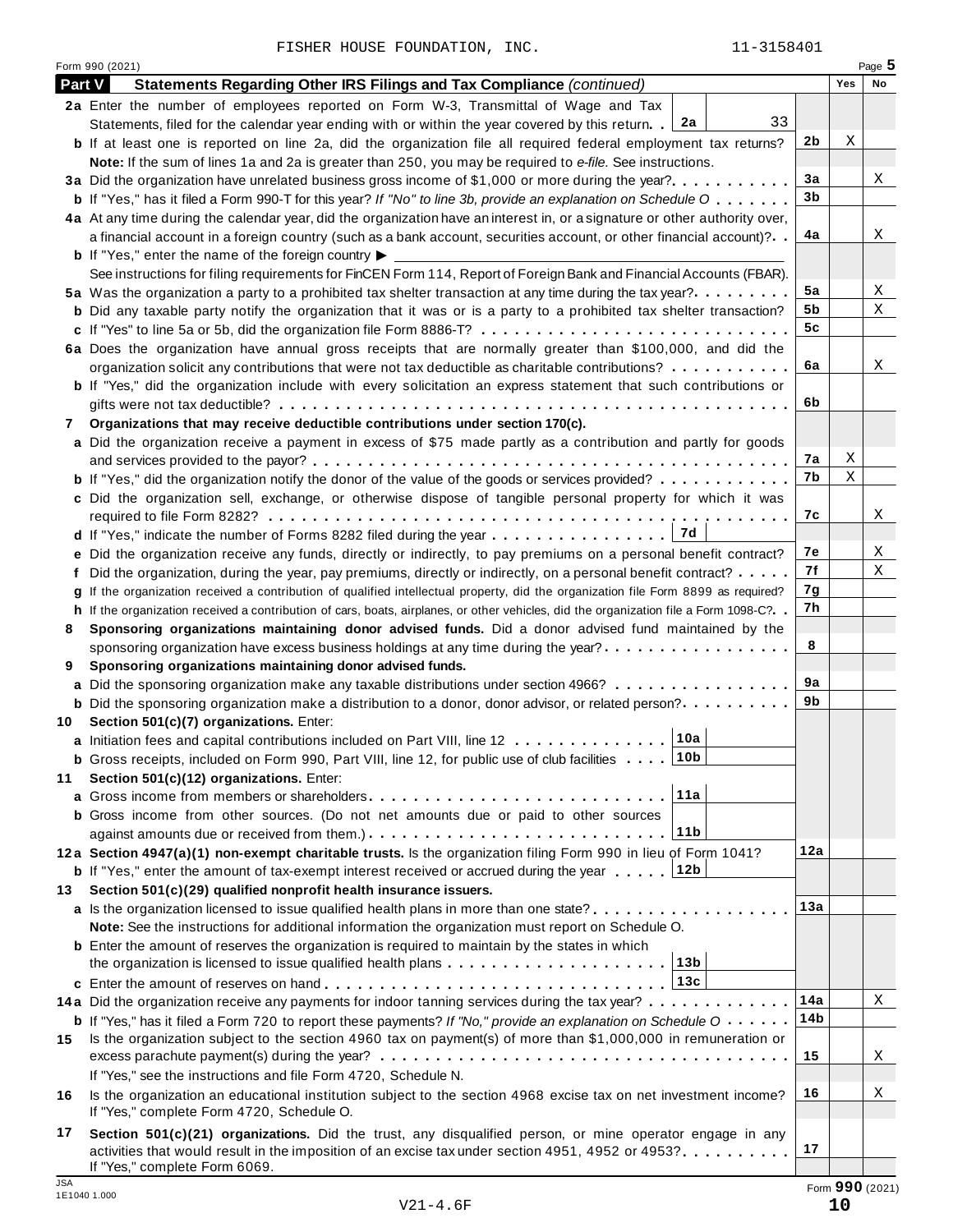|                | Form 990 (2021)<br>11-3158401<br>FISHER HOUSE FOUNDATION, INC.                                                                                                                                                      |                 |                 | Page 6 |
|----------------|---------------------------------------------------------------------------------------------------------------------------------------------------------------------------------------------------------------------|-----------------|-----------------|--------|
| <b>Part VI</b> | Governance, Management, and Disclosure. For each "Yes" response to lines 2 through 7b below, and for a "No"                                                                                                         |                 |                 |        |
|                | response to line 8a, 8b, or 10b below, describe the circumstances, processes, or changes on Schedule O. See instructions.                                                                                           |                 |                 |        |
|                |                                                                                                                                                                                                                     |                 |                 | lx.    |
|                | <b>Section A. Governing Body and Management</b>                                                                                                                                                                     |                 |                 |        |
|                |                                                                                                                                                                                                                     |                 | Yes             | No     |
|                | 1a<br>29<br>1a Enter the number of voting members of the governing body at the end of the tax year                                                                                                                  |                 |                 |        |
|                | If there are material differences in voting rights among members of the governing body, or                                                                                                                          |                 |                 |        |
|                | if the governing body delegated broad authority to an executive committee or similar                                                                                                                                |                 |                 |        |
| b              | committee, explain on Schedule O.<br>1b<br>29<br>Enter the number of voting members included on line 1a, above, who are independent                                                                                 |                 |                 |        |
| $\mathbf{2}$   | Did any officer, director, trustee, or key employee have a family relationship or a business relationship with                                                                                                      |                 |                 |        |
|                |                                                                                                                                                                                                                     | 2               | Χ               |        |
| 3              | Did the organization delegate control over management duties customarily performed by or under the direct                                                                                                           |                 |                 |        |
|                | supervision of officers, directors, trustees, or key employees to a management company or other person?                                                                                                             | 3               |                 | X      |
| 4              | Did the organization make any significant changes to its governing documents since the prior Form 990 was filed?                                                                                                    | 4               |                 | Χ      |
| 5              | Did the organization become aware during the year of a significant diversion of the organization's assets?                                                                                                          | 5               |                 | Χ      |
| 6              |                                                                                                                                                                                                                     | 6               |                 | Χ      |
| 7a             | Did the organization have members, stockholders, or other persons who had the power to elect or appoint                                                                                                             |                 |                 |        |
|                |                                                                                                                                                                                                                     | 7а              |                 | X      |
|                |                                                                                                                                                                                                                     |                 |                 |        |
| b              | Are any governance decisions of the organization reserved to (or subject to approval by) members,                                                                                                                   | 7b              |                 | Χ      |
|                |                                                                                                                                                                                                                     |                 |                 |        |
| 8              | Did the organization contemporaneously document the meetings held or written actions undertaken during                                                                                                              |                 |                 |        |
|                | the year by the following:                                                                                                                                                                                          | 8a              | Χ               |        |
| a              |                                                                                                                                                                                                                     | 8b              | Χ               |        |
| b              |                                                                                                                                                                                                                     |                 |                 |        |
| 9              | Is there any officer, director, trustee, or key employee listed in Part VII, Section A, who cannot be reached at                                                                                                    | 9               |                 |        |
|                | the organization's mailing address? If "Yes," provide the names and addresses on Schedule O.<br>Section B. Policies (This Section B requests information about policies not required by the Internal Revenue Code.) |                 |                 | X      |
|                |                                                                                                                                                                                                                     |                 | <b>Yes</b>      | No     |
|                |                                                                                                                                                                                                                     |                 |                 |        |
|                |                                                                                                                                                                                                                     | 10a             |                 | Χ      |
| b              | If "Yes," did the organization have written policies and procedures governing the activities of such chapters,                                                                                                      |                 |                 |        |
|                | affiliates, and branches to ensure their operations are consistent with the organization's exempt purposes?                                                                                                         | 10b             |                 |        |
|                | 11a Has the organization provided a complete copy of this Form 990 to all members of its governing body before filing the form?                                                                                     | 11a             | Χ               |        |
| b              | Describe on Schedule O the process, if any, used by the organization to review this Form 990.                                                                                                                       |                 |                 |        |
|                | 12a Did the organization have a written conflict of interest policy? If "No," go to line 13                                                                                                                         | 12a             | Χ               |        |
| b              | Were officers, directors, or trustees, and key employees required to disclose annually interests that could give                                                                                                    |                 |                 |        |
|                |                                                                                                                                                                                                                     | 12 <sub>b</sub> | Χ               |        |
| c              | Did the organization regularly and consistently monitor and enforce compliance with the policy? If "Yes,"                                                                                                           |                 |                 |        |
|                |                                                                                                                                                                                                                     | 12c             | Χ               |        |
| 13             | Did the organization have a written whistleblower policy?                                                                                                                                                           | 13              | Χ               |        |
| 14             | Did the organization have a written document retention and destruction policy?                                                                                                                                      | 14              | Χ               |        |
| 15             | Did the process for determining compensation of the following persons include a review and approval by                                                                                                              |                 |                 |        |
|                | independent persons, comparability data, and contemporaneous substantiation of the deliberation and decision?                                                                                                       |                 |                 |        |
| a              |                                                                                                                                                                                                                     | 15a             | Χ               |        |
| b              |                                                                                                                                                                                                                     | 15 <sub>b</sub> | $\mathbf X$     |        |
|                | If "Yes" to line 15a or 15b, describe the process on Schedule O. See instructions.                                                                                                                                  |                 |                 |        |
|                | 16a Did the organization invest in, contribute assets to, or participate in a joint venture or similar arrangement                                                                                                  |                 |                 |        |
|                |                                                                                                                                                                                                                     | 16a             |                 | Χ      |
| b              | If "Yes," did the organization follow a written policy or procedure requiring the organization to evaluate its                                                                                                      |                 |                 |        |
|                | participation in joint venture arrangements under applicable federal tax law, and take steps to safeguard the                                                                                                       |                 |                 |        |
|                |                                                                                                                                                                                                                     | 16 <sub>b</sub> |                 |        |
|                | <b>Section C. Disclosure</b>                                                                                                                                                                                        |                 |                 |        |
| 17             | List the states with which a copy of this Form 990 is required to be filed ▶ SEE SCHEDULE O                                                                                                                         |                 |                 |        |
| 18             | Section 6104 requires an organization to make its Forms 1023 (1024 or 1024-A, if applicable), 990, and 990-T (section 501(c)                                                                                        |                 |                 |        |
|                | (3)s only) available for public inspection. Indicate how you made these available. Check all that apply.                                                                                                            |                 |                 |        |
|                | X Upon request<br>Own website<br>Another's website<br>$\vert x \vert$<br>Other (explain on Schedule O)<br>xl                                                                                                        |                 |                 |        |
|                | Describe on Schedule O whether (and if so, how) the organization made its governing documents, conflict of interest policy,                                                                                         |                 |                 |        |
| 19             |                                                                                                                                                                                                                     |                 |                 |        |
|                | and financial statements available to the public during the tax year.                                                                                                                                               |                 |                 |        |
| 20             | State the name, address, and telephone number of the person who possesses the organization's books and records $\blacktriangleright$<br>DAVID A. COKER 12300 TWINBROOK PKWY, STE 410 ROCKVILLE, MD 20852            |                 |                 |        |
|                | $301 - 294 - 8560$                                                                                                                                                                                                  |                 | Form 990 (2021) |        |
| <b>JSA</b>     |                                                                                                                                                                                                                     |                 |                 |        |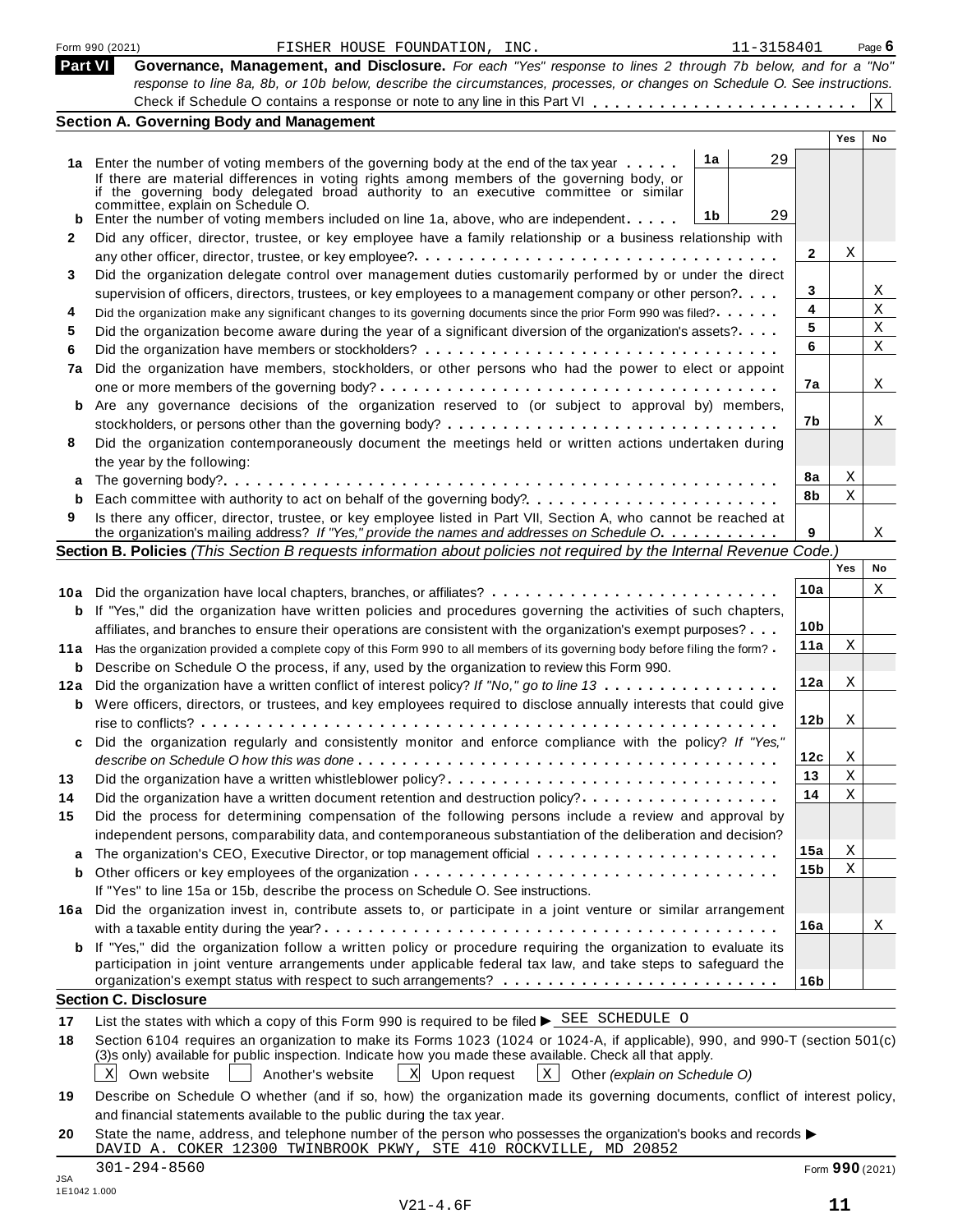| Part VII Compensation of Officers, Directors, Trustees, Key Employees, Highest Compensated Employees, and |  |  |  |  |  |
|-----------------------------------------------------------------------------------------------------------|--|--|--|--|--|
| <b>Independent Contractors</b>                                                                            |  |  |  |  |  |
|                                                                                                           |  |  |  |  |  |

**Section A. Officers, Directors, Trustees, Key Employees, and Highest Compensated Employees**

**1a** Complete this table for all persons required to be listed. Report compensation for the calendar year ending with or within the organization's tax year.

anization's lax year.<br>● List all of the organization's **current** officers, directors, trustees (whether individuals or organizations), regardless of amount of<br>nnensation Enter -0- in columns (D) (E) and (E) if no compensa compensation. Enter -0- in columns (D), (E), and (F) if no compensation was paid.

• List all of the organization's current key employees, if any. See the instructions for definition of "key employee."

■ List all of the organization's current key employees, if any. See the instructions for definition of "key employee."<br>■ List the organization's five current highest compensated employees (other than an officer, director, who received reportable compensation (box 5 of Form W-2, Form 1099-MISC, and/or box 1 of Form 1099-NEC) of more than

\$100,000 from the organization and any related organizations.s<br>• List all of the organization's **former** officers, key employees, and highest compensated employees who received more than<br>\$1.00.000 of reportable componentio \$100,000 of reportable compensation from the organization and any related organizations.

% List all of the organization's **former directors or trustees** that received, in the capacity as a former director or trustee of the organization, more than \$10,000 of reportable compensation from the organization and any related organizations. See the instructions for the order in which to list the persons above.

Check this box if neither the organization nor any related organization compensated any current officer, director, or trustee.

|                              |                       |                                   |                       |             | (C)          |                                 |        |                                |                                     |                          |
|------------------------------|-----------------------|-----------------------------------|-----------------------|-------------|--------------|---------------------------------|--------|--------------------------------|-------------------------------------|--------------------------|
| (A)                          | (B)                   |                                   |                       |             | Position     |                                 |        | (D)                            | (E)                                 | (F)                      |
| Name and title               | Average               |                                   |                       |             |              | (do not check more than one     |        | Reportable                     | Reportable                          | <b>Estimated amount</b>  |
|                              | hours                 |                                   |                       |             |              | box, unless person is both an   |        | compensation                   | compensation                        | of other                 |
|                              | per week<br>(list any |                                   |                       |             |              | officer and a director/trustee) |        | from the<br>organization (W-2/ | from related<br>organizations (W-2/ | compensation<br>from the |
|                              | hours for             | Individual trustee<br>or director | Institutional trustee | Officer     | Key employee |                                 | Former | 1099-MISC/                     | 1099-MISC/                          | organization and         |
|                              | related               |                                   |                       |             |              |                                 |        | 1099-NEC)                      | 1099-NEC)                           | related organizations    |
|                              | organizations         |                                   |                       |             |              |                                 |        |                                |                                     |                          |
|                              | below<br>dotted line) |                                   |                       |             |              |                                 |        |                                |                                     |                          |
|                              |                       |                                   |                       |             |              | Highest compensated<br>employee |        |                                |                                     |                          |
|                              |                       |                                   |                       |             |              |                                 |        |                                |                                     |                          |
| (1) MR. DAVID A. COKER       | 40.00                 |                                   |                       |             |              |                                 |        |                                |                                     |                          |
| PRESIDENT                    | <b>NONE</b>           |                                   |                       | Χ           |              |                                 |        | 496,454.                       | <b>NONE</b>                         | 33,562.                  |
| (2) MRS. LETICIA STROPES     | 40.00                 |                                   |                       |             |              |                                 |        |                                |                                     |                          |
| VP, STRATEGIC INITIATIVES    | NONE                  |                                   |                       | $\mathbf X$ |              |                                 |        | 190,086.                       | NONE                                | 37,298.                  |
| (3) MS. MARY B. CONSIDINE    | 40.00                 |                                   |                       |             |              |                                 |        |                                |                                     |                          |
| CHIEF OF STAFF               | NONE                  |                                   |                       | Χ           |              |                                 |        | 201,820.                       | NONE                                | 17,166.                  |
| (4) MRS. DENISE DOLAN        | 40.00                 |                                   |                       |             |              |                                 |        |                                |                                     |                          |
| VP, DEVELOPMENT              | <b>NONE</b>           |                                   |                       | X           |              |                                 |        | 171,518.                       | <b>NONE</b>                         | 42,566.                  |
| (5) MRS. MICHELLE HORN       | 40.00                 |                                   |                       |             |              |                                 |        |                                |                                     |                          |
| VP, COMMUNICATIONS           | NONE                  |                                   |                       | Χ           |              |                                 |        | 159,388.                       | NONE                                | 30,836.                  |
| (6) MR. BRIAN GAWNE          | 40.00                 |                                   |                       |             |              |                                 |        |                                |                                     |                          |
| VP, COMMUNITY RELATIONS      | <b>NONE</b>           |                                   |                       | Χ           |              |                                 |        | 172,099.                       | <b>NONE</b>                         | 11,412.                  |
| (7) MR. BRUCE PHILLIPS       | 40.00                 |                                   |                       |             |              |                                 |        |                                |                                     |                          |
| DIRECTOR, OPERATIONS         | NONE                  |                                   |                       |             |              | Χ                               |        | 133,760.                       | <b>NONE</b>                         | 42,881.                  |
| (8) MRS. ANGELA RANERO       | 40.00                 |                                   |                       |             |              |                                 |        |                                |                                     |                          |
| CHIEF ACCOUNTANT             | NONE                  |                                   |                       |             |              | X                               |        | 146,058.                       | <b>NONE</b>                         | 27,548.                  |
| (9) MRS. STACY THOMAS        | 40.00                 |                                   |                       |             |              |                                 |        |                                |                                     |                          |
| DIRECTOR, CORP/FDN RELATIONS | <b>NONE</b>           |                                   |                       |             |              | X                               |        | 134,309.                       | <b>NONE</b>                         | 28,110.                  |
| (10) MR. ANDREW KAYTON       | 40.00                 |                                   |                       |             |              |                                 |        |                                |                                     |                          |
| DIRECTOR, DONATIONS          | <b>NONE</b>           |                                   |                       |             |              | X                               |        | 130,440.                       | NONE                                | 29,423.                  |
| (11) MR. MARSHALL BANKS      | 40.00                 |                                   |                       |             |              |                                 |        |                                |                                     |                          |
| COMMUNITY LIAISON            | <b>NONE</b>           |                                   |                       |             |              | Χ                               |        | 123,831.                       | <b>NONE</b>                         | 32,341.                  |
| (12) MR. KENNETH FISHER      | 10.00                 |                                   |                       |             |              |                                 |        |                                |                                     |                          |
| CHAIRMAN/CEO/TRUSTEE         | NONE                  | Χ                                 |                       | $\mathbf X$ |              |                                 |        | NONE                           | NONE                                | NONE                     |
| (13) MRS. NANCY EDELMAN      | 1.00                  |                                   |                       |             |              |                                 |        |                                |                                     |                          |
| VICE CHAIRMAN/TRUSTEE        | NONE                  | Χ                                 |                       | Χ           |              |                                 |        | NONE                           | NONE                                | <b>NONE</b>              |
| (14) MR. ARNOLD FISHER       | 1.00                  |                                   |                       |             |              |                                 |        |                                |                                     |                          |
| VICE CHAIRMAN/TRUSTEE        | <b>NONE</b>           | Χ                                 |                       | $\mathbf X$ |              |                                 |        | <b>NONE</b>                    | <b>NONE</b>                         | NONE                     |

Form **990** (2021)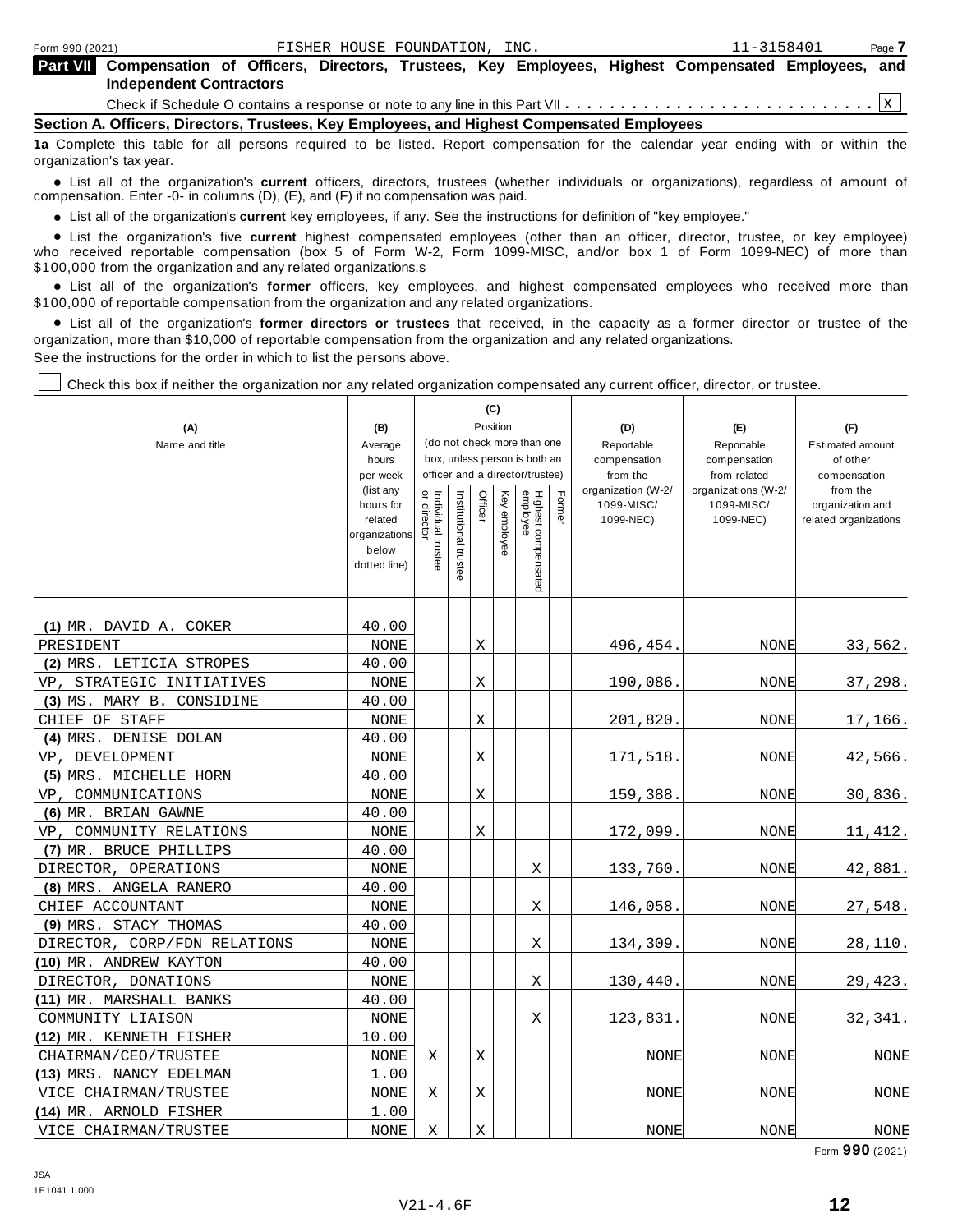|  | Form 990 (2021) |
|--|-----------------|
|  |                 |

| (A)                                                     | (B)                                                 |                                   |                       | (C)         |              |                                                                                                 |        | (D)                                       | (E)                                                         | (F)                                                      |
|---------------------------------------------------------|-----------------------------------------------------|-----------------------------------|-----------------------|-------------|--------------|-------------------------------------------------------------------------------------------------|--------|-------------------------------------------|-------------------------------------------------------------|----------------------------------------------------------|
| Name and title                                          | Average<br>hours per<br>week (list any<br>hours for |                                   |                       | Position    |              | (do not check more than one<br>box, unless person is both an<br>officer and a director/trustee) |        | Reportable<br>compensation<br>from<br>the | Reportable<br>compensation from<br>related<br>organizations | Estimated<br>amount of<br>other<br>compensation          |
|                                                         | related<br>organizations<br>below dotted<br>line)   | Individual trustee<br>or director | Institutional trustee | Officer     | Key employee | Highest compensated<br>employee                                                                 | Former | organization<br>(W-2/1099-MISC)           | (W-2/1099-MISC)                                             | from the<br>organization<br>and related<br>organizations |
| (15) MRS. AUDREY FISHER                                 | 1.00                                                |                                   |                       |             |              |                                                                                                 |        |                                           |                                                             |                                                          |
| VICE CHAIRMAN/TRUSTEE                                   | NONE                                                | Χ                                 |                       | Χ           |              |                                                                                                 |        | <b>NONE</b>                               | NONE                                                        | NONE                                                     |
| (16) MR. WINSTON C. FISHER                              | 1.00                                                |                                   |                       |             |              |                                                                                                 |        |                                           |                                                             |                                                          |
| VICE CHAIRMAN/TRUSTEE                                   | $\rm{NONE}$                                         | X                                 |                       | $\mathbf X$ |              |                                                                                                 |        | NONE                                      | NONE                                                        | NONE                                                     |
| (17) MR. JOHN LOWE                                      | 1.00                                                |                                   |                       |             |              |                                                                                                 |        |                                           |                                                             |                                                          |
| VP/SECRETARY/TRUSTEE                                    | <b>NONE</b>                                         | Χ                                 |                       | X           |              |                                                                                                 |        | <b>NONE</b>                               | <b>NONE</b>                                                 | <b>NONE</b>                                              |
| (18) MR. DAVID FOX                                      | 1.00                                                |                                   |                       |             |              |                                                                                                 |        |                                           |                                                             |                                                          |
| TREASURER/CFO/TRUSTEE                                   | <b>NONE</b>                                         | Χ                                 |                       | $\mathbf X$ |              |                                                                                                 |        | NONE                                      | NONE                                                        | NONE                                                     |
| (19) MR. PAUL BUCHA                                     | 1.00                                                |                                   |                       |             |              |                                                                                                 |        |                                           |                                                             |                                                          |
| TRUSTEE                                                 | NONE                                                | Χ                                 |                       |             |              |                                                                                                 |        | NONE                                      | NONE                                                        | NONE                                                     |
| (20) MR. GERRY BYRNE                                    | 1.00                                                |                                   |                       |             |              |                                                                                                 |        |                                           |                                                             |                                                          |
| TRUSTEE                                                 | NONE                                                | Χ                                 |                       |             |              |                                                                                                 |        | NONE                                      | NONE                                                        | NONE                                                     |
| (21) GEN. MICHAEL CARNS, USAF(RET)                      | 1.00                                                |                                   |                       |             |              |                                                                                                 |        |                                           |                                                             |                                                          |
| TRUSTEE                                                 | NONE                                                | Χ                                 |                       |             |              |                                                                                                 |        | NONE                                      | NONE                                                        | NONE                                                     |
| (22) MS. CECILY CARSON                                  | 1.00                                                |                                   |                       |             |              |                                                                                                 |        |                                           |                                                             |                                                          |
| TRUSTEE                                                 | <b>NONE</b>                                         | Χ                                 |                       |             |              |                                                                                                 |        | <b>NONE</b>                               | <b>NONE</b>                                                 | <b>NONE</b>                                              |
| (23) MRS. PATRICIA COURTER                              | 1.00                                                |                                   |                       |             |              |                                                                                                 |        |                                           |                                                             |                                                          |
| TRUSTEE                                                 | NONE                                                | Χ                                 |                       |             |              |                                                                                                 |        | NONE                                      | NONE                                                        | <b>NONE</b>                                              |
| (24) LTGEN. JOHN DUBIA, USA (RET.)                      | 1.00                                                |                                   |                       |             |              |                                                                                                 |        |                                           |                                                             |                                                          |
| TRUSTEE                                                 | $\rm{NONE}$                                         | Χ                                 |                       |             |              |                                                                                                 |        | NONE                                      | <b>NONE</b>                                                 | <b>NONE</b>                                              |
| (25) MR. MARTIN L EDELMAN, ESQUIRE                      | 1.00                                                |                                   |                       |             |              |                                                                                                 |        |                                           |                                                             |                                                          |
| TRUSTEE                                                 | <b>NONE</b>                                         | Χ                                 |                       |             |              |                                                                                                 |        | <b>NONE</b>                               | <b>NONE</b>                                                 | <b>NONE</b>                                              |
|                                                         |                                                     |                                   |                       |             |              |                                                                                                 | ▶      | 2,059,763.                                | <b>NONE</b>                                                 | 333, 143.                                                |
| c Total from continuation sheets to Part VII, Section A |                                                     |                                   |                       |             |              |                                                                                                 | ▶      | NONE                                      | <b>NONE</b>                                                 | <b>NONE</b>                                              |
|                                                         |                                                     |                                   |                       |             |              |                                                                                                 |        | 2,059,763.                                | <b>NONE</b>                                                 | 333,143.                                                 |

| 3 Did the organization list any former officer, director, or trustee, key employee, or highest compensated                                                                                                             |     |  |
|------------------------------------------------------------------------------------------------------------------------------------------------------------------------------------------------------------------------|-----|--|
| employee on line 1a? If "Yes," complete Schedule J for such individual                                                                                                                                                 |     |  |
| 4 For any individual listed on line 1a, is the sum of reportable compensation and other compensation from the<br>organization and related organizations greater than \$150,000? If "Yes," complete Schedule J for such |     |  |
|                                                                                                                                                                                                                        |     |  |
| 5 Did any person listed on line 1a receive or accrue compensation from any unrelated organization or individual                                                                                                        |     |  |
| for services rendered to the organization? If "Yes," complete Schedule J for such person                                                                                                                               | - 5 |  |
|                                                                                                                                                                                                                        |     |  |

#### **Section B. Independent Contractors**

**1** Complete this table for your five highest compensated independent contractors that received more than \$100,000 of compensation from the organization. Report compensation for the calendar year ending with or within the organization's tax year.

|            | (A)<br>Name and business address                                                                                                                                                            | (B)<br>Description of services | (C)<br>Compensation |
|------------|---------------------------------------------------------------------------------------------------------------------------------------------------------------------------------------------|--------------------------------|---------------------|
|            |                                                                                                                                                                                             |                                |                     |
|            |                                                                                                                                                                                             |                                |                     |
|            |                                                                                                                                                                                             |                                |                     |
|            |                                                                                                                                                                                             |                                |                     |
|            |                                                                                                                                                                                             |                                |                     |
|            | 2 Total number of independent contractors (including but not limited to those listed above) who received<br>more than \$100,000 in compensation from the organization $\blacktriangleright$ |                                |                     |
| <b>JSA</b> | 1E1055 2.000                                                                                                                                                                                |                                | Form 990 (2021)     |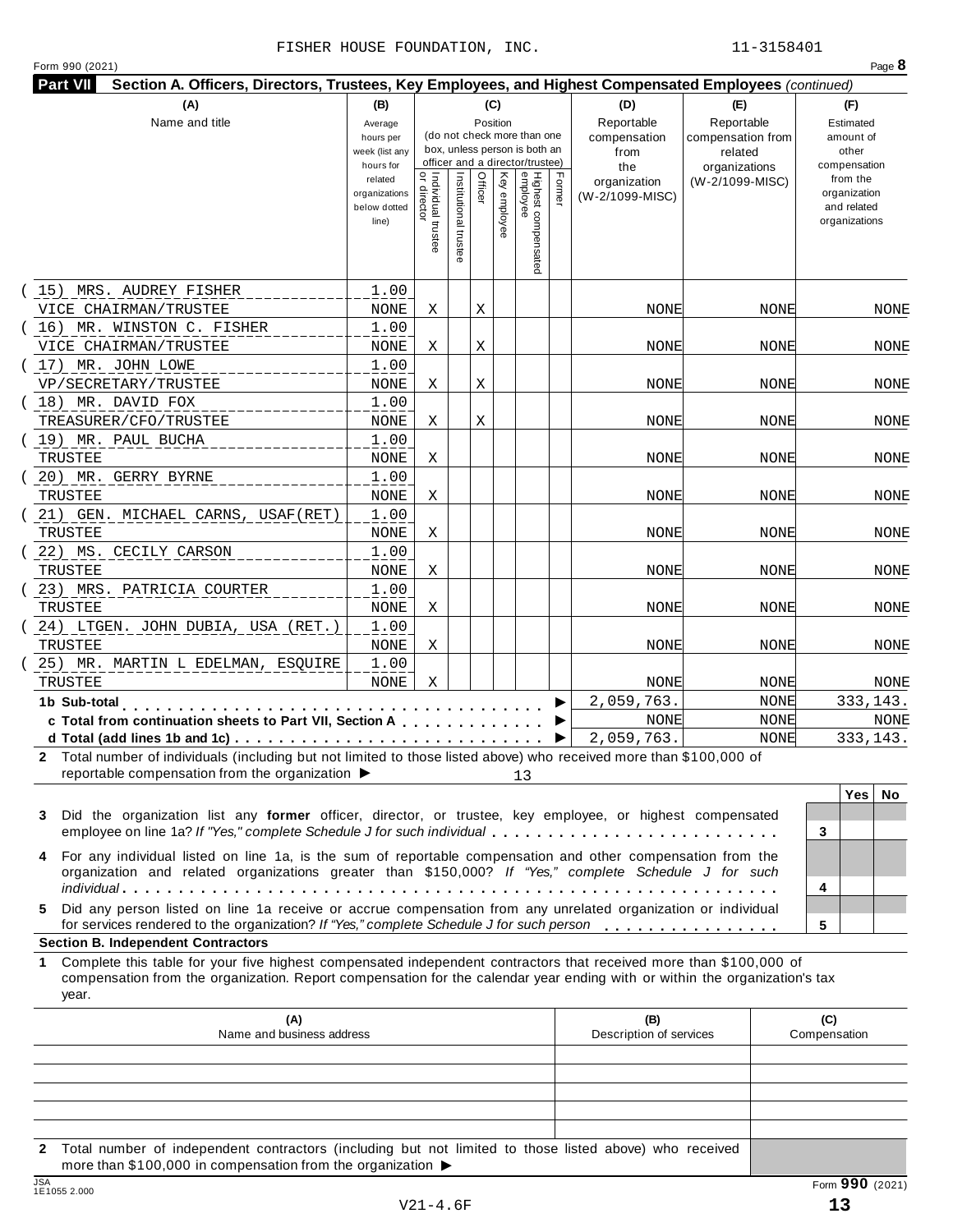|  | Form 990 (2021) |  |
|--|-----------------|--|

| (A)                                                                    | (B)                                                 |                                   |                       |          | (C)          |                                                                                                 |        | (D)                                       | (E)                                                         | (F)                                                      |
|------------------------------------------------------------------------|-----------------------------------------------------|-----------------------------------|-----------------------|----------|--------------|-------------------------------------------------------------------------------------------------|--------|-------------------------------------------|-------------------------------------------------------------|----------------------------------------------------------|
| Name and title                                                         | Average<br>hours per<br>week (list any<br>hours for |                                   |                       | Position |              | (do not check more than one<br>box, unless person is both an<br>officer and a director/trustee) |        | Reportable<br>compensation<br>from<br>the | Reportable<br>compensation from<br>related<br>organizations | Estimated<br>amount of<br>other<br>compensation          |
|                                                                        | related<br>organizations<br>below dotted<br>line)   | Individual trustee<br>or director | Institutional trustee | Office   | Key employee | Highest compensated<br>employee                                                                 | Former | organization<br>(W-2/1099-MISC)           | (W-2/1099-MISC)                                             | from the<br>organization<br>and related<br>organizations |
| (26) MRS. CRYSTAL FISHER                                               | 1.00                                                |                                   |                       |          |              |                                                                                                 |        |                                           |                                                             |                                                          |
| TRUSTEE                                                                | <b>NONE</b>                                         | Χ                                 |                       |          |              |                                                                                                 |        | <b>NONE</b>                               | <b>NONE</b>                                                 | <b>NONE</b>                                              |
| (27) MRS. TAMMY FISHER                                                 | 1.00                                                |                                   |                       |          |              |                                                                                                 |        |                                           |                                                             |                                                          |
| TRUSTEE                                                                | <b>NONE</b>                                         | Χ                                 |                       |          |              |                                                                                                 |        | <b>NONE</b>                               | NONE                                                        | NONE                                                     |
| (28) MRS. BARBARA B. GENTRY                                            | 1.00                                                |                                   |                       |          |              |                                                                                                 |        |                                           |                                                             |                                                          |
| TRUSTEE                                                                | <b>NONE</b>                                         | Χ                                 |                       |          |              |                                                                                                 |        | <b>NONE</b>                               | <b>NONE</b>                                                 | NONE                                                     |
| (29) MR. MARK "RANGER" JONES                                           | 1.00                                                |                                   |                       |          |              |                                                                                                 |        |                                           |                                                             |                                                          |
| TRUSTEE                                                                | $\rm{NONE}$                                         | X                                 |                       |          |              |                                                                                                 |        | NONE                                      | NONE                                                        | NONE                                                     |
| (30) MR. DAVID MCINTYRE                                                | 1.00                                                |                                   |                       |          |              |                                                                                                 |        |                                           |                                                             |                                                          |
| TRUSTEE                                                                | $\rm{NONE}$                                         | Χ                                 |                       |          |              |                                                                                                 |        | <b>NONE</b>                               | <b>NONE</b>                                                 | <b>NONE</b>                                              |
| (31) MR. BRUCE MOSLER                                                  | 1.00                                                |                                   |                       |          |              |                                                                                                 |        |                                           |                                                             |                                                          |
| TRUSTEE                                                                | <b>NONE</b>                                         | Χ                                 |                       |          |              |                                                                                                 |        | <b>NONE</b>                               | <b>NONE</b>                                                 | <b>NONE</b>                                              |
| (32) MRS. MARY JO MYERS                                                | 1.00                                                |                                   |                       |          |              |                                                                                                 |        |                                           |                                                             |                                                          |
| TRUSTEE                                                                | <b>NONE</b>                                         | Χ                                 |                       |          |              |                                                                                                 |        | <b>NONE</b>                               | <b>NONE</b>                                                 | <b>NONE</b>                                              |
| (33) GEN RICHARD B MYERS, USAF RET                                     | 1.00                                                |                                   |                       |          |              |                                                                                                 |        |                                           |                                                             |                                                          |
| TRUSTEE                                                                | <b>NONE</b>                                         | Χ                                 |                       |          |              |                                                                                                 |        | <b>NONE</b>                               | NONE                                                        | <b>NONE</b>                                              |
| (34) MRS. LYNNE PACE                                                   | 1.00                                                |                                   |                       |          |              |                                                                                                 |        |                                           |                                                             |                                                          |
| TRUSTEE                                                                | <b>NONE</b>                                         | Χ                                 |                       |          |              |                                                                                                 |        | NONE                                      | NONE                                                        | <b>NONE</b>                                              |
| (35) MS. KYRA PHILLIPS                                                 | 1.00                                                |                                   |                       |          |              |                                                                                                 |        |                                           |                                                             |                                                          |
| TRUSTEE                                                                | NONE                                                | Χ                                 |                       |          |              |                                                                                                 |        | NONE                                      | <b>NONE</b>                                                 | NONE                                                     |
| 36) GEN JOHN QUINTAS, USAF(RET)                                        | 1.00                                                |                                   |                       |          |              |                                                                                                 |        |                                           |                                                             |                                                          |
| TRUSTEE                                                                | $\rm{NONE}$                                         | Χ                                 |                       |          |              |                                                                                                 |        | <b>NONE</b>                               | NONE                                                        | <b>NONE</b>                                              |
| 1b Sub-total<br><u>. </u><br>$\alpha$ , $\alpha$ , $\alpha$ , $\alpha$ |                                                     |                                   |                       |          |              |                                                                                                 |        |                                           |                                                             |                                                          |
| c Total from continuation sheets to Part VII, Section A                |                                                     |                                   |                       |          |              |                                                                                                 |        |                                           |                                                             |                                                          |
|                                                                        |                                                     |                                   |                       |          |              |                                                                                                 |        |                                           |                                                             |                                                          |

|                                                                                                                                                                                                                        | res | <b>No</b> |
|------------------------------------------------------------------------------------------------------------------------------------------------------------------------------------------------------------------------|-----|-----------|
| 3 Did the organization list any former officer, director, or trustee, key employee, or highest compensated                                                                                                             |     |           |
| employee on line 1a? If "Yes," complete Schedule J for such individual                                                                                                                                                 |     |           |
| 4 For any individual listed on line 1a, is the sum of reportable compensation and other compensation from the<br>organization and related organizations greater than \$150,000? If "Yes," complete Schedule J for such |     |           |
| 5 Did any person listed on line 1a receive or accrue compensation from any unrelated organization or individual                                                                                                        |     |           |
| for services rendered to the organization? If "Yes," complete Schedule J for such person                                                                                                                               |     |           |

#### **Section B. Independent Contractors**

**1** Complete this table for your five highest compensated independent contractors that received more than \$100,000 of compensation from the organization. Report compensation for the calendar year ending with or within the organization's tax year.

|            | (A)<br>Name and business address                                                                                                                                                            | (B)<br>Description of services | (C)<br>Compensation |
|------------|---------------------------------------------------------------------------------------------------------------------------------------------------------------------------------------------|--------------------------------|---------------------|
|            |                                                                                                                                                                                             |                                |                     |
|            |                                                                                                                                                                                             |                                |                     |
|            |                                                                                                                                                                                             |                                |                     |
|            |                                                                                                                                                                                             |                                |                     |
|            |                                                                                                                                                                                             |                                |                     |
|            | 2 Total number of independent contractors (including but not limited to those listed above) who received<br>more than \$100,000 in compensation from the organization $\blacktriangleright$ |                                |                     |
| <b>JSA</b> | 1E1055 2.000                                                                                                                                                                                |                                | Form 990 (2021)     |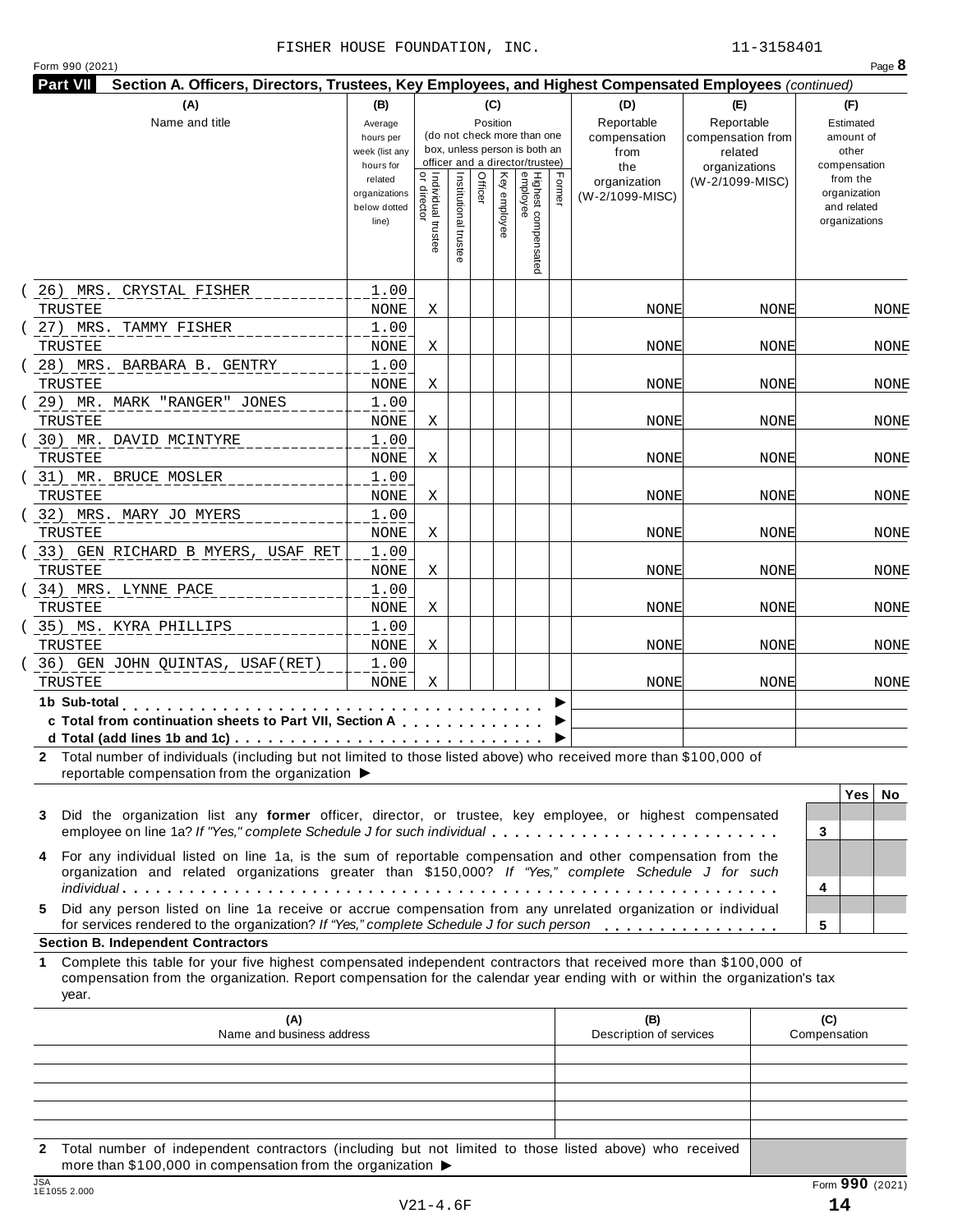|  | Form 990 (2021) |
|--|-----------------|
|  |                 |

| <b>Part VII</b><br>Section A. Officers, Directors, Trustees, Key Employees, and Highest Compensated Employees (continued)  |                             |                                   |                       |          |              |                                 |        |                            |                                 |                        |      |         |       |
|----------------------------------------------------------------------------------------------------------------------------|-----------------------------|-----------------------------------|-----------------------|----------|--------------|---------------------------------|--------|----------------------------|---------------------------------|------------------------|------|---------|-------|
| (A)                                                                                                                        | (B)                         |                                   |                       |          | (C)          |                                 |        | (D)                        | (E)                             | (F)                    |      |         |       |
| Name and title                                                                                                             | Average                     |                                   |                       | Position |              | (do not check more than one     |        | Reportable<br>compensation | Reportable<br>compensation from | Estimated<br>amount of |      |         |       |
|                                                                                                                            | hours per<br>week (list any |                                   |                       |          |              |                                 |        |                            | box, unless person is both an   |                        | from | related | other |
|                                                                                                                            | hours for                   |                                   |                       |          |              | officer and a director/trustee) |        | the                        | organizations                   | compensation           |      |         |       |
|                                                                                                                            | related                     |                                   |                       |          |              |                                 |        | organization               | (W-2/1099-MISC)                 | from the               |      |         |       |
|                                                                                                                            | organizations               |                                   |                       | Officer  |              |                                 | Former | (W-2/1099-MISC)            |                                 | organization           |      |         |       |
|                                                                                                                            | below dotted                | director                          |                       |          |              |                                 |        |                            |                                 | and related            |      |         |       |
|                                                                                                                            | line)                       |                                   |                       |          | Key employee |                                 |        |                            |                                 | organizations          |      |         |       |
|                                                                                                                            |                             | Individual trustee<br>or director |                       |          |              |                                 |        |                            |                                 |                        |      |         |       |
|                                                                                                                            |                             |                                   | Institutional trustee |          |              | Highest compensated<br>employee |        |                            |                                 |                        |      |         |       |
|                                                                                                                            |                             |                                   |                       |          |              |                                 |        |                            |                                 |                        |      |         |       |
| (37) CPT WILL REYNOLDS, USA, (RET)                                                                                         | 1.00                        |                                   |                       |          |              |                                 |        |                            |                                 |                        |      |         |       |
| TRUSTEE                                                                                                                    | <b>NONE</b>                 | Χ                                 |                       |          |              |                                 |        | NONE                       | NONE                            | NONE                   |      |         |       |
|                                                                                                                            |                             |                                   |                       |          |              |                                 |        |                            |                                 |                        |      |         |       |
| (38) MRS. SUZIE SCHWARTZ                                                                                                   | 1.00                        |                                   |                       |          |              |                                 |        |                            |                                 |                        |      |         |       |
| TRUSTEE                                                                                                                    | <b>NONE</b>                 | Χ                                 |                       |          |              |                                 |        | NONE                       | NONE                            | NONE                   |      |         |       |
| 39) LTGEN MARTIN STEELE USMC RET                                                                                           | 1.00                        |                                   |                       |          |              |                                 |        |                            |                                 |                        |      |         |       |
| TRUSTEE                                                                                                                    | <b>NONE</b>                 | Χ                                 |                       |          |              |                                 |        | NONE                       | NONE                            | NONE                   |      |         |       |
| 40) MR. MONTEL WILLIAMS                                                                                                    | 1.00                        |                                   |                       |          |              |                                 |        |                            |                                 |                        |      |         |       |
|                                                                                                                            |                             |                                   |                       |          |              |                                 |        |                            |                                 |                        |      |         |       |
| TRUSTEE                                                                                                                    | <b>NONE</b>                 | Χ                                 |                       |          |              |                                 |        | NONE                       | NONE                            | NONE                   |      |         |       |
|                                                                                                                            |                             |                                   |                       |          |              |                                 |        |                            |                                 |                        |      |         |       |
|                                                                                                                            |                             |                                   |                       |          |              |                                 |        |                            |                                 |                        |      |         |       |
|                                                                                                                            |                             |                                   |                       |          |              |                                 |        |                            |                                 |                        |      |         |       |
|                                                                                                                            |                             |                                   |                       |          |              |                                 |        |                            |                                 |                        |      |         |       |
|                                                                                                                            |                             |                                   |                       |          |              |                                 |        |                            |                                 |                        |      |         |       |
|                                                                                                                            |                             |                                   |                       |          |              |                                 |        |                            |                                 |                        |      |         |       |
|                                                                                                                            |                             |                                   |                       |          |              |                                 |        |                            |                                 |                        |      |         |       |
|                                                                                                                            |                             |                                   |                       |          |              |                                 |        |                            |                                 |                        |      |         |       |
|                                                                                                                            |                             |                                   |                       |          |              |                                 |        |                            |                                 |                        |      |         |       |
|                                                                                                                            |                             |                                   |                       |          |              |                                 |        |                            |                                 |                        |      |         |       |
|                                                                                                                            |                             |                                   |                       |          |              |                                 |        |                            |                                 |                        |      |         |       |
|                                                                                                                            |                             |                                   |                       |          |              |                                 |        |                            |                                 |                        |      |         |       |
|                                                                                                                            |                             |                                   |                       |          |              |                                 |        |                            |                                 |                        |      |         |       |
|                                                                                                                            |                             |                                   |                       |          |              |                                 |        |                            |                                 |                        |      |         |       |
|                                                                                                                            |                             |                                   |                       |          |              |                                 |        |                            |                                 |                        |      |         |       |
|                                                                                                                            |                             |                                   |                       |          |              |                                 |        |                            |                                 |                        |      |         |       |
|                                                                                                                            |                             |                                   |                       |          |              |                                 |        |                            |                                 |                        |      |         |       |
| 1b Sub-total                                                                                                               |                             |                                   |                       |          |              |                                 |        |                            |                                 |                        |      |         |       |
| c Total from continuation sheets to Part VII, Section A                                                                    |                             |                                   |                       |          |              |                                 |        |                            |                                 |                        |      |         |       |
|                                                                                                                            |                             |                                   |                       |          |              |                                 | ▶      |                            |                                 |                        |      |         |       |
| 2 Total number of individuals (including but not limited to those listed above) who received more than \$100,000 of        |                             |                                   |                       |          |              |                                 |        |                            |                                 |                        |      |         |       |
| reportable compensation from the organization ▶                                                                            |                             |                                   |                       |          |              |                                 |        |                            |                                 |                        |      |         |       |
|                                                                                                                            |                             |                                   |                       |          |              |                                 |        |                            |                                 | Yes <sup></sup><br>No. |      |         |       |
|                                                                                                                            |                             |                                   |                       |          |              |                                 |        |                            |                                 |                        |      |         |       |
| Did the organization list any former officer, director, or trustee, key employee, or highest compensated<br>3              |                             |                                   |                       |          |              |                                 |        |                            |                                 |                        |      |         |       |
| employee on line 1a? If "Yes," complete Schedule J for such individual                                                     |                             |                                   |                       |          |              |                                 |        |                            |                                 | 3<br>Χ                 |      |         |       |
| For any individual listed on line 1a, is the sum of reportable compensation and other compensation from the<br>4           |                             |                                   |                       |          |              |                                 |        |                            |                                 |                        |      |         |       |
| organization and related organizations greater than \$150,000? If "Yes," complete Schedule J for such                      |                             |                                   |                       |          |              |                                 |        |                            |                                 |                        |      |         |       |
|                                                                                                                            |                             |                                   |                       |          |              |                                 |        |                            |                                 |                        |      |         |       |
|                                                                                                                            |                             |                                   |                       |          |              |                                 |        |                            |                                 | 4<br>Χ                 |      |         |       |
| Did any person listed on line 1a receive or accrue compensation from any unrelated organization or individual<br>5         |                             |                                   |                       |          |              |                                 |        |                            |                                 |                        |      |         |       |
| for services rendered to the organization? If "Yes," complete Schedule J for such person                                   |                             |                                   |                       |          |              |                                 |        |                            |                                 | 5<br>Χ                 |      |         |       |
| <b>Section B. Independent Contractors</b>                                                                                  |                             |                                   |                       |          |              |                                 |        |                            |                                 |                        |      |         |       |
| Complete this table for your five highest compensated independent contractors that received more than \$100,000 of<br>1.   |                             |                                   |                       |          |              |                                 |        |                            |                                 |                        |      |         |       |
| compensation from the organization. Report compensation for the calendar year ending with or within the organization's tax |                             |                                   |                       |          |              |                                 |        |                            |                                 |                        |      |         |       |
| year.                                                                                                                      |                             |                                   |                       |          |              |                                 |        |                            |                                 |                        |      |         |       |
|                                                                                                                            |                             |                                   |                       |          |              |                                 |        |                            |                                 |                        |      |         |       |
| (A)                                                                                                                        |                             |                                   |                       |          |              |                                 |        | (B)                        |                                 | (C)                    |      |         |       |
| Name and business address<br>SEE SCHEDULE O                                                                                |                             |                                   |                       |          |              |                                 |        | Description of services    |                                 | Compensation           |      |         |       |
|                                                                                                                            |                             |                                   |                       |          |              |                                 |        |                            |                                 |                        |      |         |       |
|                                                                                                                            |                             |                                   |                       |          |              |                                 |        |                            |                                 |                        |      |         |       |
|                                                                                                                            |                             |                                   |                       |          |              |                                 |        |                            |                                 |                        |      |         |       |
|                                                                                                                            |                             |                                   |                       |          |              |                                 |        |                            |                                 |                        |      |         |       |
|                                                                                                                            |                             |                                   |                       |          |              |                                 |        |                            |                                 |                        |      |         |       |

**2** Total number of independent contractors (including but not limited to those listed above) who received more than \$100,000 in compensation from the organization  $\rightarrow$  12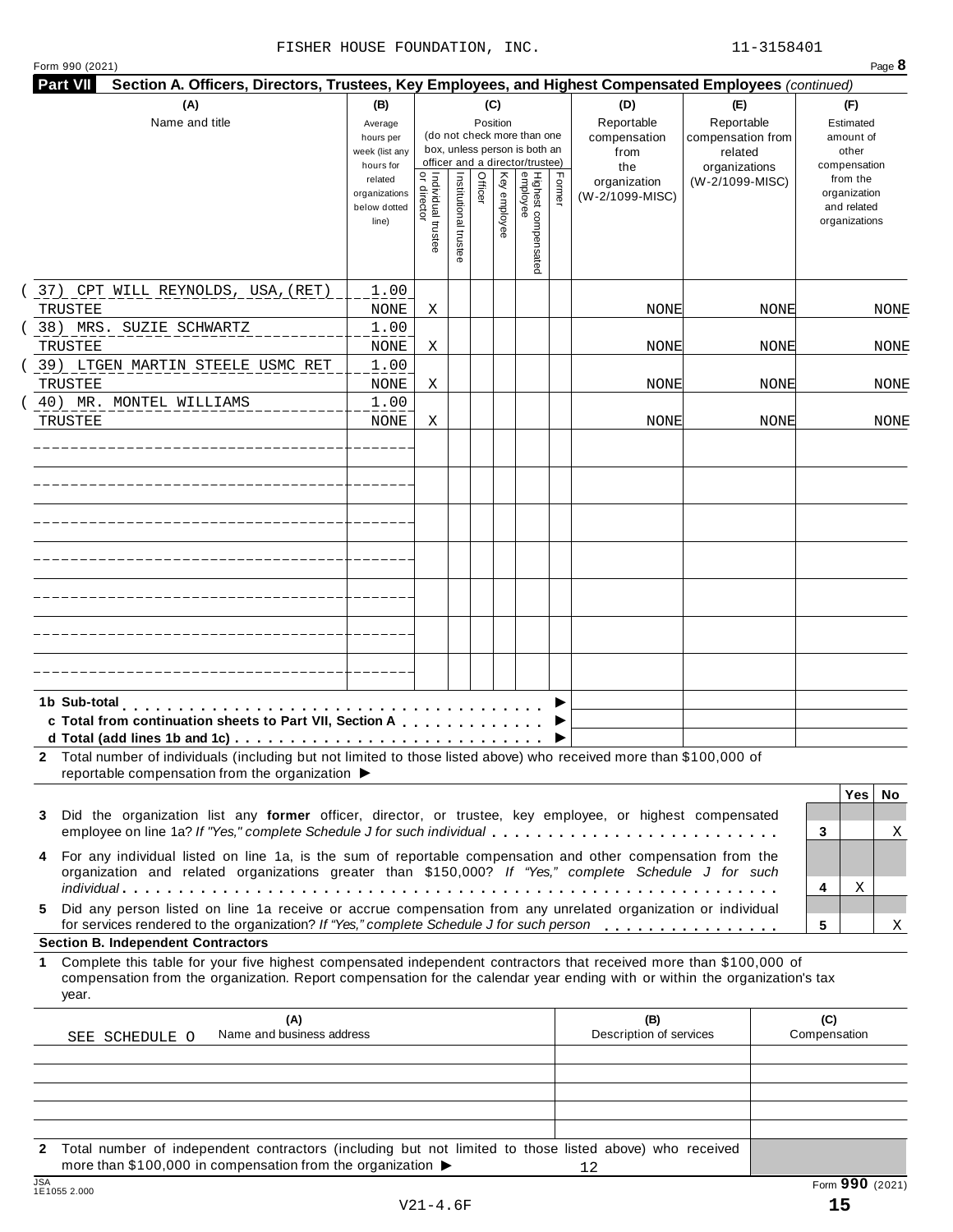#### Form 990 (2021) **Page 9** FISHER HOUSE FOUNDATION, INC. The magnetic state of the state of the page **9 Part VIII Statement of Revenue**

|                                                           | <b>Part VIII</b> | Statement of Revenue<br>Check if Schedule O contains a response or note to any line in this Part VIII                                                                                                                          |                      |                                              |                                      |                                                               |
|-----------------------------------------------------------|------------------|--------------------------------------------------------------------------------------------------------------------------------------------------------------------------------------------------------------------------------|----------------------|----------------------------------------------|--------------------------------------|---------------------------------------------------------------|
|                                                           |                  |                                                                                                                                                                                                                                | (A)<br>Total revenue | (B)<br>Related or exempt<br>function revenue | (C)<br>Unrelated<br>business revenue | (D)<br>Revenue excluded<br>from tax under<br>sections 512-514 |
| Contributions, Gifts, Grants<br>and Other Similar Amounts | 1a               | 410,286.<br>Federated campaigns <b>Federated</b><br>1a                                                                                                                                                                         |                      |                                              |                                      |                                                               |
|                                                           | b                | Membership dues<br>1b                                                                                                                                                                                                          |                      |                                              |                                      |                                                               |
|                                                           | с                | 740,279.<br>Fundraising events <b>Fundraising</b><br>1c                                                                                                                                                                        |                      |                                              |                                      |                                                               |
|                                                           | d                | Related organizations <b>contains</b><br>1d                                                                                                                                                                                    |                      |                                              |                                      |                                                               |
|                                                           | е                | 2,869,221.<br>Government grants (contributions).<br>1е                                                                                                                                                                         |                      |                                              |                                      |                                                               |
|                                                           | f                | All other contributions, gifts, grants,                                                                                                                                                                                        |                      |                                              |                                      |                                                               |
|                                                           |                  | and similar amounts not included above.<br>44,969,169.<br>1f                                                                                                                                                                   |                      |                                              |                                      |                                                               |
|                                                           | g                | Noncash contributions included in                                                                                                                                                                                              |                      |                                              |                                      |                                                               |
|                                                           |                  | 2,533,176.<br>1g $\sqrt{3}$<br>lines 1a-1f $\ldots$ $\ldots$ $\ldots$ $\ldots$                                                                                                                                                 |                      |                                              |                                      |                                                               |
|                                                           |                  |                                                                                                                                                                                                                                | 48,988,955.          |                                              |                                      |                                                               |
|                                                           |                  | <b>Business Code</b>                                                                                                                                                                                                           |                      |                                              |                                      |                                                               |
|                                                           | 2a               |                                                                                                                                                                                                                                |                      |                                              |                                      |                                                               |
|                                                           | b                |                                                                                                                                                                                                                                |                      |                                              |                                      |                                                               |
| Program Service                                           | c                |                                                                                                                                                                                                                                |                      |                                              |                                      |                                                               |
|                                                           | d                |                                                                                                                                                                                                                                |                      |                                              |                                      |                                                               |
|                                                           | е                |                                                                                                                                                                                                                                |                      |                                              |                                      |                                                               |
|                                                           | f                | All other program service revenue                                                                                                                                                                                              |                      |                                              |                                      |                                                               |
|                                                           | g                | Total. Add lines 2a-2f ▶                                                                                                                                                                                                       | <b>NONE</b>          |                                              |                                      |                                                               |
|                                                           | 3                | Investment income (including dividends, interest, and                                                                                                                                                                          |                      |                                              |                                      |                                                               |
|                                                           |                  |                                                                                                                                                                                                                                | 73,838.              |                                              |                                      | 73,838.                                                       |
|                                                           | 4                | Income from investment of tax-exempt bond proceeds $\blacktriangleright$                                                                                                                                                       | $\rm{NONE}$          |                                              |                                      |                                                               |
|                                                           | 5                |                                                                                                                                                                                                                                | <b>NONE</b>          |                                              |                                      |                                                               |
|                                                           |                  | (i) Real<br>(ii) Personal                                                                                                                                                                                                      |                      |                                              |                                      |                                                               |
|                                                           | 6a               | Gross rents [1994]<br>6а                                                                                                                                                                                                       |                      |                                              |                                      |                                                               |
|                                                           | b                | Less: rental expenses<br>6b                                                                                                                                                                                                    |                      |                                              |                                      |                                                               |
|                                                           | c                | <b>NONE</b><br>NONE<br>Rental income or (loss) 6c                                                                                                                                                                              |                      |                                              |                                      |                                                               |
|                                                           | d                | Net rental income or (loss) $\cdots$ $\cdots$ $\cdots$ $\cdots$                                                                                                                                                                | <b>NONE</b>          |                                              |                                      |                                                               |
|                                                           | 7а               | (ii) Other<br>(i) Securities<br>Gross amount from                                                                                                                                                                              |                      |                                              |                                      |                                                               |
|                                                           |                  | sales<br>of<br>assets                                                                                                                                                                                                          |                      |                                              |                                      |                                                               |
|                                                           |                  | other than inventory<br>7a<br>1,593,787.                                                                                                                                                                                       |                      |                                              |                                      |                                                               |
|                                                           | b                | Less: cost or other basis                                                                                                                                                                                                      |                      |                                              |                                      |                                                               |
| evenue                                                    |                  | 1,582,093.<br>and sales expenses<br>7b                                                                                                                                                                                         |                      |                                              |                                      |                                                               |
|                                                           |                  | 7c<br>11,694.<br><b>c</b> Gain or (loss)                                                                                                                                                                                       |                      |                                              |                                      |                                                               |
| Other <sub>R</sub>                                        | d                |                                                                                                                                                                                                                                | 11,694.              |                                              |                                      | 11,694.                                                       |
|                                                           | 8а               | fundraising<br>Gross<br>income from                                                                                                                                                                                            |                      |                                              |                                      |                                                               |
|                                                           |                  | 740,279.<br>events (not including \$                                                                                                                                                                                           |                      |                                              |                                      |                                                               |
|                                                           |                  | of contributions reported on line                                                                                                                                                                                              |                      |                                              |                                      |                                                               |
|                                                           |                  | 99,743.<br>8а<br>1c). See Part IV, line 18 <b></b>                                                                                                                                                                             |                      |                                              |                                      |                                                               |
|                                                           | b                | 98,542.<br>8b<br>Less: direct expenses                                                                                                                                                                                         |                      |                                              |                                      |                                                               |
|                                                           | c                | Net income or (loss) from fundraising events ▶                                                                                                                                                                                 | 1,201.               |                                              |                                      | 1,201.                                                        |
|                                                           | 9а               | Gross<br>income<br>from<br>gaming                                                                                                                                                                                              |                      |                                              |                                      |                                                               |
|                                                           |                  | activities. See Part IV, line 19<br>NONE<br>9а                                                                                                                                                                                 |                      |                                              |                                      |                                                               |
|                                                           | b                | NONE<br>9b<br>Less: direct expenses                                                                                                                                                                                            |                      |                                              |                                      |                                                               |
|                                                           | c                | Net income or (loss) from gaming activities ▶                                                                                                                                                                                  | NONE                 |                                              |                                      |                                                               |
|                                                           | 10a              | Gross<br>sales of inventory,<br>less                                                                                                                                                                                           |                      |                                              |                                      |                                                               |
|                                                           |                  | NONE<br>returns and allowances 10a                                                                                                                                                                                             |                      |                                              |                                      |                                                               |
|                                                           | b                | Less: cost of goods sold 10b<br>NONE                                                                                                                                                                                           |                      |                                              |                                      |                                                               |
|                                                           | c                | Net income or (loss) from sales of inventory                                                                                                                                                                                   | <b>NONE</b>          |                                              |                                      |                                                               |
|                                                           |                  | <b>Business Code</b>                                                                                                                                                                                                           |                      |                                              |                                      |                                                               |
| Miscellaneous<br>Revenue                                  | 11a              |                                                                                                                                                                                                                                |                      |                                              |                                      |                                                               |
|                                                           | b                | <u> 1980 - Jan Stein Berlin, mars and de Brazilia et al.</u>                                                                                                                                                                   |                      |                                              |                                      |                                                               |
|                                                           | c                |                                                                                                                                                                                                                                |                      |                                              |                                      |                                                               |
|                                                           | d                | All other revenue entitled and the state of the state of the state of the state of the state of the state of the state of the state of the state of the state of the state of the state of the state of the state of the state |                      |                                              |                                      |                                                               |
|                                                           | е                |                                                                                                                                                                                                                                | <b>NONE</b>          |                                              |                                      |                                                               |
|                                                           | 12               | Total revenue. See instructions                                                                                                                                                                                                | 49,075,688.          |                                              |                                      | 86,733.                                                       |
| 10A                                                       |                  |                                                                                                                                                                                                                                |                      |                                              |                                      |                                                               |

JSA Form **990** (2021) 1E1051 1.000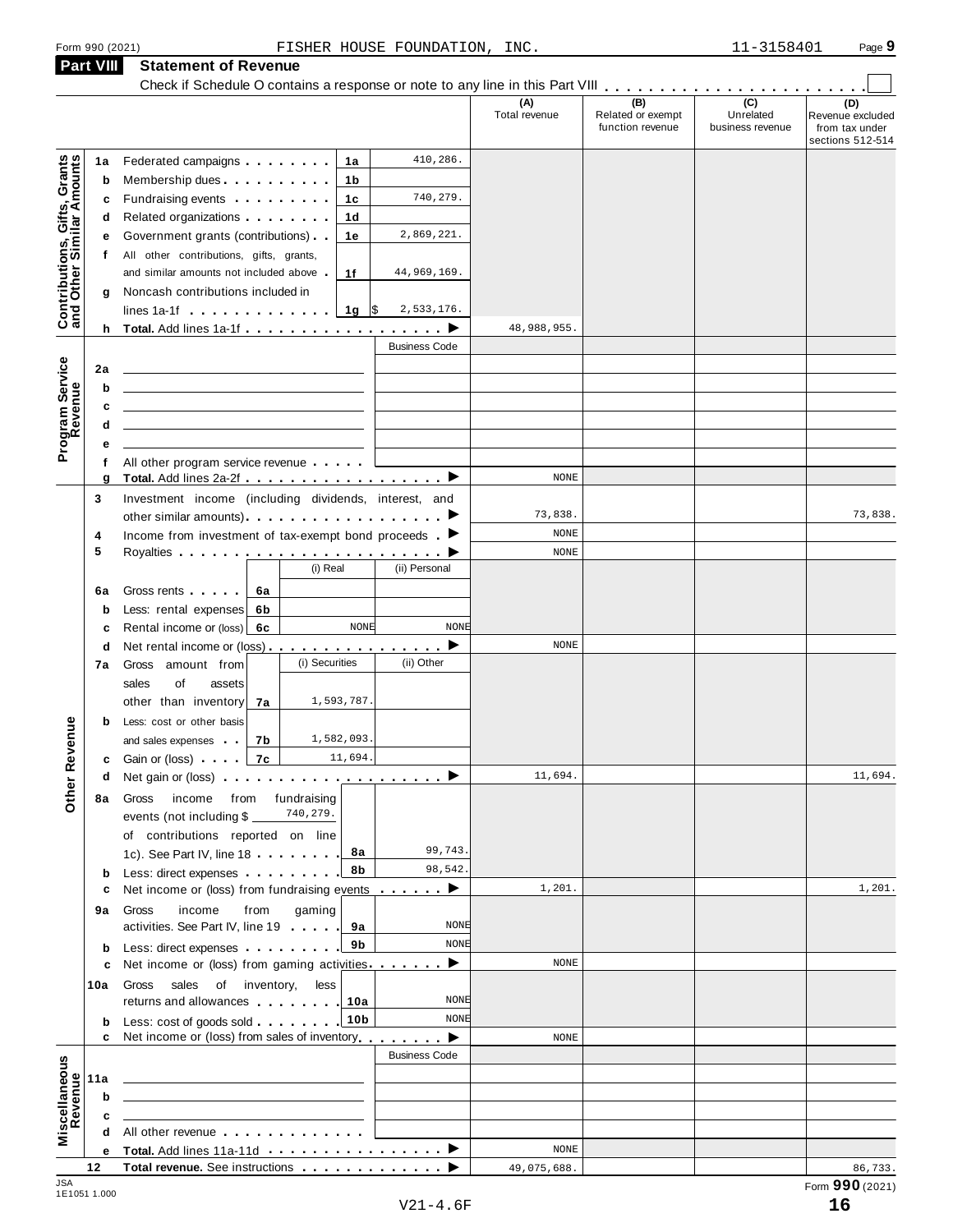|    | Section 501(c)(3) and 501(c)(4) organizations must complete all columns. All other organizations must complete column (A).                                                                                                     |                       |                             |                                    |                         |
|----|--------------------------------------------------------------------------------------------------------------------------------------------------------------------------------------------------------------------------------|-----------------------|-----------------------------|------------------------------------|-------------------------|
|    | Do not include amounts reported on lines 6b, 7b,                                                                                                                                                                               | (A)<br>Total expenses | (B)                         | (C)                                | (D)                     |
|    | 8b, 9b, and 10b of Part VIII.                                                                                                                                                                                                  |                       | Program service<br>expenses | Management and<br>general expenses | Fundraising<br>expenses |
|    | 1 Grants and other assistance to domestic organizations                                                                                                                                                                        |                       |                             |                                    |                         |
|    | and domestic governments. See Part IV, line 21                                                                                                                                                                                 | 11,259,301.           | 11,259,301.                 |                                    |                         |
|    | 2 Grants and other assistance to domestic                                                                                                                                                                                      |                       |                             |                                    |                         |
|    | individuals. See Part IV, line 22                                                                                                                                                                                              | 5,056,336.            | 5,056,336.                  |                                    |                         |
|    | 3 Grants and other assistance to foreign                                                                                                                                                                                       |                       |                             |                                    |                         |
|    | organizations.<br>foreign<br>governments,<br>and                                                                                                                                                                               |                       |                             |                                    |                         |
|    | foreign individuals. See Part IV, lines 15 and 16                                                                                                                                                                              | <b>NONE</b>           |                             |                                    |                         |
|    | Benefits paid to or for members                                                                                                                                                                                                | NONE                  |                             |                                    |                         |
|    | 5 Compensation of current officers, directors,                                                                                                                                                                                 |                       |                             |                                    |                         |
|    | trustees, and key employees                                                                                                                                                                                                    | 1,564,205.            | 808,573.                    | 569,990.                           | 185,642.                |
|    | 6 Compensation not included above to disqualified                                                                                                                                                                              |                       |                             |                                    |                         |
|    | persons (as defined under section 4958(f)(1)) and                                                                                                                                                                              | <b>NONE</b>           |                             |                                    |                         |
|    | persons described in section 4958(c)(3)(B)                                                                                                                                                                                     | 2,009,384.            | 1,038,696.                  | 732, 212.                          | 238,476.                |
|    | 7 Other salaries and wages <b>container and all the salaries</b>                                                                                                                                                               | 76,678.               | 39,637.                     | 27,941.                            | 9,100.                  |
|    | 8 Pension plan accruals and contributions (include                                                                                                                                                                             |                       |                             |                                    |                         |
|    | section 401(k) and 403(b) employer contributions)                                                                                                                                                                              | 373,917.              | 193,286.                    | 136,254.                           | 44,377.                 |
| 9  | Other employee benefits                                                                                                                                                                                                        | 221,300.              | 114,395.                    | 80,641.                            | 26,264.                 |
| 10 |                                                                                                                                                                                                                                |                       |                             |                                    |                         |
| 11 | Fees for services (nonemployees):                                                                                                                                                                                              | <b>NONE</b>           |                             |                                    |                         |
|    | a Management                                                                                                                                                                                                                   | 47,557.               |                             | 46,683.                            | 874.                    |
|    | c Accounting                                                                                                                                                                                                                   | 83,735.               |                             | 83,735.                            |                         |
|    | d Lobbying entering the set of the set of the set of the set of the set of the set of the set of the set of the                                                                                                                | <b>NONE</b>           |                             |                                    |                         |
|    | e Professional fundraising services. See Part IV, line 17                                                                                                                                                                      | 27,500.               |                             |                                    | 27,500.                 |
|    | f Investment management fees                                                                                                                                                                                                   | NONE                  |                             |                                    |                         |
|    | 9 Other. (If line 11g amount exceeds 10% of line 25, column                                                                                                                                                                    |                       |                             |                                    |                         |
|    | (A), amount, list line 11g expenses on Schedule O.)                                                                                                                                                                            | 783,171.              | 625,906.                    | 16, 160.                           | 141,105.                |
|    | 12 Advertising and promotion                                                                                                                                                                                                   | <b>NONE</b>           |                             |                                    |                         |
| 13 | Office expenses example and the set of the set of the set of the set of the set of the set of the set of the set of the set of the set of the set of the set of the set of the set of the set of the set of the set of the set | 653,843.              | 279,491.                    | 298,723.                           | 75,629.                 |
| 14 | Information technology experience and the state of the state of the state of the state of the state of the state of the state of the state of the state of the state of the state of the state of the state of the state of th | 917,076.              | 570,019.                    | 83,466.                            | 263,591.                |
| 15 |                                                                                                                                                                                                                                | <b>NONE</b>           |                             |                                    |                         |
| 16 | Occupancy experience and the control of the state of the state of the state of the state of the state of the state of the state of the state of the state of the state of the state of the state of the state of the state of  | 238,537.              | 118,934.                    | 91,254.                            | 28,349.                 |
|    |                                                                                                                                                                                                                                | 137,682.              | 126,208.                    | 2,820.                             | 8,654.                  |
|    | 18 Payments of travel or entertainment expenses                                                                                                                                                                                |                       |                             |                                    |                         |
|    | for any federal, state, or local public officials                                                                                                                                                                              | <b>NONE</b>           |                             |                                    |                         |
| 19 | Conferences, conventions, and meetings                                                                                                                                                                                         | <b>NONE</b>           |                             |                                    |                         |
| 20 |                                                                                                                                                                                                                                | <b>NONE</b>           |                             |                                    |                         |
| 21 | Payments to affiliates <b>All Accords</b> Payments to affiliates                                                                                                                                                               | <b>NONE</b>           |                             |                                    |                         |
| 22 | Depreciation, depletion, and amortization                                                                                                                                                                                      | 42,959.               | 21,299.                     | 16,526.                            | 5,134.                  |
| 23 | Insurance                                                                                                                                                                                                                      | 13,644.               |                             | 13,644.                            |                         |
| 24 | Other expenses. Itemize expenses not covered                                                                                                                                                                                   |                       |                             |                                    |                         |
|    | above. (List miscellaneous expenses on line 24e. If                                                                                                                                                                            |                       |                             |                                    |                         |
|    | line 24e amount exceeds 10% of line 25, column                                                                                                                                                                                 |                       |                             |                                    |                         |
|    | (A), amount, list line 24e expenses on Schedule O.)                                                                                                                                                                            |                       |                             |                                    |                         |
|    | a EDUCATION AND PROMOTION                                                                                                                                                                                                      | 390,284.              | 295,585.                    | 5,565.                             | 89,134.                 |
|    | <b>b</b> PRINTING AND PUBLICATIONS                                                                                                                                                                                             | 235, 295.             | 181,597.                    | 9,701.                             | 43,997.                 |
|    | c OTHER EVENT COSTS                                                                                                                                                                                                            | 18,475.               | 17,898.                     |                                    | 577.                    |
| d  |                                                                                                                                                                                                                                |                       |                             |                                    |                         |
|    | e All other expenses                                                                                                                                                                                                           |                       |                             |                                    |                         |
|    | 25 Total functional expenses. Add lines 1 through 24e                                                                                                                                                                          | 24, 150, 879.         | 20,747,161.                 | 2, 215, 315.                       | 1,188,403.              |
|    | 26 Joint costs. Complete this line only if the<br>organization reported in column (B) joint costs<br>from a combined educational campaign and<br>fundraising solicitation. Check here $\blacktriangleright$<br>if              |                       |                             |                                    |                         |
|    | following SOP 98-2 (ASC 958-720)                                                                                                                                                                                               |                       |                             |                                    |                         |

Form **990** (2021) JSA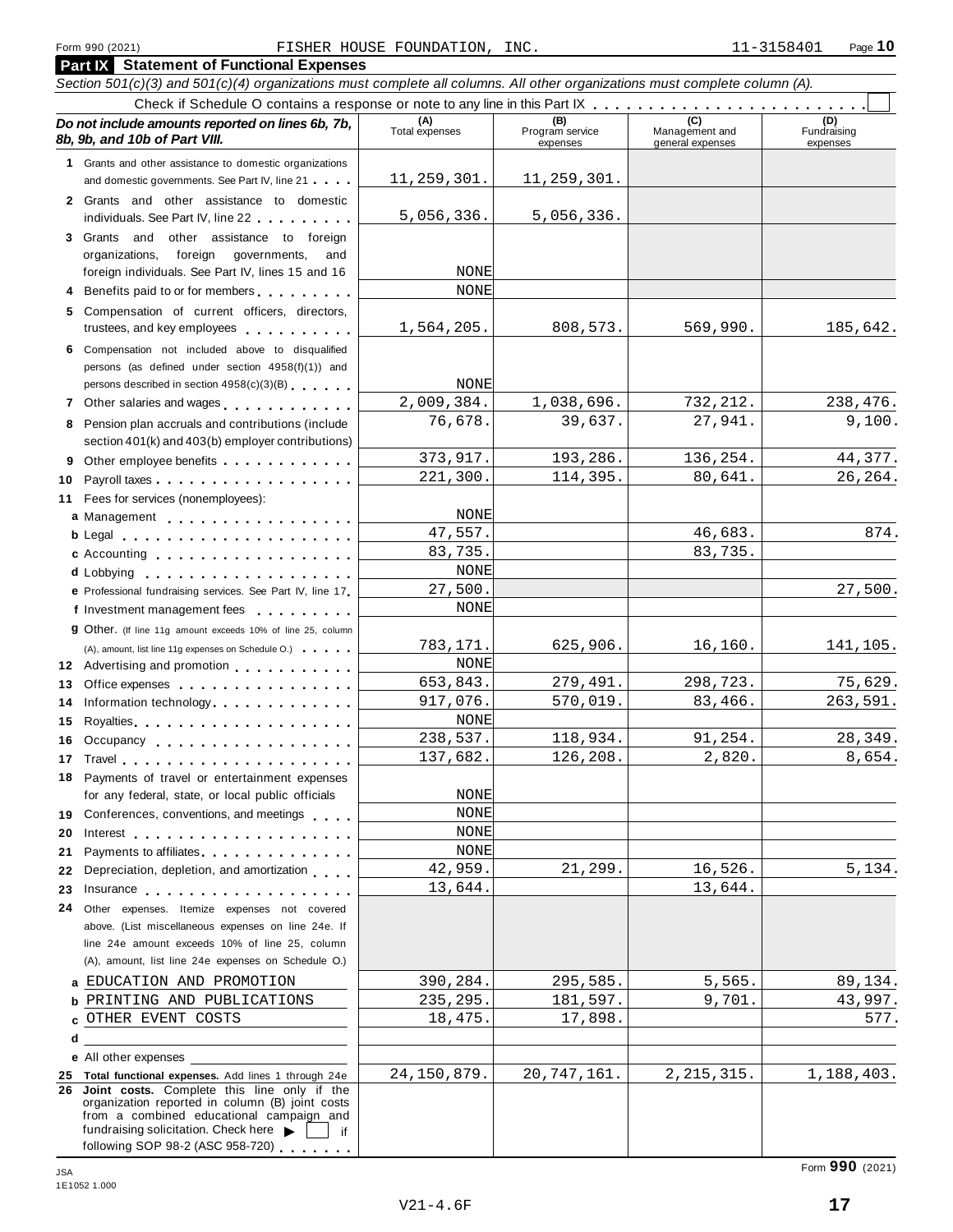| Page |  |
|------|--|

|                             | Form 990 (2021) |                                                                                                      |                          |                | Page 11            |
|-----------------------------|-----------------|------------------------------------------------------------------------------------------------------|--------------------------|----------------|--------------------|
|                             | Part X          | <b>Balance Sheet</b>                                                                                 |                          |                |                    |
|                             |                 |                                                                                                      | (A)<br>Beginning of year |                | (B)<br>End of year |
|                             | 1               |                                                                                                      | NONE 1                   |                | 210,743.           |
|                             | $\mathbf{2}$    |                                                                                                      | 21,098,633.              | $\overline{2}$ | 44, 482, 786.      |
|                             | 3               |                                                                                                      | 8, 413, 865.             | 3              | 8,042,136.         |
|                             | 4               |                                                                                                      | 5,501.                   | 4              | NONE               |
|                             | 5               | Loans and other receivables from any current or former officer, director,                            |                          |                |                    |
|                             |                 | trustee, key employee, creator or founder, substantial contributor, or 35%                           |                          |                |                    |
|                             |                 | controlled entity or family member of any of these persons                                           | NONE 5                   |                | <b>NONE</b>        |
|                             | 6               | Loans and other receivables from other disqualified persons (as defined                              |                          |                |                    |
|                             |                 | under section $4958(f)(1)$ , and persons described in section $4958(c)(3)(B)$                        | NONE 6                   |                | <b>NONE</b>        |
|                             | 7               |                                                                                                      | NONE 7                   |                | <b>NONE</b>        |
| Assets                      | 8               |                                                                                                      | NONE 8                   |                | <b>NONE</b>        |
|                             | 9               |                                                                                                      | 696,300.                 | 9              | 455,346.           |
|                             |                 | 10a Land, buildings, and equipment: cost or other                                                    |                          |                |                    |
|                             |                 | basis. Complete Part VI of Schedule D 10a<br>267,642.                                                |                          |                |                    |
|                             |                 | <b>b</b> Less: accumulated depreciation $\ldots$ , ,    10b<br>201,398.                              | $88,525.$ 10c            |                | 66,244.            |
|                             | 11              |                                                                                                      | NONE 11                  |                | <b>NONE</b>        |
|                             | 12              | Investments - other securities. See Part IV, line 11.                                                | NONE 12                  |                | <b>NONE</b>        |
|                             | 13              | Investments - program-related. See Part IV, line 11.                                                 | NONE 13                  |                | <b>NONE</b>        |
|                             | 14              |                                                                                                      | NONE 14                  |                | <b>NONE</b>        |
|                             | 15              |                                                                                                      | 16, 154, 222.            | 15             | 16,851,079.        |
|                             | 16              | Total assets. Add lines 1 through 15 (must equal line 33)                                            | 46, 457, 046.            | 16             | 70,108,334.        |
|                             | 17              |                                                                                                      | 2,877,311.               | 17             | 1,511,176.         |
|                             | 18              |                                                                                                      | NONE 18                  |                | NONE               |
|                             | 19              |                                                                                                      | NONE 19                  |                | <b>NONE</b>        |
|                             | 20              |                                                                                                      | NONE 20                  |                | <b>NONE</b>        |
|                             | 21              | Escrow or custodial account liability. Complete Part IV of Schedule D                                | NONE 21                  |                | NONE               |
|                             | 22              | Loans and other payables to any current or former officer, director,                                 |                          |                |                    |
|                             |                 | trustee, key employee, creator or founder, substantial contributor, or 35%                           |                          |                |                    |
| Liabilities                 |                 | controlled entity or family member of any of these persons                                           | NONE 22                  |                | <b>NONE</b>        |
|                             | 23              | Secured mortgages and notes payable to unrelated third parties                                       | NONE 23                  |                | <b>NONE</b>        |
|                             | 24              | Unsecured notes and loans payable to unrelated third parties                                         | NONE 24                  |                | <b>NONE</b>        |
|                             | 25              | Other liabilities (including federal income tax, payables to related third                           |                          |                |                    |
|                             |                 | parties, and other liabilities not included on lines 17-24). Complete Part X                         |                          |                |                    |
|                             |                 |                                                                                                      | 182,737.                 | 25             | 160,609.           |
|                             | 26              |                                                                                                      | 3,060,048.               | 26             | 1,671,785.         |
|                             |                 | X <br>Organizations that follow FASB ASC 958, check here ▶<br>and complete lines 27, 28, 32, and 33. |                          |                |                    |
|                             | 27              |                                                                                                      | 31, 425, 935.            | 27             | 53,784,787.        |
|                             | 28              |                                                                                                      | 11,971,063.              | 28             | 14,651,762.        |
| Net Assets or Fund Balances |                 | Organizations that do not follow FASB ASC 958, check here ▶<br>and complete lines 29 through 33.     |                          |                |                    |
|                             | 29              | Capital stock or trust principal, or current funds                                                   |                          | 29             |                    |
|                             | 30              | Paid-in or capital surplus, or land, building, or equipment fund                                     |                          | 30             |                    |
|                             | 31              | Retained earnings, endowment, accumulated income, or other funds                                     |                          | 31             |                    |
|                             | 32              |                                                                                                      | 43,396,998.              | 32             | 68, 436, 549.      |
|                             |                 | Total liabilities and net assets/fund balances                                                       |                          |                | 70,108,334.        |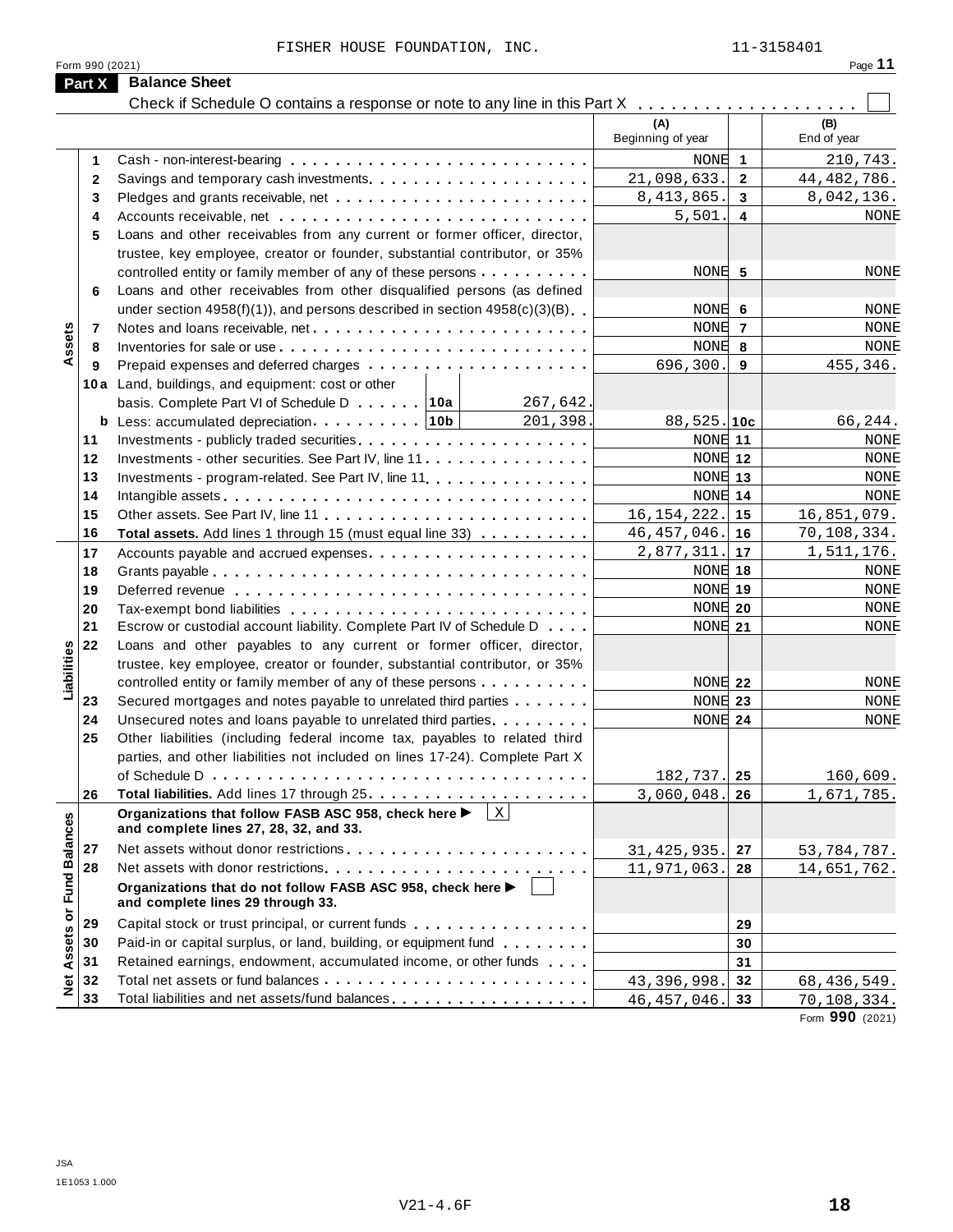FISHER HOUSE FOUNDATION, INC.<br>Form 990 (2021)

| $-3158401$ |  |
|------------|--|
|------------|--|

|                 | Form 990 (2021)                                                                                                       |                         |                |     | Page 12       |
|-----------------|-----------------------------------------------------------------------------------------------------------------------|-------------------------|----------------|-----|---------------|
| Part XI         | <b>Reconciliation of Net Assets</b>                                                                                   |                         |                |     |               |
|                 |                                                                                                                       |                         |                |     | $\mathbf{X}$  |
| 1               |                                                                                                                       | $\mathbf{1}$            |                |     | 49,075,688.   |
| $\mathbf{2}$    | Total expenses (must equal Part IX, column (A), line 25)                                                              | $\overline{2}$          |                |     | 24, 150, 879. |
| 3               |                                                                                                                       | $\mathbf{3}$            |                |     | 24,924,809.   |
| 4               | Net assets or fund balances at beginning of year (must equal Part X, line 32, column (A))                             | $\overline{\mathbf{4}}$ |                |     | 43,396,998.   |
| 5               |                                                                                                                       | 5                       |                |     | $-1,224$ .    |
| 6               |                                                                                                                       | 6                       |                |     |               |
| 7               |                                                                                                                       | $\overline{7}$          |                |     |               |
| 8               |                                                                                                                       | 8                       |                |     |               |
| 9               | Other changes in net assets or fund balances (explain on Schedule O).                                                 | 9                       |                |     | 115,966.      |
| 10              | Net assets or fund balances at end of year. Combine lines 3 through 9 (must equal Part X, line                        |                         |                |     |               |
|                 |                                                                                                                       | 10                      |                |     | 68, 436, 549. |
| <b>Part XII</b> | <b>Financial Statements and Reporting</b>                                                                             |                         |                |     |               |
|                 |                                                                                                                       |                         |                |     |               |
|                 |                                                                                                                       |                         |                | Yes | No            |
| 1               | $x$ Accrual<br>Accounting method used to prepare the Form 990:     Cash<br>Other                                      |                         |                |     |               |
|                 | If the organization changed its method of accounting from a prior year or checked "Other," explain on                 |                         |                |     |               |
|                 | Schedule O.                                                                                                           |                         |                |     |               |
|                 | 2a Were the organization's financial statements compiled or reviewed by an independent accountant?                    |                         | 2a             |     | X             |
|                 | If "Yes," check a box below to indicate whether the financial statements for the year were compiled or                |                         |                |     |               |
|                 | reviewed on a separate basis, consolidated basis, or both:                                                            |                         |                |     |               |
|                 | Consolidated basis<br>Separate basis<br>Both consolidated and separate basis                                          |                         |                |     |               |
|                 | <b>b</b> Were the organization's financial statements audited by an independent accountant?                           |                         | 2 <sub>b</sub> | Χ   |               |
|                 | If "Yes," check a box below to indicate whether the financial statements for the year were audited on a               |                         |                |     |               |
|                 | separate basis, consolidated basis, or both:                                                                          |                         |                |     |               |
|                 | $X$ Separate basis<br><b>Consolidated basis</b><br>Both consolidated and separate basis                               |                         |                |     |               |
|                 | c If "Yes" to line 2a or 2b, does the organization have a committee that assumes responsibility for oversight of      |                         |                |     |               |
|                 | the audit, review, or compilation of its financial statements and selection of an independent accountant?             |                         | 2c             | Χ   |               |
|                 | If the organization changed either its oversight process or selection process during the tax year, explain on         |                         |                |     |               |
|                 | Schedule O.                                                                                                           |                         |                |     |               |
|                 | 3a As a result of a federal award, was the organization required to undergo an audit or audits as set forth in the    |                         |                |     |               |
|                 |                                                                                                                       |                         | 3a             | Χ   |               |
|                 | <b>b</b> If "Yes," did the organization undergo the required audit or audits? If the organization did not undergo the |                         |                |     |               |
|                 | required audit or audits, explain why on Schedule O and describe any steps taken to undergo such audits               |                         | 3b             | Χ   |               |

Form **990** (2021)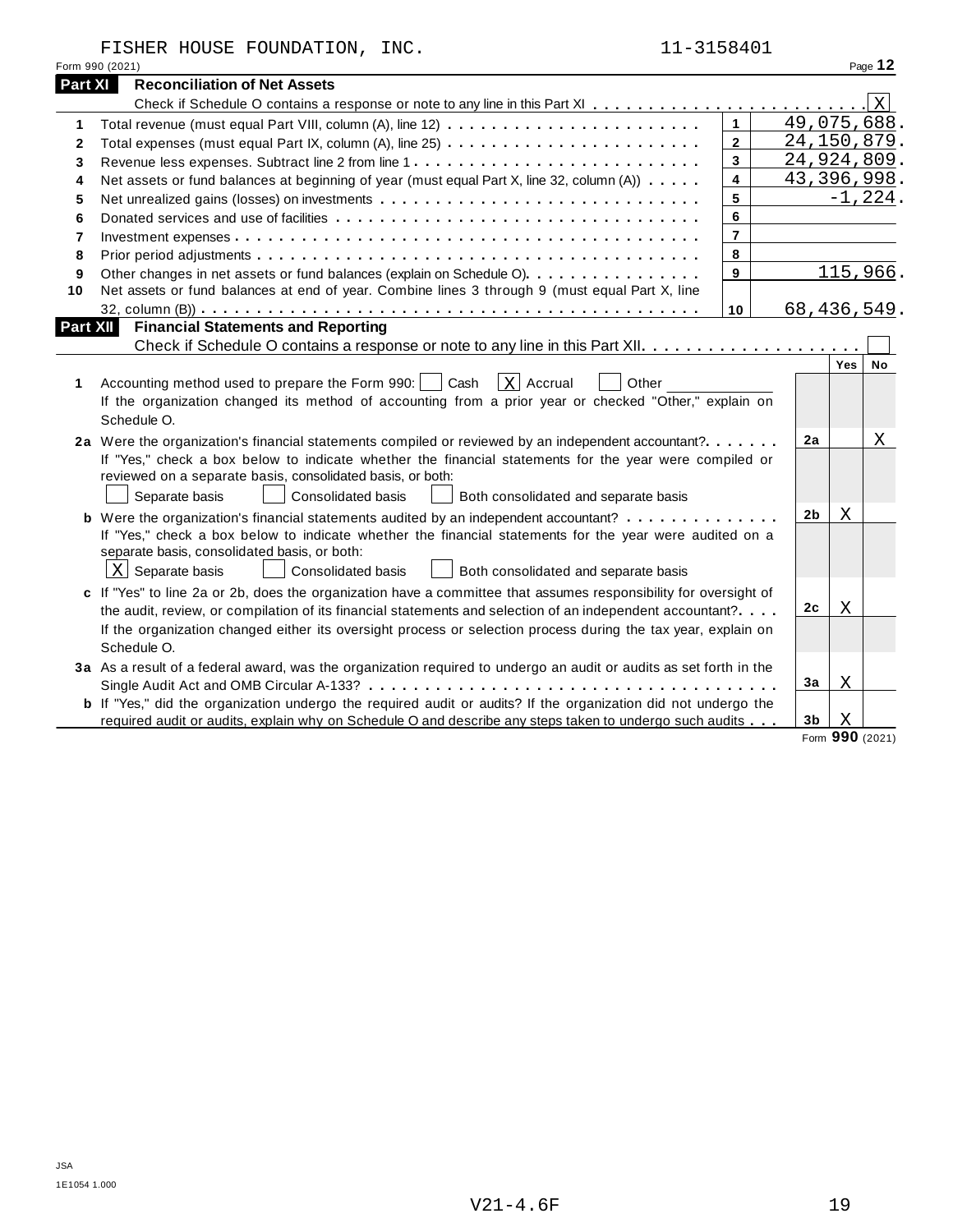# **SCHEDULE A Public Charity Status and Public Support**<br>(Form 990) complete if the crapitation is a section 501/01/2) crapitation at a section 4047/01/1 percepant charitable trust **20071**

Complete if the organization is a section 501(c)(3) organization or a section 4947(a)(1) nonexempt charitable trust.<br>
Department of the Treasury<br>
Internal Revenue Service<br>
Inspection Complete if the organization is a section 501(c)(3) organization or a section 4947(a)(1) nonexempt charitable trust.<br>
Department of the Treasury Complete if the organization is a section 501(c)(3) organization or a sectio

|                                             | Name of the organization<br><b>Employer identification number</b> |                                                                                                                                                                                                                                                                                                                                                                                                                                                                                                                                                             |          |                            |     |                          |                        |                    |
|---------------------------------------------|-------------------------------------------------------------------|-------------------------------------------------------------------------------------------------------------------------------------------------------------------------------------------------------------------------------------------------------------------------------------------------------------------------------------------------------------------------------------------------------------------------------------------------------------------------------------------------------------------------------------------------------------|----------|----------------------------|-----|--------------------------|------------------------|--------------------|
| 11-3158401<br>FISHER HOUSE FOUNDATION, INC. |                                                                   |                                                                                                                                                                                                                                                                                                                                                                                                                                                                                                                                                             |          |                            |     |                          |                        |                    |
| Part I                                      |                                                                   | Reason for Public Charity Status. (All organizations must complete this part.) See instructions.                                                                                                                                                                                                                                                                                                                                                                                                                                                            |          |                            |     |                          |                        |                    |
|                                             |                                                                   | The organization is not a private foundation because it is: (For lines 1 through 12, check only one box.)                                                                                                                                                                                                                                                                                                                                                                                                                                                   |          |                            |     |                          |                        |                    |
| 1                                           |                                                                   | A church, convention of churches, or association of churches described in section 170(b)(1)(A)(i).                                                                                                                                                                                                                                                                                                                                                                                                                                                          |          |                            |     |                          |                        |                    |
| 2                                           |                                                                   | A school described in section 170(b)(1)(A)(ii). (Attach Schedule E (Form 990).)                                                                                                                                                                                                                                                                                                                                                                                                                                                                             |          |                            |     |                          |                        |                    |
| 3                                           |                                                                   | A hospital or a cooperative hospital service organization described in section 170(b)(1)(A)(iii).                                                                                                                                                                                                                                                                                                                                                                                                                                                           |          |                            |     |                          |                        |                    |
| 4                                           |                                                                   | A medical research organization operated in conjunction with a hospital described in section 170(b)(1)(A)(iii). Enter the                                                                                                                                                                                                                                                                                                                                                                                                                                   |          |                            |     |                          |                        |                    |
|                                             |                                                                   | hospital's name, city, and state:                                                                                                                                                                                                                                                                                                                                                                                                                                                                                                                           |          |                            |     |                          |                        |                    |
| 5                                           |                                                                   | An organization operated for the benefit of a college or university owned or operated by a governmental unit described in                                                                                                                                                                                                                                                                                                                                                                                                                                   |          |                            |     |                          |                        |                    |
|                                             |                                                                   | section 170(b)(1)(A)(iv). (Complete Part II.)                                                                                                                                                                                                                                                                                                                                                                                                                                                                                                               |          |                            |     |                          |                        |                    |
| 6                                           |                                                                   | A federal, state, or local government or governmental unit described in section 170(b)(1)(A)(v).                                                                                                                                                                                                                                                                                                                                                                                                                                                            |          |                            |     |                          |                        |                    |
| 7                                           | X                                                                 | An organization that normally receives a substantial part of its support from a governmental unit or from the general public                                                                                                                                                                                                                                                                                                                                                                                                                                |          |                            |     |                          |                        |                    |
|                                             |                                                                   | described in section 170(b)(1)(A)(vi). (Complete Part II.)                                                                                                                                                                                                                                                                                                                                                                                                                                                                                                  |          |                            |     |                          |                        |                    |
| 8                                           |                                                                   | A community trust described in section 170(b)(1)(A)(vi). (Complete Part II.)                                                                                                                                                                                                                                                                                                                                                                                                                                                                                |          |                            |     |                          |                        |                    |
| 9                                           |                                                                   | An agricultural research organization described in section 170(b)(1)(A)(ix) operated in conjunction with a land-grant college                                                                                                                                                                                                                                                                                                                                                                                                                               |          |                            |     |                          |                        |                    |
|                                             |                                                                   | or university or a non-land-grant college of agriculture (see instructions). Enter the name, city, and state of the college or                                                                                                                                                                                                                                                                                                                                                                                                                              |          |                            |     |                          |                        |                    |
|                                             |                                                                   | university:                                                                                                                                                                                                                                                                                                                                                                                                                                                                                                                                                 |          |                            |     |                          |                        |                    |
| 10<br>11                                    |                                                                   | An organization that normally receives (1) more than 331/3% of its support from contributions, membership fees, and gross receipts from activities related to its exempt functions, subject to certain exceptions; and (2) no<br>support from gross investment income and unrelated business taxable income (less section 511 tax) from businesses<br>acquired by the organization after June 30, 1975. See section 509(a)(2). (Complete Part III.)<br>An organization organized and operated exclusively to test for public safety. See section 509(a)(4). |          |                            |     |                          |                        |                    |
| 12                                          |                                                                   | An organization organized and operated exclusively for the benefit of, to perform the functions of, or to carry out the purposes of                                                                                                                                                                                                                                                                                                                                                                                                                         |          |                            |     |                          |                        |                    |
|                                             |                                                                   | one or more publicly supported organizations described in section 509(a)(1) or section 509(a)(2). See section 509(a)(3). Check                                                                                                                                                                                                                                                                                                                                                                                                                              |          |                            |     |                          |                        |                    |
|                                             |                                                                   | the box on lines 12a through 12d that describes the type of supporting organization and complete lines 12e, 12f, and 12g.                                                                                                                                                                                                                                                                                                                                                                                                                                   |          |                            |     |                          |                        |                    |
| а                                           |                                                                   | Type I. A supporting organization operated, supervised, or controlled by its supported organization(s), typically by giving                                                                                                                                                                                                                                                                                                                                                                                                                                 |          |                            |     |                          |                        |                    |
|                                             |                                                                   | the supported organization(s) the power to regularly appoint or elect a majority of the directors or trustees of the                                                                                                                                                                                                                                                                                                                                                                                                                                        |          |                            |     |                          |                        |                    |
|                                             |                                                                   | supporting organization. You must complete Part IV, Sections A and B.                                                                                                                                                                                                                                                                                                                                                                                                                                                                                       |          |                            |     |                          |                        |                    |
| b                                           |                                                                   | Type II. A supporting organization supervised or controlled in connection with its supported organization(s), by having                                                                                                                                                                                                                                                                                                                                                                                                                                     |          |                            |     |                          |                        |                    |
|                                             |                                                                   | control or management of the supporting organization vested in the same persons that control or manage the supported                                                                                                                                                                                                                                                                                                                                                                                                                                        |          |                            |     |                          |                        |                    |
|                                             |                                                                   | organization(s). You must complete Part IV, Sections A and C.                                                                                                                                                                                                                                                                                                                                                                                                                                                                                               |          |                            |     |                          |                        |                    |
|                                             |                                                                   | Type III functionally integrated. A supporting organization operated in connection with, and functionally integrated with,                                                                                                                                                                                                                                                                                                                                                                                                                                  |          |                            |     |                          |                        |                    |
| c                                           |                                                                   | its supported organization(s) (see instructions). You must complete Part IV, Sections A, D, and E.                                                                                                                                                                                                                                                                                                                                                                                                                                                          |          |                            |     |                          |                        |                    |
| d                                           |                                                                   | Type III non-functionally integrated. A supporting organization operated in connection with its supported organization(s)                                                                                                                                                                                                                                                                                                                                                                                                                                   |          |                            |     |                          |                        |                    |
|                                             |                                                                   | that is not functionally integrated. The organization generally must satisfy a distribution requirement and an attentiveness                                                                                                                                                                                                                                                                                                                                                                                                                                |          |                            |     |                          |                        |                    |
|                                             |                                                                   | requirement (see instructions). You must complete Part IV, Sections A and D, and Part V.                                                                                                                                                                                                                                                                                                                                                                                                                                                                    |          |                            |     |                          |                        |                    |
|                                             |                                                                   | Check this box if the organization received a written determination from the IRS that it is a Type I, Type II, Type III                                                                                                                                                                                                                                                                                                                                                                                                                                     |          |                            |     |                          |                        |                    |
| е                                           |                                                                   | functionally integrated, or Type III non-functionally integrated supporting organization.                                                                                                                                                                                                                                                                                                                                                                                                                                                                   |          |                            |     |                          |                        |                    |
| t                                           |                                                                   | Enter the number of supported organizations                                                                                                                                                                                                                                                                                                                                                                                                                                                                                                                 |          |                            |     |                          |                        |                    |
| g                                           |                                                                   | Provide the following information about the supported organization(s).                                                                                                                                                                                                                                                                                                                                                                                                                                                                                      |          |                            |     |                          |                        |                    |
|                                             |                                                                   | (i) Name of supported organization                                                                                                                                                                                                                                                                                                                                                                                                                                                                                                                          | (ii) EIN | (iii) Type of organization |     | (iv) Is the organization | (v) Amount of monetary | (vi) Amount of     |
|                                             |                                                                   |                                                                                                                                                                                                                                                                                                                                                                                                                                                                                                                                                             |          | (described on lines 1-10   |     | listed in your governing | support (see           | other support (see |
|                                             |                                                                   |                                                                                                                                                                                                                                                                                                                                                                                                                                                                                                                                                             |          | above (see instructions))  |     | document?                | instructions)          | instructions)      |
|                                             |                                                                   |                                                                                                                                                                                                                                                                                                                                                                                                                                                                                                                                                             |          |                            | Yes | No                       |                        |                    |
| (A)                                         |                                                                   |                                                                                                                                                                                                                                                                                                                                                                                                                                                                                                                                                             |          |                            |     |                          |                        |                    |
|                                             |                                                                   |                                                                                                                                                                                                                                                                                                                                                                                                                                                                                                                                                             |          |                            |     |                          |                        |                    |
| (B)                                         |                                                                   |                                                                                                                                                                                                                                                                                                                                                                                                                                                                                                                                                             |          |                            |     |                          |                        |                    |
|                                             |                                                                   |                                                                                                                                                                                                                                                                                                                                                                                                                                                                                                                                                             |          |                            |     |                          |                        |                    |
| (C)                                         |                                                                   |                                                                                                                                                                                                                                                                                                                                                                                                                                                                                                                                                             |          |                            |     |                          |                        |                    |
| (D)                                         |                                                                   |                                                                                                                                                                                                                                                                                                                                                                                                                                                                                                                                                             |          |                            |     |                          |                        |                    |
|                                             |                                                                   |                                                                                                                                                                                                                                                                                                                                                                                                                                                                                                                                                             |          |                            |     |                          |                        |                    |
| (E)                                         |                                                                   |                                                                                                                                                                                                                                                                                                                                                                                                                                                                                                                                                             |          |                            |     |                          |                        |                    |
| <b>Total</b>                                |                                                                   |                                                                                                                                                                                                                                                                                                                                                                                                                                                                                                                                                             |          |                            |     |                          |                        |                    |

For Paperwork Reduction Act Notice, see the Instructions for Form 990 or 990-EZ. School and Schedule A (Form 990) 2021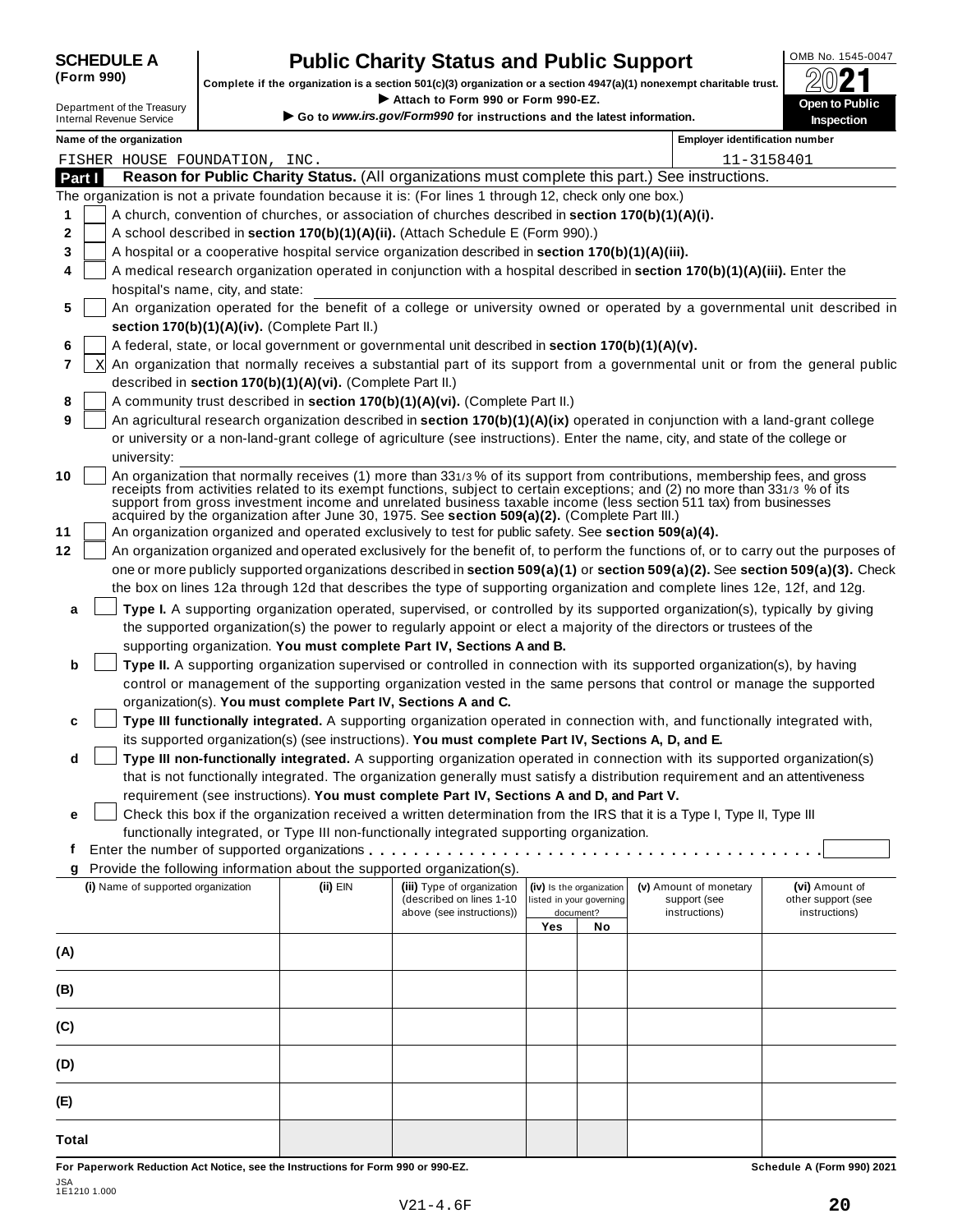Schedule <sup>A</sup> (Form 990) <sup>2021</sup> Page **2**

**Support Schedule for Organizations Described in Sections 170(b)(1)(A)(iv) and 170(b)(1)(A)(vi)** (Complete only if you checked the box on line 5, 7, or 8 of Part I or if the organization failed to qualify under Part III. If the organization fails to qualify under the tests listed below, please complete Part III.) **Part II**

|                                                                                                                                                                                                 | (a) 2017                                                                                                                                                                                                                                                                    | (b) 2018                   | (c) 2019                                                                                | (d) 2020                 | (e) $2021$                                                                                                         | (f) Total                                                                                                                                                                                                                                                                                                                                                                                                                                                                                                                                                                                                                                                                                                                                                                                                                                                                                                                                                                                                                                                                                                                                                                                                                                                                                                                                                                                                                                                                                                                                                                              |
|-------------------------------------------------------------------------------------------------------------------------------------------------------------------------------------------------|-----------------------------------------------------------------------------------------------------------------------------------------------------------------------------------------------------------------------------------------------------------------------------|----------------------------|-----------------------------------------------------------------------------------------|--------------------------|--------------------------------------------------------------------------------------------------------------------|----------------------------------------------------------------------------------------------------------------------------------------------------------------------------------------------------------------------------------------------------------------------------------------------------------------------------------------------------------------------------------------------------------------------------------------------------------------------------------------------------------------------------------------------------------------------------------------------------------------------------------------------------------------------------------------------------------------------------------------------------------------------------------------------------------------------------------------------------------------------------------------------------------------------------------------------------------------------------------------------------------------------------------------------------------------------------------------------------------------------------------------------------------------------------------------------------------------------------------------------------------------------------------------------------------------------------------------------------------------------------------------------------------------------------------------------------------------------------------------------------------------------------------------------------------------------------------------|
| Gifts, grants, contributions, and<br>membership fees received. (Do not<br>include any "unusual grants.")                                                                                        | 53, 135, 495.                                                                                                                                                                                                                                                               | 53, 217, 085.              | 58,621,675.                                                                             | 46,683,704.              | 48,988,955.                                                                                                        | 260,646,914.                                                                                                                                                                                                                                                                                                                                                                                                                                                                                                                                                                                                                                                                                                                                                                                                                                                                                                                                                                                                                                                                                                                                                                                                                                                                                                                                                                                                                                                                                                                                                                           |
| Tax revenues levied for the<br>organization's benefit and either paid to<br>or expended on its behalf                                                                                           |                                                                                                                                                                                                                                                                             |                            |                                                                                         |                          |                                                                                                                    | <b>NONE</b>                                                                                                                                                                                                                                                                                                                                                                                                                                                                                                                                                                                                                                                                                                                                                                                                                                                                                                                                                                                                                                                                                                                                                                                                                                                                                                                                                                                                                                                                                                                                                                            |
| The value of services or facilities<br>furnished by a governmental unit to the<br>organization without charge                                                                                   |                                                                                                                                                                                                                                                                             |                            |                                                                                         |                          |                                                                                                                    | <b>NONE</b>                                                                                                                                                                                                                                                                                                                                                                                                                                                                                                                                                                                                                                                                                                                                                                                                                                                                                                                                                                                                                                                                                                                                                                                                                                                                                                                                                                                                                                                                                                                                                                            |
| Total. Add lines 1 through 3                                                                                                                                                                    | 53, 135, 495                                                                                                                                                                                                                                                                | 53, 217, 085.              | 58,621,675.                                                                             | 46,683,704.              | 48,988,955                                                                                                         | 260,646,914.                                                                                                                                                                                                                                                                                                                                                                                                                                                                                                                                                                                                                                                                                                                                                                                                                                                                                                                                                                                                                                                                                                                                                                                                                                                                                                                                                                                                                                                                                                                                                                           |
| The portion of total contributions by<br>each person (other than a<br>governmental unit or publicly<br>supported organization) included on<br>line 1 that exceeds 2% of the amount              |                                                                                                                                                                                                                                                                             |                            |                                                                                         |                          |                                                                                                                    |                                                                                                                                                                                                                                                                                                                                                                                                                                                                                                                                                                                                                                                                                                                                                                                                                                                                                                                                                                                                                                                                                                                                                                                                                                                                                                                                                                                                                                                                                                                                                                                        |
|                                                                                                                                                                                                 |                                                                                                                                                                                                                                                                             |                            |                                                                                         |                          |                                                                                                                    | 771,697.                                                                                                                                                                                                                                                                                                                                                                                                                                                                                                                                                                                                                                                                                                                                                                                                                                                                                                                                                                                                                                                                                                                                                                                                                                                                                                                                                                                                                                                                                                                                                                               |
|                                                                                                                                                                                                 |                                                                                                                                                                                                                                                                             |                            |                                                                                         |                          |                                                                                                                    | 259,875,217.                                                                                                                                                                                                                                                                                                                                                                                                                                                                                                                                                                                                                                                                                                                                                                                                                                                                                                                                                                                                                                                                                                                                                                                                                                                                                                                                                                                                                                                                                                                                                                           |
|                                                                                                                                                                                                 |                                                                                                                                                                                                                                                                             |                            |                                                                                         |                          |                                                                                                                    | (f) Total                                                                                                                                                                                                                                                                                                                                                                                                                                                                                                                                                                                                                                                                                                                                                                                                                                                                                                                                                                                                                                                                                                                                                                                                                                                                                                                                                                                                                                                                                                                                                                              |
|                                                                                                                                                                                                 |                                                                                                                                                                                                                                                                             |                            |                                                                                         |                          |                                                                                                                    | 260,646,914.                                                                                                                                                                                                                                                                                                                                                                                                                                                                                                                                                                                                                                                                                                                                                                                                                                                                                                                                                                                                                                                                                                                                                                                                                                                                                                                                                                                                                                                                                                                                                                           |
| Gross income from interest, dividends,<br>payments received on securities loans,<br>rents, royalties, and income from<br>similar sources experiences                                            | 204,166.                                                                                                                                                                                                                                                                    | 751,580.                   | 491,046                                                                                 | 221, 423.                | 73,838.                                                                                                            | 1,742,053.                                                                                                                                                                                                                                                                                                                                                                                                                                                                                                                                                                                                                                                                                                                                                                                                                                                                                                                                                                                                                                                                                                                                                                                                                                                                                                                                                                                                                                                                                                                                                                             |
| Net income from unrelated business<br>activities, whether or not the business<br>is regularly carried on each property in the set of the set of the set of the set of the set of the set of the |                                                                                                                                                                                                                                                                             |                            |                                                                                         |                          | 1,201.                                                                                                             | 1,201.                                                                                                                                                                                                                                                                                                                                                                                                                                                                                                                                                                                                                                                                                                                                                                                                                                                                                                                                                                                                                                                                                                                                                                                                                                                                                                                                                                                                                                                                                                                                                                                 |
| Other income. Do not include gain or<br>loss from the sale of capital assets<br>(Explain in Part VI.)                                                                                           |                                                                                                                                                                                                                                                                             |                            |                                                                                         |                          |                                                                                                                    | <b>NONE</b>                                                                                                                                                                                                                                                                                                                                                                                                                                                                                                                                                                                                                                                                                                                                                                                                                                                                                                                                                                                                                                                                                                                                                                                                                                                                                                                                                                                                                                                                                                                                                                            |
| Total support. Add lines 7 through 10                                                                                                                                                           |                                                                                                                                                                                                                                                                             |                            |                                                                                         |                          |                                                                                                                    | 262, 390, 168.                                                                                                                                                                                                                                                                                                                                                                                                                                                                                                                                                                                                                                                                                                                                                                                                                                                                                                                                                                                                                                                                                                                                                                                                                                                                                                                                                                                                                                                                                                                                                                         |
|                                                                                                                                                                                                 |                                                                                                                                                                                                                                                                             |                            |                                                                                         |                          |                                                                                                                    |                                                                                                                                                                                                                                                                                                                                                                                                                                                                                                                                                                                                                                                                                                                                                                                                                                                                                                                                                                                                                                                                                                                                                                                                                                                                                                                                                                                                                                                                                                                                                                                        |
|                                                                                                                                                                                                 |                                                                                                                                                                                                                                                                             |                            |                                                                                         |                          |                                                                                                                    |                                                                                                                                                                                                                                                                                                                                                                                                                                                                                                                                                                                                                                                                                                                                                                                                                                                                                                                                                                                                                                                                                                                                                                                                                                                                                                                                                                                                                                                                                                                                                                                        |
|                                                                                                                                                                                                 |                                                                                                                                                                                                                                                                             |                            |                                                                                         |                          |                                                                                                                    |                                                                                                                                                                                                                                                                                                                                                                                                                                                                                                                                                                                                                                                                                                                                                                                                                                                                                                                                                                                                                                                                                                                                                                                                                                                                                                                                                                                                                                                                                                                                                                                        |
|                                                                                                                                                                                                 |                                                                                                                                                                                                                                                                             |                            |                                                                                         |                          |                                                                                                                    | 99.04 %                                                                                                                                                                                                                                                                                                                                                                                                                                                                                                                                                                                                                                                                                                                                                                                                                                                                                                                                                                                                                                                                                                                                                                                                                                                                                                                                                                                                                                                                                                                                                                                |
|                                                                                                                                                                                                 |                                                                                                                                                                                                                                                                             |                            |                                                                                         |                          |                                                                                                                    | 98.96 %                                                                                                                                                                                                                                                                                                                                                                                                                                                                                                                                                                                                                                                                                                                                                                                                                                                                                                                                                                                                                                                                                                                                                                                                                                                                                                                                                                                                                                                                                                                                                                                |
|                                                                                                                                                                                                 |                                                                                                                                                                                                                                                                             |                            |                                                                                         |                          |                                                                                                                    |                                                                                                                                                                                                                                                                                                                                                                                                                                                                                                                                                                                                                                                                                                                                                                                                                                                                                                                                                                                                                                                                                                                                                                                                                                                                                                                                                                                                                                                                                                                                                                                        |
|                                                                                                                                                                                                 |                                                                                                                                                                                                                                                                             |                            |                                                                                         |                          |                                                                                                                    | $\mathbf{X}$                                                                                                                                                                                                                                                                                                                                                                                                                                                                                                                                                                                                                                                                                                                                                                                                                                                                                                                                                                                                                                                                                                                                                                                                                                                                                                                                                                                                                                                                                                                                                                           |
|                                                                                                                                                                                                 |                                                                                                                                                                                                                                                                             |                            |                                                                                         |                          |                                                                                                                    |                                                                                                                                                                                                                                                                                                                                                                                                                                                                                                                                                                                                                                                                                                                                                                                                                                                                                                                                                                                                                                                                                                                                                                                                                                                                                                                                                                                                                                                                                                                                                                                        |
|                                                                                                                                                                                                 |                                                                                                                                                                                                                                                                             |                            |                                                                                         |                          |                                                                                                                    |                                                                                                                                                                                                                                                                                                                                                                                                                                                                                                                                                                                                                                                                                                                                                                                                                                                                                                                                                                                                                                                                                                                                                                                                                                                                                                                                                                                                                                                                                                                                                                                        |
|                                                                                                                                                                                                 |                                                                                                                                                                                                                                                                             |                            |                                                                                         |                          |                                                                                                                    |                                                                                                                                                                                                                                                                                                                                                                                                                                                                                                                                                                                                                                                                                                                                                                                                                                                                                                                                                                                                                                                                                                                                                                                                                                                                                                                                                                                                                                                                                                                                                                                        |
|                                                                                                                                                                                                 |                                                                                                                                                                                                                                                                             |                            |                                                                                         |                          |                                                                                                                    |                                                                                                                                                                                                                                                                                                                                                                                                                                                                                                                                                                                                                                                                                                                                                                                                                                                                                                                                                                                                                                                                                                                                                                                                                                                                                                                                                                                                                                                                                                                                                                                        |
|                                                                                                                                                                                                 |                                                                                                                                                                                                                                                                             |                            |                                                                                         |                          |                                                                                                                    |                                                                                                                                                                                                                                                                                                                                                                                                                                                                                                                                                                                                                                                                                                                                                                                                                                                                                                                                                                                                                                                                                                                                                                                                                                                                                                                                                                                                                                                                                                                                                                                        |
|                                                                                                                                                                                                 |                                                                                                                                                                                                                                                                             |                            |                                                                                         |                          |                                                                                                                    |                                                                                                                                                                                                                                                                                                                                                                                                                                                                                                                                                                                                                                                                                                                                                                                                                                                                                                                                                                                                                                                                                                                                                                                                                                                                                                                                                                                                                                                                                                                                                                                        |
|                                                                                                                                                                                                 |                                                                                                                                                                                                                                                                             |                            |                                                                                         |                          |                                                                                                                    |                                                                                                                                                                                                                                                                                                                                                                                                                                                                                                                                                                                                                                                                                                                                                                                                                                                                                                                                                                                                                                                                                                                                                                                                                                                                                                                                                                                                                                                                                                                                                                                        |
|                                                                                                                                                                                                 |                                                                                                                                                                                                                                                                             |                            |                                                                                         |                          |                                                                                                                    |                                                                                                                                                                                                                                                                                                                                                                                                                                                                                                                                                                                                                                                                                                                                                                                                                                                                                                                                                                                                                                                                                                                                                                                                                                                                                                                                                                                                                                                                                                                                                                                        |
|                                                                                                                                                                                                 |                                                                                                                                                                                                                                                                             |                            |                                                                                         |                          |                                                                                                                    |                                                                                                                                                                                                                                                                                                                                                                                                                                                                                                                                                                                                                                                                                                                                                                                                                                                                                                                                                                                                                                                                                                                                                                                                                                                                                                                                                                                                                                                                                                                                                                                        |
|                                                                                                                                                                                                 |                                                                                                                                                                                                                                                                             |                            |                                                                                         |                          |                                                                                                                    |                                                                                                                                                                                                                                                                                                                                                                                                                                                                                                                                                                                                                                                                                                                                                                                                                                                                                                                                                                                                                                                                                                                                                                                                                                                                                                                                                                                                                                                                                                                                                                                        |
|                                                                                                                                                                                                 |                                                                                                                                                                                                                                                                             |                            |                                                                                         |                          |                                                                                                                    |                                                                                                                                                                                                                                                                                                                                                                                                                                                                                                                                                                                                                                                                                                                                                                                                                                                                                                                                                                                                                                                                                                                                                                                                                                                                                                                                                                                                                                                                                                                                                                                        |
|                                                                                                                                                                                                 | <b>Section A. Public Support</b><br>Calendar year (or fiscal year beginning in) ▶<br>shown on line 11, column (f)<br>Public support. Subtract line 5 from line 4<br><b>Section B. Total Support</b><br>Calendar year (or fiscal year beginning in) ▶<br>Amounts from line 4 | (a) $2017$<br>53, 135, 495 | (b) 2018<br>53, 217, 085.<br><b>Section C. Computation of Public Support Percentage</b> | $(c)$ 2019<br>58,621,675 | $(d)$ 2020<br>46,683,704<br>Public support percentage for 2021 (line 6, column (f), divided by line 11, column (f) | (e) $2021$<br>48,988,955<br>12<br>First 5 years. If the Form 990 is for the organization's first, second, third, fourth, or fifth tax year as a section 501(c)(3)<br>organization, check this box and stop here $\ldots \ldots \ldots \ldots \ldots \ldots \ldots \ldots \ldots \ldots \ldots \ldots \ldots$<br>14<br>15<br>16a 331/3% support test - 2021. If the organization did not check the box on line 13, and line 14 is 331/3% or more, check this<br>box and stop here. The organization qualifies as a publicly supported organization<br>b 331/3% support test - 2020. If the organization did not check a box on line 13 or 16a, and line 15 is 331/3% or more, check<br>17a 10%-facts-and-circumstances test - 2021. If the organization did not check a box on line 13, 16a, or 16b, and line 14 is<br>10% or more, and if the organization meets the facts-and-circumstances test, check this box and stop here. Explain in<br>Part VI how the organization meets the facts-and-circumstances test. The organization qualifies as a publicly supported<br>b 10%-facts-and-circumstances test - 2020. If the organization did not check a box on line 13, 16a, 16b, or 17a, and line<br>15 is 10% or more, and if the organization meets the facts-and-circumstances test, check this box and stop here. Explain<br>in Part VI how the organization meets the facts-and-circumstances test. The organization qualifies as a publicly supported<br>Private foundation. If the organization did not check a box on line 13, 16a, 16b, 17a, or 17b, check this box and see |

**Schedule A (Form 990) 2021**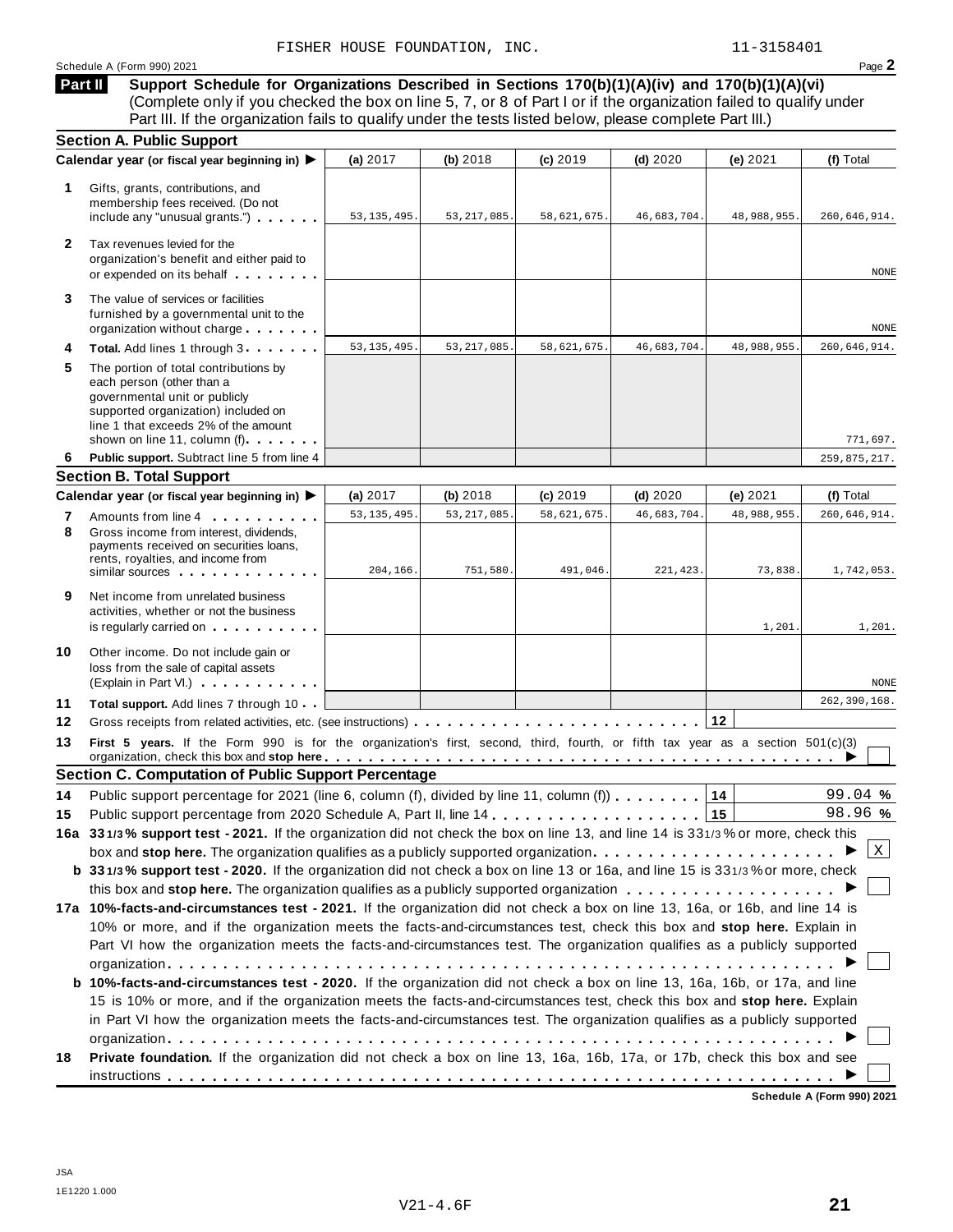Schedule A (Form 990) 2021 Page 3

#### **Support Schedule for Organizations Described in Section 509(a)(2) Part III**

(Complete only if you checked the box on line 10 of Part I or if the organization failed to qualify under Part II. If the organization fails to qualify under the tests listed below, please complete Part II.)

|            | <b>Section A. Public Support</b>                                                                                                                                                                                                    |            |          |            |            |          |                            |
|------------|-------------------------------------------------------------------------------------------------------------------------------------------------------------------------------------------------------------------------------------|------------|----------|------------|------------|----------|----------------------------|
|            | Calendar year (or fiscal year beginning in) ▶                                                                                                                                                                                       | (a) $2017$ | (b) 2018 | (c) 2019   | $(d)$ 2020 | (e) 2021 | (f) Total                  |
| 1          | Gifts, grants, contributions, and membership fees                                                                                                                                                                                   |            |          |            |            |          |                            |
|            | received. (Do not include any "unusual grants.")                                                                                                                                                                                    |            |          |            |            |          |                            |
| 2          | Gross receipts from admissions, merchandise                                                                                                                                                                                         |            |          |            |            |          |                            |
|            | sold or services performed, or facilities                                                                                                                                                                                           |            |          |            |            |          |                            |
|            | furnished in any activity that is related to the                                                                                                                                                                                    |            |          |            |            |          |                            |
|            | organization's tax-exempt purpose                                                                                                                                                                                                   |            |          |            |            |          |                            |
| 3          | Gross receipts from activities that are not an                                                                                                                                                                                      |            |          |            |            |          |                            |
|            | unrelated trade or business under section 513 .                                                                                                                                                                                     |            |          |            |            |          |                            |
|            | Tax revenues levied for the                                                                                                                                                                                                         |            |          |            |            |          |                            |
|            | organization's benefit and either paid to                                                                                                                                                                                           |            |          |            |            |          |                            |
|            | or expended on its behalf <b>contained</b> by the set of the set of the set of the set of the set of the set of the set of the set of the set of the set of the set of the set of the set of the set of the set of the set of the s |            |          |            |            |          |                            |
| 5          | The value of services or facilities                                                                                                                                                                                                 |            |          |            |            |          |                            |
|            | furnished by a governmental unit to the                                                                                                                                                                                             |            |          |            |            |          |                            |
|            | organization without charge                                                                                                                                                                                                         |            |          |            |            |          |                            |
|            | <b>Total.</b> Add lines 1 through 5                                                                                                                                                                                                 |            |          |            |            |          |                            |
| 6          |                                                                                                                                                                                                                                     |            |          |            |            |          |                            |
|            | 7a Amounts included on lines 1, 2, and 3                                                                                                                                                                                            |            |          |            |            |          |                            |
|            | received from disqualified persons<br><b>b</b> Amounts included on lines 2 and 3<br>received from other than disqualified<br>persons that exceed the greater of \$5,000<br>or 1% of the amount on line 13 for the year              |            |          |            |            |          |                            |
|            | c Add lines 7a and 7b                                                                                                                                                                                                               |            |          |            |            |          |                            |
| 8          | <b>Public support.</b> (Subtract line 7c from                                                                                                                                                                                       |            |          |            |            |          |                            |
|            | $line 6.)$                                                                                                                                                                                                                          |            |          |            |            |          |                            |
|            | <b>Section B. Total Support</b>                                                                                                                                                                                                     |            |          |            |            |          |                            |
|            | Calendar year (or fiscal year beginning in) ▶                                                                                                                                                                                       | (a) $2017$ | (b) 2018 | $(c)$ 2019 | $(d)$ 2020 | (e) 2021 | (f) Total                  |
| 9          | Amounts from line 6.<br>10 a Gross income from interest, dividends,<br>payments received on securities loans,<br>rents, royalties, and income from similar<br>sources                                                               |            |          |            |            |          |                            |
|            | <b>b</b> Unrelated business taxable income (less                                                                                                                                                                                    |            |          |            |            |          |                            |
|            | section 511 taxes) from businesses                                                                                                                                                                                                  |            |          |            |            |          |                            |
|            | acquired after June 30, 1975                                                                                                                                                                                                        |            |          |            |            |          |                            |
|            | c Add lines 10a and 10b                                                                                                                                                                                                             |            |          |            |            |          |                            |
| 11         | Net income from unrelated business                                                                                                                                                                                                  |            |          |            |            |          |                            |
|            | activities not included in line 10b, whether                                                                                                                                                                                        |            |          |            |            |          |                            |
|            | or not the business is regularly carried on                                                                                                                                                                                         |            |          |            |            |          |                            |
| 12         | Other income. Do not include gain or<br>loss from the sale of capital assets                                                                                                                                                        |            |          |            |            |          |                            |
|            | (Explain in Part VI.)                                                                                                                                                                                                               |            |          |            |            |          |                            |
| 13         | Total support. (Add lines 9, 10c, 11,                                                                                                                                                                                               |            |          |            |            |          |                            |
|            | and $12.$ ) $\cdots$ $\cdots$ $\cdots$ $\cdots$ $\cdots$                                                                                                                                                                            |            |          |            |            |          |                            |
| 14         | First 5 years. If the Form 990 is for the organization's first, second, third, fourth, or fifth tax year as a section 501(c)(3)                                                                                                     |            |          |            |            |          |                            |
|            | organization, check this box and stop here equal to the state of the state of the state of the state of the state of the state of the state of the state of the state of the state of the state of the state of the state of t      |            |          |            |            |          |                            |
|            | <b>Section C. Computation of Public Support Percentage</b>                                                                                                                                                                          |            |          |            |            |          |                            |
| 15         | Public support percentage for 2021 (line 8, column (f), divided by line 13, column (f))                                                                                                                                             |            |          |            |            | 15       | %                          |
| 16         | Public support percentage from 2020 Schedule A, Part III, line 15.                                                                                                                                                                  |            |          |            |            | 16       | %                          |
|            | Section D. Computation of Investment Income Percentage                                                                                                                                                                              |            |          |            |            |          |                            |
| 17         |                                                                                                                                                                                                                                     |            |          |            |            | 17       | %                          |
| 18         |                                                                                                                                                                                                                                     |            |          |            |            | 18       | %                          |
|            | 19a 331/3% support tests - 2021. If the organization did not check the box on line 14, and line 15 is more than 331/3%, and line                                                                                                    |            |          |            |            |          |                            |
|            | 17 is not more than 331/3%, check this box and stop here. The organization qualifies as a publicly supported organization                                                                                                           |            |          |            |            |          |                            |
|            | b 331/3% support tests - 2020. If the organization did not check a box on line 14 or line 19a, and line 16 is more than 331/3%, and                                                                                                 |            |          |            |            |          |                            |
|            | line 18 is not more than 331/3%, check this box and stop here. The organization qualifies as a publicly supported organization                                                                                                      |            |          |            |            |          |                            |
| 20         | Private foundation. If the organization did not check a box on line 14, 19a, or 19b, check this box and see instructions                                                                                                            |            |          |            |            |          |                            |
| <b>JSA</b> |                                                                                                                                                                                                                                     |            |          |            |            |          | Schedule A (Form 990) 2021 |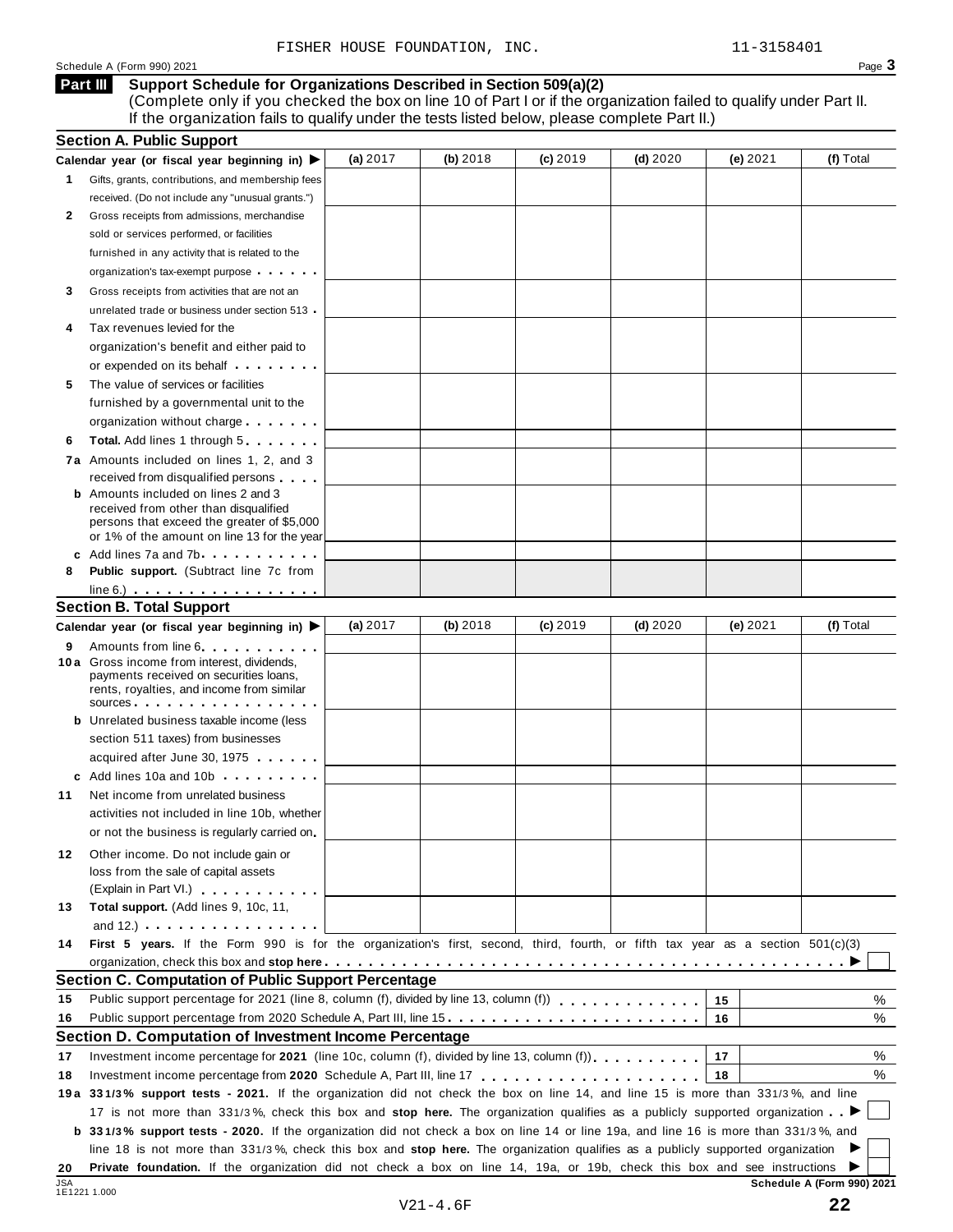(Complete only if you checked a box in line 12 on Part I. If you checked box 12a, Part I, complete Sections A and B. If you checked box 12b, Part I, complete Sections A and C. If you checked box 12c, Part I, complete Sections A, D, and E. If you checked box 12d, Part I, complete Sections A and D, and complete Part V.)

#### **Section A. All Supporting Organizations**

- **1** Are all of the organization's supported organizations listed by name in the organization's governing documents? *If "No," describe in Part VI how the supported organizations are designated. If designated by class or purpose, describe the designation. If historic and continuing relationship, explain.* **1**
- **2** Did the organization have any supported organization that does not have an IRS determination of status under section 509(a)(1) or (2)? *If"Yes," explain in Part VI how the organization determined that the supported organization was described in section 509(a)(1) or (2).*
- **3 a** Did the organization have a supported organization described in section 501(c)(4), (5), or (6)? *If "Yes," answer lines 3b and 3c below.*
- **b** Did the organization confirm that each supported organization qualified under section 501(c)(4), (5), or (6) and | satisfied the public support tests under section 509(a)(2)? *If "Yes," describe in Part VI when and how the organization made the determination.*
- **c** Did the organization ensure that all support to such organizations was used exclusively for section 170(c)(2)(B) purposes? *If"Yes," explain in Part VI what controls the organization put in place to ensure such use.*
- **4 a** Was any supported organization not organized in the United States ("foreign supported organization")? *If "Yes," and if you checked box 12a or 12b in Part I, answer lines 4b and 4c below.*
- **b** Did the organization have ultimate control and discretion in deciding whether to make grants to the foreign | supported organization? *If "Yes," describe in Part VI how the organization had such control and discretion despite being controlled or supervised by or in connection with its supported organizations.*
- **c** Did the organization support any foreign supported organization that does not have an IRS determination | under sections 501(c)(3) and 509(a)(1) or (2)? *If "Yes," explain in Part VI what controls the organization used to ensure that all support to the foreign supported organization was used exclusively for section 170(c)(2)(B) purposes.*
- **5 a** Did the organization add, substitute, or remove any supported organizations during the tax year? *If "Yes,"* answer lines 5b and 5c below (if applicable). Also, provide detail in Part VI, including (i) the names and EIN *numbers of the supported organizations added, substituted, or removed; (ii) the reasons for each such action;* (iii) the authority under the organization's organizing document authorizing such action; and (iv) how the action *was accomplished (such as by amendment to the organizing document).*
- **b Type I or Type II only.** Was any added or substituted supported organization part of a class already designated in the organization's organizing document?
- **c Substitutions only.** Was the substitution the result of an event beyond the organization's control?
- **6** Did the organization provide support (whether in the form of grants or the provision of services or facilities) to anyone other than (i) its supported organizations, (ii) individuals that are part of the charitable class benefited by one or more of its supported organizations, or (iii) other supporting organizations that also support or benefit one or more of the filing organization's supported organizations? *If"Yes," provide detail in Part VI.*
- **7** Did the organization provide a grant, loan, compensation, or other similar payment to a substantial contributor (as defined in section 4958(c)(3)(C)), a family member of a substantial contributor, or a 35% controlled entity with regard to a substantial contributor? *If"Yes," complete Part I of Schedule L (Form 990).*
- **8** Did the organization make a loan to a disqualified person (as defined in section 4958) not described on line 7? *If "Yes," complete Part I of Schedule L (Form 990).*
- **9a** Was the organization controlled directly or indirectly at any time during the tax year by one or more | disqualified persons, as defined in section 4946 (other than foundation managers and organizations described in section 509(a)(1) or (2))? *If"Yes," provide detail in Part VI.*
- **b** Did one or more disqualified persons (as defined on line 9a) hold a controlling interest in any entity in which | the supporting organization had an interest? *If"Yes," provide detail in Part VI.*
- **c** Did a disqualified person (as defined on line 9a) have an ownership interest in, or derive any personal benefit from, assets in which the supporting organization also had an interest? *If"Yes," provide detail in Part VI.*
- **10a** Was the organization subject to the excess business holdings rules of section 4943 because of section | 4943(f) (regarding certain Type II supporting organizations, and all Type III non-functionally integrated supporting organizations)? *If"Yes," answer line 10b below.*
	- **b** Did the organization have any excess business holdings in the tax year? *(Use Schedule C, Form 4720, to determine whether the organization had excess business holdings.)*

**Yes No**

**2**

**3a**

**3b**

**3c**

**4a**

**4b**

**4c**

**5a**

**5b 5c**

**6**

**7**

**8**

**9a**

**9b**

**9c**

**10a**

**10b**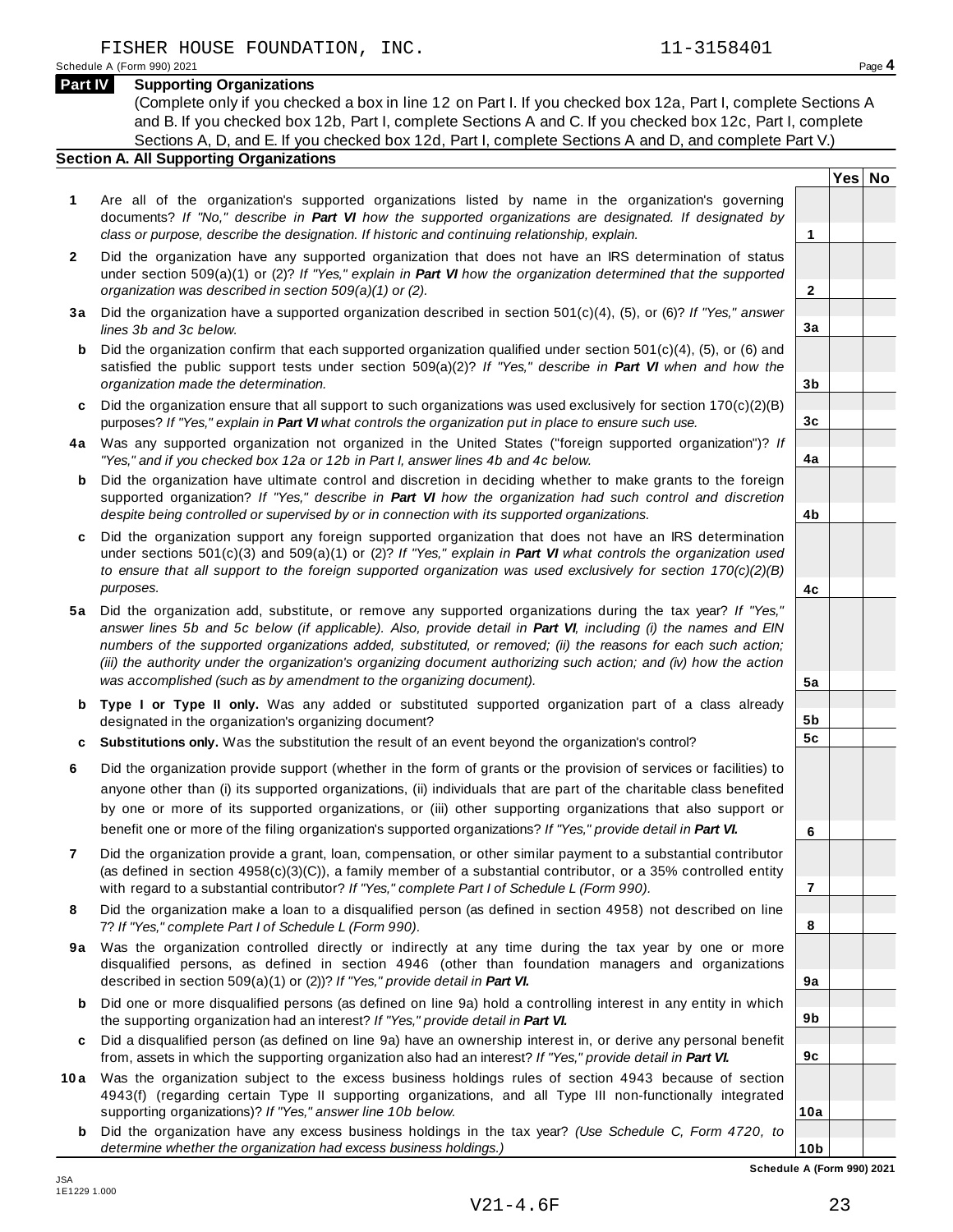Schedule <sup>A</sup> (Form 990) <sup>2021</sup> Page **5**

| <b>Part IV</b> | <b>Supporting Organizations (continued)</b>                                                                    |                 | Yes⊺ | No |
|----------------|----------------------------------------------------------------------------------------------------------------|-----------------|------|----|
| 11             | Has the organization accepted a gift or contribution from any of the following persons?                        |                 |      |    |
| a              | A person who directly or indirectly controls, either alone or together with persons described on lines 11b and |                 |      |    |
|                | 11c below, the governing body of a supported organization?                                                     | 11a             |      |    |
|                | <b>b</b> A family member of a person described on line 11a above?                                              | 11 <sub>b</sub> |      |    |
| C              | A 35% controlled entity of a person described on line 11a or 11b above? If "Yes" to line 11a, 11b, or 11c,     |                 |      |    |
|                | provide detail in Part VI.                                                                                     | 11c             |      |    |
|                | <b>Section B. Type I Supporting Organizations</b>                                                              |                 |      |    |
|                |                                                                                                                |                 | Y es |    |

- **1** Did the governing body, members of the governing body, officers acting in their official capacity, or membership of one or more supported organizations have the power to regularly appoint or elect at least a majority of the organization's officers, directors, or trustees at all times during the tax year? *If"No," describe in Part VI how the supported organization(s)* effectively operated, supervised, or controlled the organization's activities. If the organization had more than one supported organization, describe how the powers to appoint and/or remove officers, directors, or trustees were allocated among the supported organizations and what conditions or restrictions, if any, applied to such powers during the tax year.
- **2** Did the organization operate for the benefit of any supported organization other than the supported organization(s) that operated, supervised, or controlled the supporting organization? *If "Yes," explain in Part VI how providing such benefit carried out the purposes of the supported organization(s) that operated, supervised, or controlled the supporting organization.*

#### **Section C. Type II Supporting Organizations**

**1 Yes No 1** Were a majority of the organization's directors or trustees during the tax year also a majority of the directors or trustees of each of the organization's supported organization(s)? *If"No," describe in Part VI how control or management of the supporting organization was vested in the same persons that controlled or managed the supported organization(s).*

#### **Section D. All Type III Supporting Organizations**

|              |                                                                                                                                                                                                                                                                                                                                                                                                                                                                                          |  | Yes⊺ |  |
|--------------|------------------------------------------------------------------------------------------------------------------------------------------------------------------------------------------------------------------------------------------------------------------------------------------------------------------------------------------------------------------------------------------------------------------------------------------------------------------------------------------|--|------|--|
|              | Did the organization provide to each of its supported organizations, by the last day of the fifth month of the<br>organization's tax year, (i) a written notice describing the type and amount of support provided during the prior<br>tax year, (ii) a copy of the Form 990 that was most recently filed as of the date of notification, and (iii) copies of<br>the organization's governing documents in effect on the date of notification, to the extent not previously<br>provided? |  |      |  |
|              |                                                                                                                                                                                                                                                                                                                                                                                                                                                                                          |  |      |  |
| $\mathbf{2}$ | Were any of the organization's officers, directors, or trustees either (i) appointed or elected by the supported<br>organization(s) or (ii) serving on the governing body of a supported organization? If "No," explain in Part VI how                                                                                                                                                                                                                                                   |  |      |  |
|              | the organization maintained a close and continuous working relationship with the supported organization(s).                                                                                                                                                                                                                                                                                                                                                                              |  |      |  |
| 3            | By reason of the relationship described on line 2, above, did the organization's supported organizations have<br>a significant voice in the organization's investment policies and in directing the use of the organization's<br>income or assets at all times during the tax year? If "Yes," describe in Part VI the role the organization's                                                                                                                                            |  |      |  |
|              | supported organizations played in this regard.                                                                                                                                                                                                                                                                                                                                                                                                                                           |  |      |  |

#### **Section E. Type III Functionally Integrated Supporting Organizations**

|                                                | Check the box next to the method that the organization used to satisfy the Integral Part Test during the year (see instructions). |  |  |  |  |  |  |  |
|------------------------------------------------|-----------------------------------------------------------------------------------------------------------------------------------|--|--|--|--|--|--|--|
|                                                | The organization satisfied the Activities Test. Complete line 2 below.                                                            |  |  |  |  |  |  |  |
| b                                              | The organization is the parent of each of its supported organizations. Complete line 3 below.                                     |  |  |  |  |  |  |  |
|                                                | The organization supported a governmental entity. Describe in Part VI how you supported a governmental entity (see instructions). |  |  |  |  |  |  |  |
|                                                |                                                                                                                                   |  |  |  |  |  |  |  |
| Activities Test. Answer lines 2a and 2b below. |                                                                                                                                   |  |  |  |  |  |  |  |

| a | Did substantially all of the organization's activities during the tax year directly further the exempt purposes of<br>the supported organization(s) to which the organization was responsive? If "Yes," then in Part VI identify<br>those supported organizations and explain how these activities directly furthered their exempt purposes,<br>how the organization was responsive to those supported organizations, and how the organization determined<br>that these activities constituted substantially all of its activities. | 2a |  |
|---|-------------------------------------------------------------------------------------------------------------------------------------------------------------------------------------------------------------------------------------------------------------------------------------------------------------------------------------------------------------------------------------------------------------------------------------------------------------------------------------------------------------------------------------|----|--|
|   |                                                                                                                                                                                                                                                                                                                                                                                                                                                                                                                                     |    |  |
| b | Did the activities described on line 2a, above, constitute activities that, but for the organization's<br>involvement, one or more of the organization's supported organization(s) would have been engaged in? If<br>"Yes," explain in Part VI the reasons for the organization's position that its supported organization(s) would<br>have engaged in these activities but for the organization's involvement.                                                                                                                     | 2b |  |
| 3 | Parent of Supported Organizations. Answer lines 3a and 3b below.                                                                                                                                                                                                                                                                                                                                                                                                                                                                    |    |  |
|   |                                                                                                                                                                                                                                                                                                                                                                                                                                                                                                                                     |    |  |
| a | Did the organization have the power to regularly appoint or elect a majority of the officers, directors, or                                                                                                                                                                                                                                                                                                                                                                                                                         |    |  |
|   | trustees of each of the supported organizations? If "Yes" or "No," provide details in Part VI.                                                                                                                                                                                                                                                                                                                                                                                                                                      | Зa |  |
|   |                                                                                                                                                                                                                                                                                                                                                                                                                                                                                                                                     |    |  |
|   | <b>b</b> Did the organization exercise a substantial degree of direction over the policies, programs, and activities of each                                                                                                                                                                                                                                                                                                                                                                                                        |    |  |
|   | of its supported organizations? If "Yes," describe in Part VI the role played by the organization in this regard.                                                                                                                                                                                                                                                                                                                                                                                                                   | 3b |  |

**Schedule A (Form 990) 2021**

**1**

**2**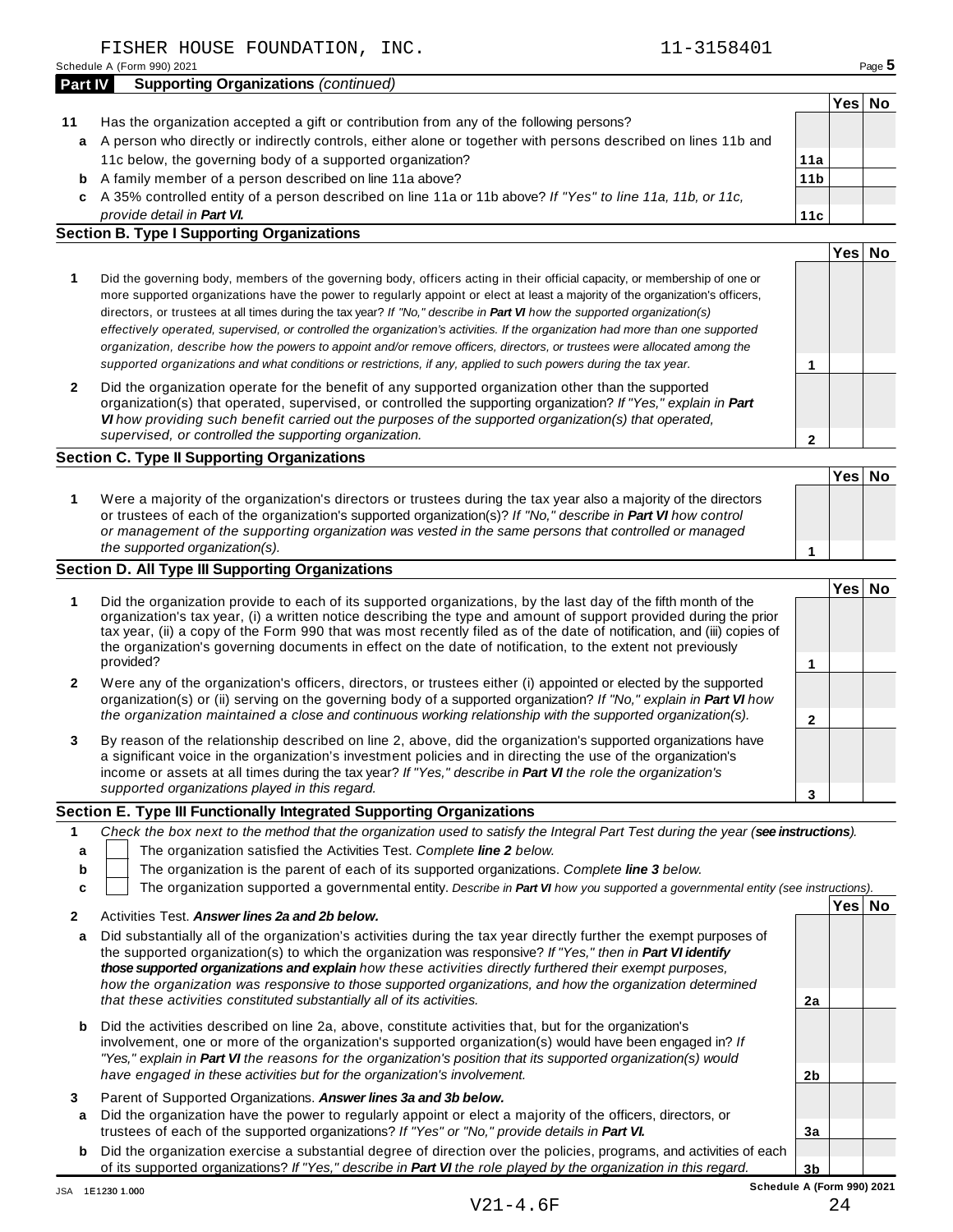# **Part V Type III Non-Functionally Integrated 509(a)(3) Supporting Organizations**

**1** Check here if the organization satisfied the Integral Part Test as a qualifying trust on Nov. 20, 1970 (*explain in Part VI*). **See instructions.** All other Type III non-functionally integrated supporting organizations must complete Sections A through E.

|              | Section A - Adjusted Net Income                                               |                         | (A) Prior Year | (B) Current Year<br>(optional) |
|--------------|-------------------------------------------------------------------------------|-------------------------|----------------|--------------------------------|
|              | 1 Net short-term capital gain                                                 | 1                       |                |                                |
|              | 2 Recoveries of prior-year distributions                                      | $\overline{2}$          |                |                                |
|              | 3 Other gross income (see instructions)                                       | 3                       |                |                                |
|              | 4 Add lines 1 through 3.                                                      | 4                       |                |                                |
|              | 5 Depreciation and depletion                                                  | 5                       |                |                                |
|              | 6 Portion of operating expenses paid or incurred for production or collection |                         |                |                                |
|              | of gross income or for management, conservation, or maintenance of            |                         |                |                                |
|              | property held for production of income (see instructions)                     | 6                       |                |                                |
|              | 7 Other expenses (see instructions)                                           | $\overline{7}$          |                |                                |
|              | 8 Adjusted Net Income (subtract lines 5, 6, and 7 from line 4)                | 8                       |                |                                |
|              | <b>Section B - Minimum Asset Amount</b>                                       |                         | (A) Prior Year | (B) Current Year<br>(optional) |
|              | 1 Aggregate fair market value of all non-exempt-use assets (see               |                         |                |                                |
|              | instructions for short tax year or assets held for part of year):             |                         |                |                                |
|              | a Average monthly value of securities                                         | 1a                      |                |                                |
|              | <b>b</b> Average monthly cash balances                                        | 1b                      |                |                                |
|              | c Fair market value of other non-exempt-use assets                            | 1 <sub>c</sub>          |                |                                |
|              | d Total (add lines 1a, 1b, and 1c)                                            | 1 <sub>d</sub>          |                |                                |
|              | e Discount claimed for blockage or other factors                              |                         |                |                                |
|              | (explain in detail in Part VI):                                               |                         |                |                                |
|              | 2 Acquisition indebtedness applicable to non-exempt-use assets                | $\mathbf 2$             |                |                                |
|              | 3 Subtract line 2 from line 1d.                                               | 3                       |                |                                |
|              | 4 Cash deemed held for exempt use. Enter 0.015 of line 3 (for greater amount, |                         |                |                                |
|              | see instructions).                                                            | 4                       |                |                                |
|              | 5 Net value of non-exempt-use assets (subtract line 4 from line 3)            | 5                       |                |                                |
| 6            | Multiply line 5 by 0.035.                                                     | 6                       |                |                                |
| $\mathbf{7}$ | Recoveries of prior-year distributions                                        | $\overline{7}$          |                |                                |
| 8            | Minimum Asset Amount (add line 7 to line 6)                                   | 8                       |                |                                |
|              | <b>Section C - Distributable Amount</b>                                       |                         |                | <b>Current Year</b>            |
|              | 1 Adjusted net income for prior year (from Section A, line 8, column A)       | 1                       |                |                                |
|              | 2 Enter 0.85 of line 1.                                                       | $\overline{\mathbf{2}}$ |                |                                |
| 3            | Minimum asset amount for prior year (from Section B, line 8, column A)        | 3                       |                |                                |
| 4            | Enter greater of line 2 or line 3.                                            | $\overline{\mathbf{4}}$ |                |                                |
|              | 5 Income tax imposed in prior year                                            | 5                       |                |                                |
| 6            | Distributable Amount. Subtract line 5 from line 4, unless subject to          |                         |                |                                |
|              | emergency temporary reduction (see instructions).                             | 6                       |                |                                |

**7** Check here if the current year is the organization's first as a non-functionally integrated Type III supporting organization (see instructions).

**Schedule A (Form 990) 2021**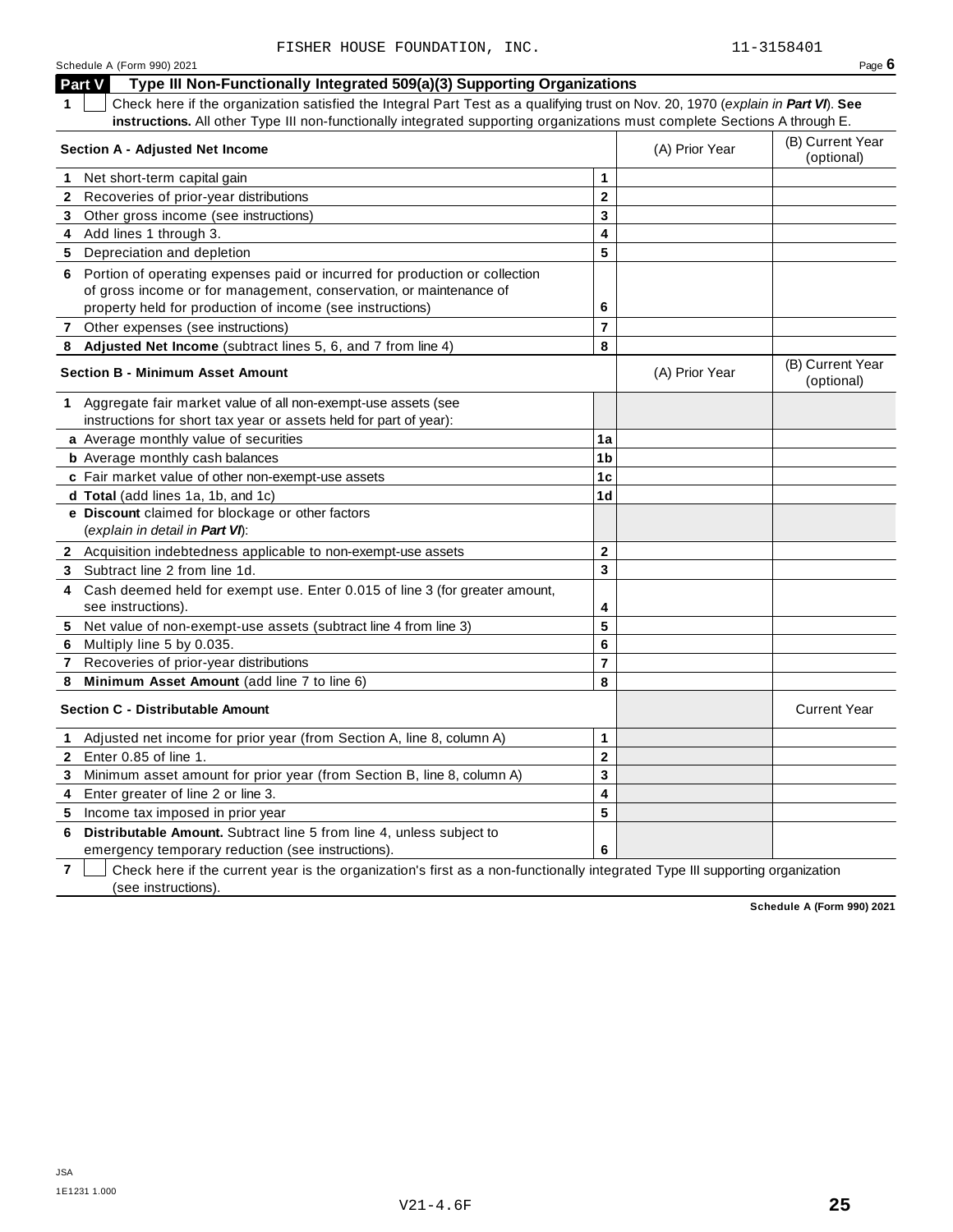| <b>Part V</b>  | Type III Non-Functionally Integrated 509(a)(3) Supporting Organizations (continued)        |                                    |                                              |    |                                         |
|----------------|--------------------------------------------------------------------------------------------|------------------------------------|----------------------------------------------|----|-----------------------------------------|
|                | <b>Section D - Distributions</b>                                                           |                                    |                                              |    | <b>Current Year</b>                     |
| 1              | Amounts paid to supported organizations to accomplish exempt purposes                      |                                    |                                              | 1  |                                         |
| $\mathbf{2}$   | Amounts paid to perform activity that directly furthers exempt purposes of supported       |                                    |                                              |    |                                         |
|                | organizations, in excess of income from activity                                           |                                    |                                              | 2  |                                         |
| 3              | Administrative expenses paid to accomplish exempt purposes of supported organizations      | 3                                  |                                              |    |                                         |
| 4              | Amounts paid to acquire exempt-use assets                                                  |                                    |                                              | 4  |                                         |
| 5              | Qualified set-aside amounts (prior IRS approval required - provide details in Part VI)     |                                    |                                              | 5  |                                         |
| 6              | Other distributions (describe in Part VI). See instructions.                               |                                    |                                              | 6  |                                         |
| 7              | Total annual distributions. Add lines 1 through 6.                                         |                                    |                                              | 7  |                                         |
| 8              | Distributions to attentive supported organizations to which the organization is responsive |                                    |                                              |    |                                         |
|                | (provide details in Part VI). See instructions.                                            |                                    |                                              | 8  |                                         |
| 9              | Distributable amount for 2021 from Section C, line 6                                       |                                    |                                              | 9  |                                         |
| 10             | Line 8 amount divided by line 9 amount                                                     |                                    |                                              | 10 |                                         |
|                |                                                                                            |                                    | (ii)                                         |    | (iii)                                   |
|                | <b>Section E - Distribution Allocations (see instructions)</b>                             | (i)<br><b>Excess Distributions</b> | <b>Underdistributions</b><br><b>Pre-2021</b> |    | <b>Distributable</b><br>Amount for 2021 |
| 1              | Distributable amount for 2021 from Section C, line 6                                       |                                    |                                              |    |                                         |
| $\mathbf{2}$   | Underdistributions, if any, for years prior to 2021                                        |                                    |                                              |    |                                         |
|                | (reasonable cause required - explain in Part VI). See                                      |                                    |                                              |    |                                         |
|                | instructions.                                                                              |                                    |                                              |    |                                         |
| 3              | Excess distributions carryover, if any, to 2021                                            |                                    |                                              |    |                                         |
| a              | From 2016 $\frac{1}{2}$                                                                    |                                    |                                              |    |                                         |
| b              | From 2017 $\frac{1}{\sqrt{2}}$                                                             |                                    |                                              |    |                                         |
| c              | From 2018                                                                                  |                                    |                                              |    |                                         |
| d              | From 2019                                                                                  |                                    |                                              |    |                                         |
| е              | From 2020                                                                                  |                                    |                                              |    |                                         |
| f              | Total of lines 3a through 3e                                                               |                                    |                                              |    |                                         |
| g              | Applied to underdistributions of prior years                                               |                                    |                                              |    |                                         |
| h              | Applied to 2021 distributable amount                                                       |                                    |                                              |    |                                         |
| j.             | Carryover from 2016 not applied (see instructions)                                         |                                    |                                              |    |                                         |
|                | Remainder. Subtract lines 3g, 3h, and 3i from line 3f.                                     |                                    |                                              |    |                                         |
| 4              | Distributions for 2021 from                                                                |                                    |                                              |    |                                         |
|                | Section D, line 7:<br>\$                                                                   |                                    |                                              |    |                                         |
| a              | Applied to underdistributions of prior years                                               |                                    |                                              |    |                                         |
| b              | Applied to 2021 distributable amount                                                       |                                    |                                              |    |                                         |
| c              | Remainder. Subtract lines 4a and 4b from line 4.                                           |                                    |                                              |    |                                         |
| 5              | Remaining underdistributions for years prior to 2021, if                                   |                                    |                                              |    |                                         |
|                | any. Subtract lines 3g and 4a from line 2. For result                                      |                                    |                                              |    |                                         |
|                | greater than zero, explain in Part VI. See instructions.                                   |                                    |                                              |    |                                         |
| 6              | Remaining underdistributions for 2021. Subtract lines 3h                                   |                                    |                                              |    |                                         |
|                | and 4b from line 1. For result greater than zero, explain in                               |                                    |                                              |    |                                         |
|                | <b>Part VI.</b> See instructions.                                                          |                                    |                                              |    |                                         |
| $\overline{7}$ | Excess distributions carryover to 2022. Add lines 3j                                       |                                    |                                              |    |                                         |
|                | and 4c.                                                                                    |                                    |                                              |    |                                         |
| 8              | Breakdown of line 7:                                                                       |                                    |                                              |    |                                         |
| а              | Excess from 2017                                                                           |                                    |                                              |    |                                         |
| b              | Excess from 2018                                                                           |                                    |                                              |    |                                         |
| c              | Excess from 2019                                                                           |                                    |                                              |    |                                         |
| d              | Excess from 2020                                                                           |                                    |                                              |    |                                         |
| е              | Excess from 2021                                                                           |                                    |                                              |    |                                         |
|                |                                                                                            |                                    |                                              |    |                                         |

**Schedule A (Form 990) 2021**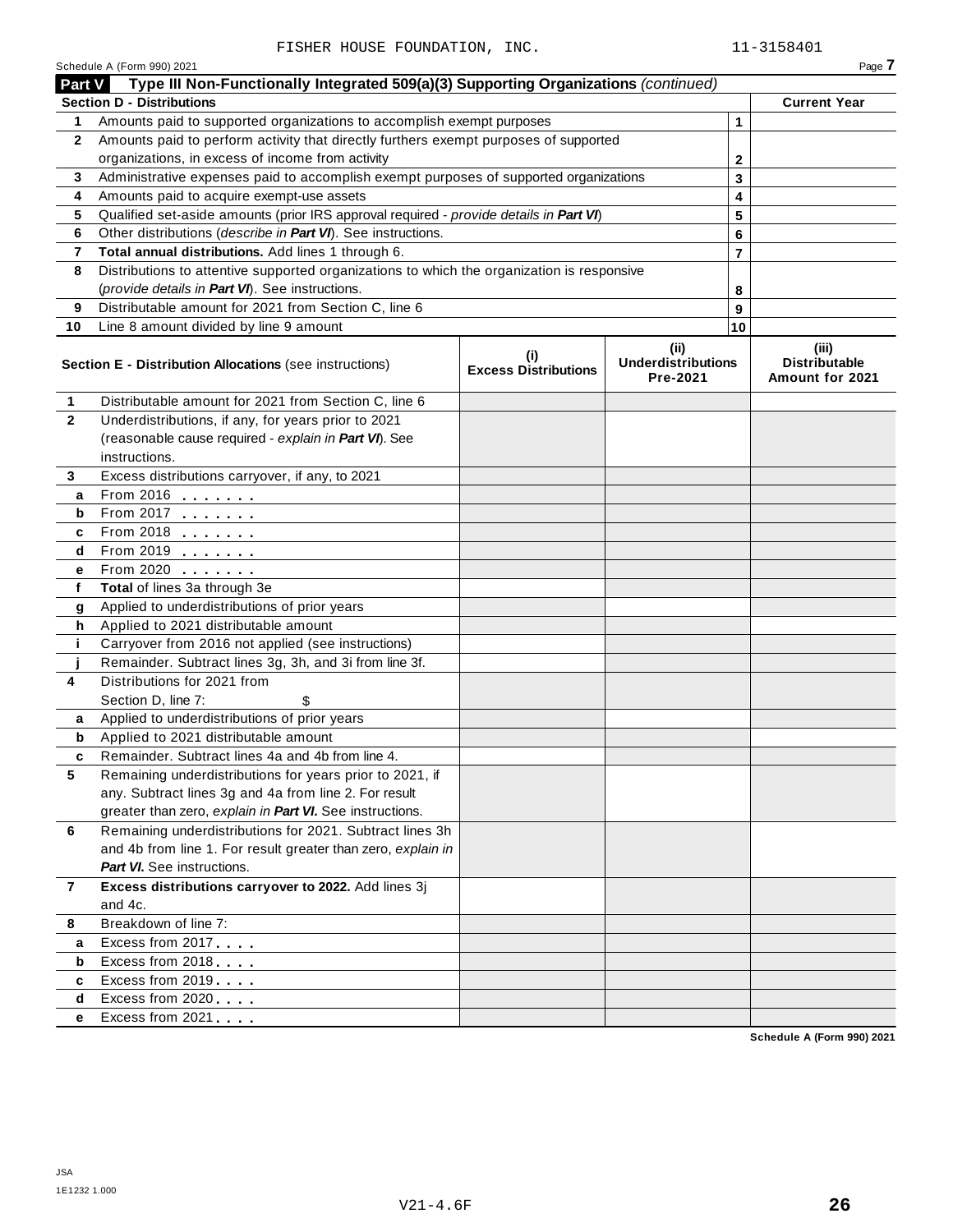# **(Form 990)**

Department of the Treasury<br>Internal Revenue Service

## Schedule B  $\left\{\n\begin{array}{c}\n\text{OnB No. 1545-0047}\n\end{array}\n\right\}$

**2021** 

 $\text{Department of the Treasury}\n\begin{array}{r|l}\n\text{Department of the Treasury}\n\end{array}\n\begin{array}{r|l}\n\end{array}\n\begin{array}{r|l}\n\end{array}\n\begin{array}{r|l}\n\end{array}\n\begin{array}{r|l}\n\end{array}\n\begin{array}{r|l}\n\end{array}\n\end{array}\n\begin{array}{r|l}\n\end{array}\n\begin{array}{r|l}\n\end{array}\n\begin{array}{r|l}\n\end{array}\n\end{array}\n\begin{array}{r|l}\n\end{array}\n\begin{array}{r|l}\n\end{array}\n\end{array}\n\begin{array}{r|l$ 

| FISHER HOUSE FOUNDATION, INC. | 11-3158401                                                                  |  |  |  |  |  |  |  |
|-------------------------------|-----------------------------------------------------------------------------|--|--|--|--|--|--|--|
|                               | Organization type (check one):                                              |  |  |  |  |  |  |  |
| Filers of:                    | Section:                                                                    |  |  |  |  |  |  |  |
| Form 990 or 990-EZ            | $X \ 501(c)$ 3 ) (enter number) organization                                |  |  |  |  |  |  |  |
|                               | $4947(a)(1)$ nonexempt charitable trust not treated as a private foundation |  |  |  |  |  |  |  |
|                               | 527 political organization                                                  |  |  |  |  |  |  |  |
| Form 990-PF                   | 501(c)(3) exempt private foundation                                         |  |  |  |  |  |  |  |
|                               | 4947(a)(1) nonexempt charitable trust treated as a private foundation       |  |  |  |  |  |  |  |
|                               | $501(c)(3)$ taxable private foundation                                      |  |  |  |  |  |  |  |

Check if your organization is covered by the **General Rule** or a **Special Rule.**

**Note:** Only a section 501(c)(7), (8), or (10) organization can check boxes for both the General Rule and a Special Rule. See instructions.

#### **General Rule**

For an organization filing Form 990, 990-EZ, or 990-PF that received, during the year, contributions totaling \$5,000 or more (in money or property) from any one contributor. Complete Parts I and II. See instructions for determining a contributor's total contributions.

#### **Special Rules**

 $\times$  For an organization described in section 501(c)(3) filing Form 990 or 990-EZ that met the 33 1/3% support test of the regulations under sections 509(a)(1) and 170(b)(1)(A)(vi), that checked Schedule A (Form 990), Part II, line 13, 16a, or 16b, and that received from any one contributor, during the year, total contributions of the greater of **(1)** \$5,000; or **(2)** 2% of the amount on (i) Form 990, Part VIII, line 1h; or (ii) Form 990-EZ, line 1. Complete Parts I and II.

For an organization described in section 501(c)(7), (8), or (10) filing Form 990 or 990-EZ that received from any one contributor, during the year, total contributions of more than \$1,000 *exclusively* for religious, charitable, scientific, literary, or educational purposes, or for the prevention of cruelty to children or animals. Complete Parts I (entering "N/A" in column (b) instead of the contributor name and address), II, and III.

For an organization described in section 501(c)(7), (8), or (10) filing Form 990 or 990-EZ that received from any one contributor, during the year, contributions *exclusively* for religious, charitable, etc., purposes, but no such contributions totaled more than \$1,000. If this box is checked, enter here the total contributions that were received during the year for an *exclusively* religious, charitable, etc., purpose. Don't complete any of the parts unless the **General Rule** applies to this organization because it received *nonexclusively* religious, charitable, etc., contributions totaling \$5,000 or more during the year  $\ldots \ldots \ldots \ldots \ldots \ldots \ldots \ldots \ldots \vdots$ 

**Caution:** An organization that isn't covered by the General Rule and/or the Special Rules doesn't file Schedule B (Form 990), but it **must** answer "No" on Part IV, line 2, of its Form 990; or check the box on line H of its Form 990-EZ or on its Form 990-PF, Part I, line 2, to certify that it doesn't meet the filing requirements of Schedule B (Form 990).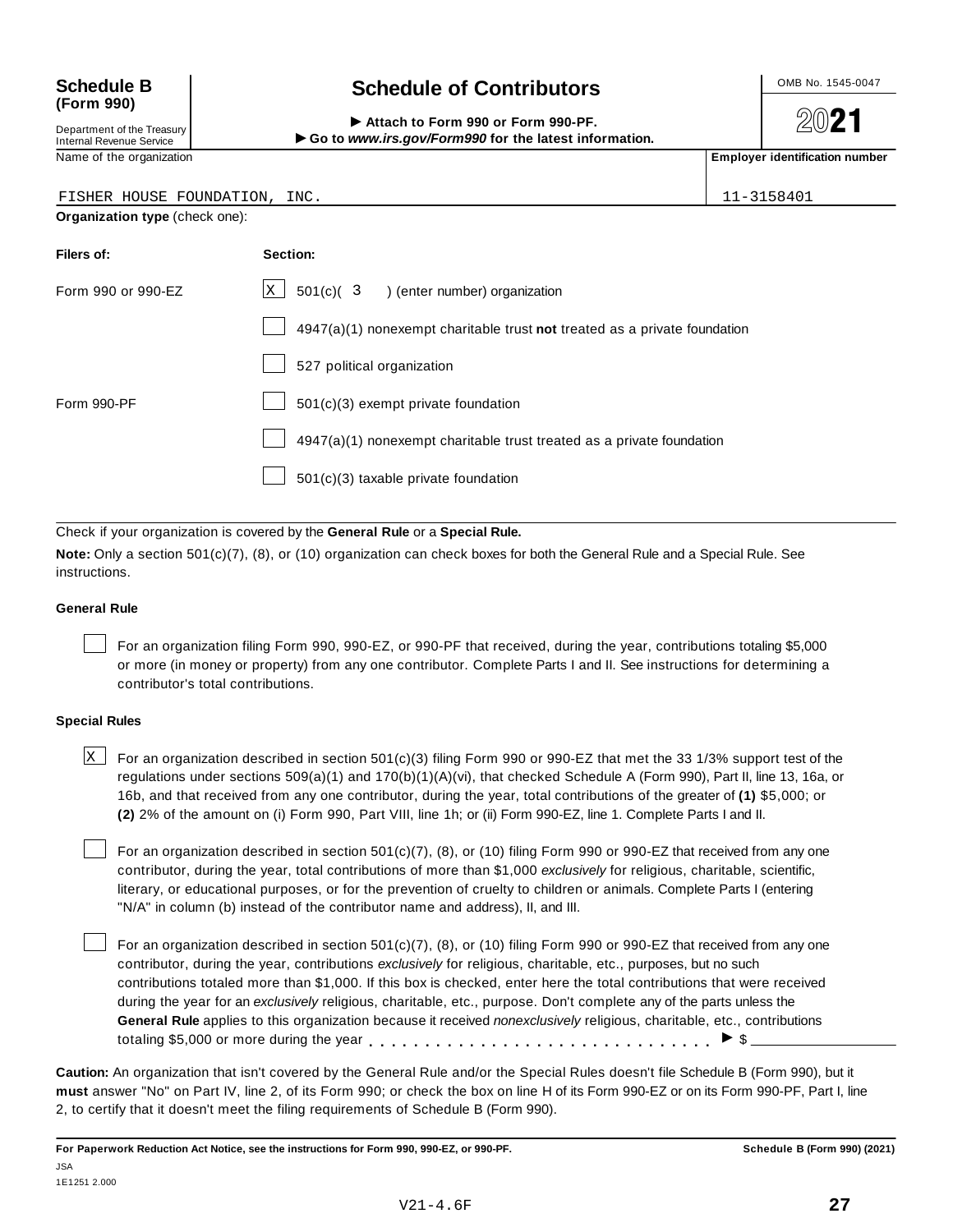|            | Name of organization<br>FISHER HOUSE FOUNDATION, INC.                                          |                                   | Employer identification number<br>11-3158401                                                           |
|------------|------------------------------------------------------------------------------------------------|-----------------------------------|--------------------------------------------------------------------------------------------------------|
| Part I     | Contributors (see instructions). Use duplicate copies of Part I if additional space is needed. |                                   |                                                                                                        |
| (a)<br>No. | (b)<br>Name, address, and ZIP + 4                                                              | (c)<br><b>Total contributions</b> | (d)<br>Type of contribution                                                                            |
| 1          | N/A                                                                                            | \$<br>2,869,221.                  | $\mathbf X$<br>Person<br>Payroll<br>Noncash<br>(Complete Part II for<br>noncash contributions.)        |
| (a)<br>No. | (b)<br>Name, address, and ZIP + 4                                                              | (c)<br><b>Total contributions</b> | (d)<br>Type of contribution                                                                            |
| 2          | N/A                                                                                            | \$<br>1,500,000.                  | $\mathbf X$<br>Person<br>Payroll<br><b>Noncash</b><br>(Complete Part II for<br>noncash contributions.) |
| (a)<br>No. | (b)<br>Name, address, and ZIP + 4                                                              | (c)<br><b>Total contributions</b> | (d)<br>Type of contribution                                                                            |
| 3          | N/A                                                                                            | \$<br>1,500,000.                  | $\mathbf X$<br>Person<br>Payroll<br><b>Noncash</b><br>(Complete Part II for<br>noncash contributions.) |
| (a)<br>No. | (b)<br>Name, address, and ZIP + 4                                                              | (c)<br><b>Total contributions</b> | (d)<br>Type of contribution                                                                            |
| 4          | N/A                                                                                            | \$<br>1,200,000.                  | $\mathbf X$<br>Person<br>Payroll<br><b>Noncash</b><br>(Complete Part II for<br>noncash contributions.) |
| (a)<br>No. | (b)<br>Name, address, and ZIP + 4                                                              | (c)<br><b>Total contributions</b> | (d)<br>Type of contribution                                                                            |
| 5          | N/A                                                                                            | 1,000,000.<br>\$                  | $\mathbf X$<br>Person<br>Payroll<br><b>Noncash</b><br>(Complete Part II for<br>noncash contributions.) |
| (a)<br>No. | (b)<br>Name, address, and ZIP + 4                                                              | (c)<br><b>Total contributions</b> | (d)<br>Type of contribution                                                                            |
|            |                                                                                                | \$                                | Person<br>Payroll<br>Noncash<br>(Complete Part II for<br>noncash contributions.)                       |

Schedule <sup>B</sup> (Form 990) (2021) Page **2**

**Schedule B (Form 990) (2021)** JSA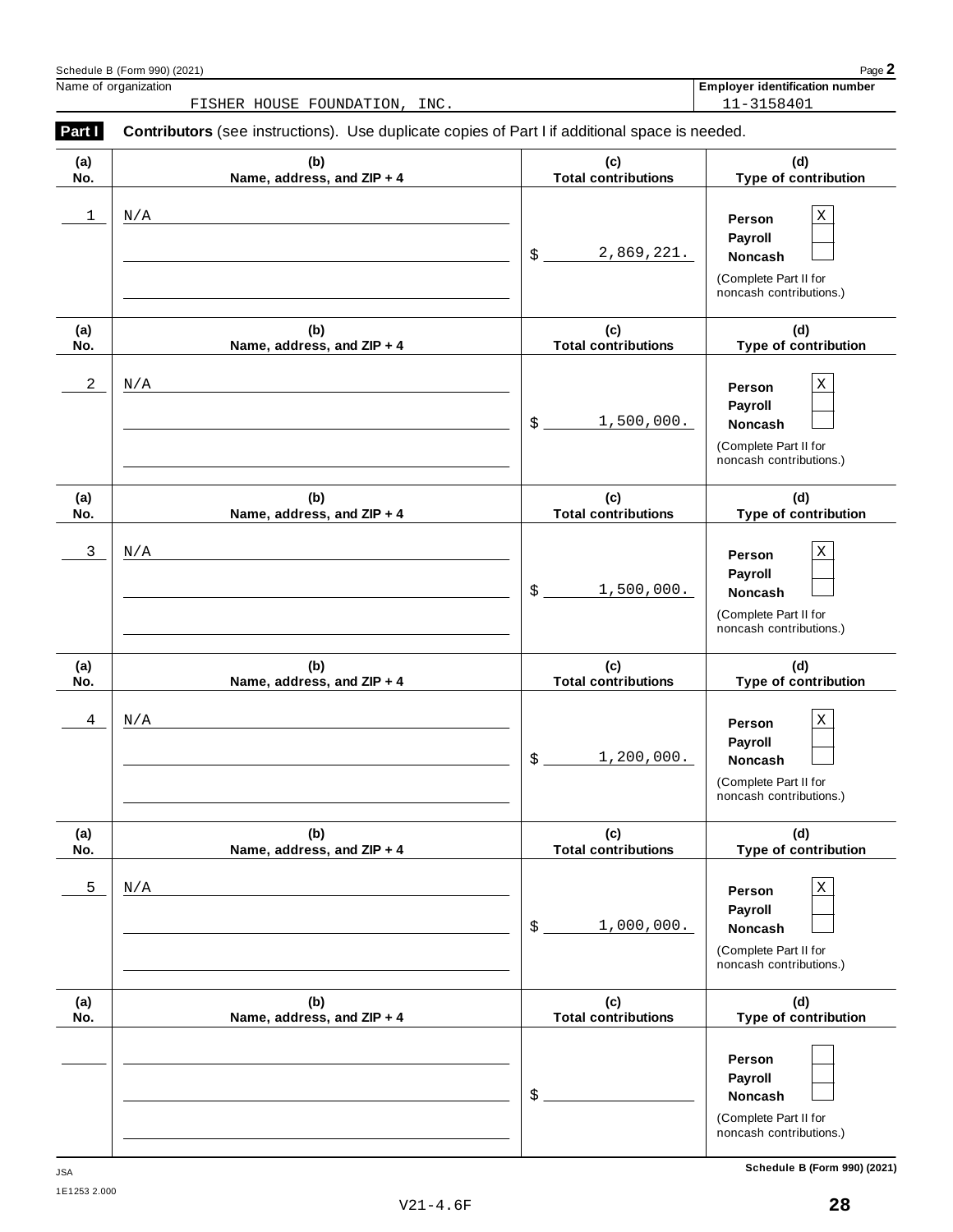|            | <b>SCHEDULE D</b> |
|------------|-------------------|
| (Form 990) |                   |

# SCHEDULE D<br>
Supplemental Financial Statements<br>
Form 990)<br>
Part IV, line 6, 7, 8, 9, 10, 11a, 11b, 11c, 11d, 11e, 11f, 12a, or 12b.<br>
Part IV, line 6, 7, 8, 9, 10, 11a, 11b, 11c, 11d, 11e, 11f, 12a, or 12b.

|                |                                                               |                                                                                                                                                                                                                                                                                                                                                  | Part IV, line 6, 7, 8, 9, 10, 11a, 11b, 11c, 11d, 11e, 11f, 12a, or 12b.                      |                                                |                                                    |
|----------------|---------------------------------------------------------------|--------------------------------------------------------------------------------------------------------------------------------------------------------------------------------------------------------------------------------------------------------------------------------------------------------------------------------------------------|-----------------------------------------------------------------------------------------------|------------------------------------------------|----------------------------------------------------|
|                | Department of the Treasury<br><b>Internal Revenue Service</b> |                                                                                                                                                                                                                                                                                                                                                  | Attach to Form 990.<br>Go to www.irs.gov/Form990 for instructions and the latest information. |                                                | <b>Open to Public</b><br><b>Inspection</b>         |
|                | Name of the organization                                      |                                                                                                                                                                                                                                                                                                                                                  |                                                                                               | <b>Employer identification number</b>          |                                                    |
|                |                                                               | FISHER HOUSE FOUNDATION, INC.                                                                                                                                                                                                                                                                                                                    |                                                                                               | 11-3158401                                     |                                                    |
| Part I         |                                                               | Organizations Maintaining Donor Advised Funds or Other Similar Funds or Accounts.<br>Complete if the organization answered "Yes" on Form 990, Part IV, line 6.                                                                                                                                                                                   |                                                                                               |                                                |                                                    |
|                |                                                               |                                                                                                                                                                                                                                                                                                                                                  |                                                                                               |                                                |                                                    |
|                |                                                               |                                                                                                                                                                                                                                                                                                                                                  | (a) Donor advised funds                                                                       |                                                | (b) Funds and other accounts                       |
| 1              |                                                               | Total number at end of year entitled as a set of the set of the set of the set of the set of the set of the set of the set of the set of the set of the set of the set of the set of the set of the set of the set of the set                                                                                                                    |                                                                                               |                                                |                                                    |
| 2              |                                                               | Aggregate value of contributions to (during year)                                                                                                                                                                                                                                                                                                |                                                                                               |                                                |                                                    |
| 3              |                                                               | Aggregate value of grants from (during year)                                                                                                                                                                                                                                                                                                     |                                                                                               |                                                |                                                    |
| 4              |                                                               | Aggregate value at end of year                                                                                                                                                                                                                                                                                                                   |                                                                                               |                                                |                                                    |
| 5              |                                                               | Did the organization inform all donors and donor advisors in writing that the assets held in donor advised                                                                                                                                                                                                                                       |                                                                                               |                                                | Yes                                                |
|                |                                                               | funds are the organization's property, subject to the organization's exclusive legal control?                                                                                                                                                                                                                                                    |                                                                                               |                                                | No                                                 |
| 6              |                                                               | Did the organization inform all grantees, donors, and donor advisors in writing that grant funds can be used                                                                                                                                                                                                                                     |                                                                                               |                                                |                                                    |
|                |                                                               | only for charitable purposes and not for the benefit of the donor or donor advisor, or for any other purpose                                                                                                                                                                                                                                     |                                                                                               |                                                | Yes<br>No.                                         |
| <b>Part II</b> |                                                               | <b>Conservation Easements.</b>                                                                                                                                                                                                                                                                                                                   |                                                                                               |                                                |                                                    |
|                |                                                               | Complete if the organization answered "Yes" on Form 990, Part IV, line 7.                                                                                                                                                                                                                                                                        |                                                                                               |                                                |                                                    |
| 1              |                                                               | Purpose(s) of conservation easements held by the organization (check all that apply).                                                                                                                                                                                                                                                            |                                                                                               |                                                |                                                    |
|                |                                                               | Preservation of land for public use (for example, recreation or education)                                                                                                                                                                                                                                                                       |                                                                                               |                                                | Preservation of a historically important land area |
|                |                                                               | Protection of natural habitat                                                                                                                                                                                                                                                                                                                    |                                                                                               | Preservation of a certified historic structure |                                                    |
|                |                                                               | Preservation of open space                                                                                                                                                                                                                                                                                                                       |                                                                                               |                                                |                                                    |
| 2              |                                                               | Complete lines 2a through 2d if the organization held a qualified conservation contribution in the form of a conservation                                                                                                                                                                                                                        |                                                                                               |                                                |                                                    |
|                |                                                               | easement on the last day of the tax year.                                                                                                                                                                                                                                                                                                        |                                                                                               |                                                | Held at the End of the Tax Year                    |
| a              |                                                               |                                                                                                                                                                                                                                                                                                                                                  |                                                                                               | 2a                                             |                                                    |
| b              |                                                               | Total acreage restricted by conservation easements                                                                                                                                                                                                                                                                                               |                                                                                               | 2b                                             |                                                    |
| c              |                                                               | Number of conservation easements on a certified historic structure included in (a)                                                                                                                                                                                                                                                               |                                                                                               | 2 <sub>c</sub>                                 |                                                    |
| d              |                                                               | Number of conservation easements included in (c) acquired after 7/25/06, and not on a                                                                                                                                                                                                                                                            |                                                                                               |                                                |                                                    |
|                |                                                               |                                                                                                                                                                                                                                                                                                                                                  |                                                                                               | 2d                                             |                                                    |
| 3              |                                                               | Number of conservation easements modified, transferred, released, extinguished, or terminated by the organization during the                                                                                                                                                                                                                     |                                                                                               |                                                |                                                    |
|                | tax year $\blacktriangleright$ $\lrcorner$                    |                                                                                                                                                                                                                                                                                                                                                  |                                                                                               |                                                |                                                    |
| 4              |                                                               | Number of states where property subject to conservation easement is located $\blacktriangleright$ ___________                                                                                                                                                                                                                                    |                                                                                               |                                                |                                                    |
| 5              |                                                               | Does the organization have a written policy regarding the periodic monitoring, inspection, handling of                                                                                                                                                                                                                                           |                                                                                               |                                                |                                                    |
|                |                                                               |                                                                                                                                                                                                                                                                                                                                                  |                                                                                               |                                                | Yes<br><b>No</b>                                   |
| 6              |                                                               | Staff and volunteer hours devoted to monitoring, inspecting, handling of violations, and enforcing conservation easements during the year                                                                                                                                                                                                        |                                                                                               |                                                |                                                    |
|                |                                                               |                                                                                                                                                                                                                                                                                                                                                  |                                                                                               |                                                |                                                    |
| 7              |                                                               | Amount of expenses incurred in monitoring, inspecting, handling of violations, and enforcing conservation easements during the year                                                                                                                                                                                                              |                                                                                               |                                                |                                                    |
| 8              |                                                               | Does each conservation easement reported on line 2(d) above satisfy the requirements of section 170(h)(4)(B)(i)                                                                                                                                                                                                                                  |                                                                                               |                                                |                                                    |
|                |                                                               |                                                                                                                                                                                                                                                                                                                                                  |                                                                                               |                                                | <b>No</b><br><b>Yes</b>                            |
| 9              |                                                               | In Part XIII, describe how the organization reports conservation easements in its revenue and expense statement and                                                                                                                                                                                                                              |                                                                                               |                                                |                                                    |
|                |                                                               | balance sheet, and include, if applicable, the text of the footnote to the organization's financial statements that describes the                                                                                                                                                                                                                |                                                                                               |                                                |                                                    |
|                |                                                               | organization's accounting for conservation easements.                                                                                                                                                                                                                                                                                            |                                                                                               |                                                |                                                    |
|                | Part III                                                      | Organizations Maintaining Collections of Art, Historical Treasures, or Other Similar Assets.<br>Complete if the organization answered "Yes" on Form 990, Part IV, line 8.                                                                                                                                                                        |                                                                                               |                                                |                                                    |
| 1a             |                                                               | If the organization elected, as permitted under FASB ASC 958, not to report in its revenue statement and balance sheet works of art, historical treasures, or other similar assets held for public exhibition, education, or r<br>service, provide in Part XIII the text of the footnote to its financial statements that describes these items. |                                                                                               |                                                |                                                    |
| b              |                                                               | If the organization elected, as permitted under FASB ASC 958, to report in its revenue statement and balance sheet works of<br>art, historical treasures, or other similar assets held for public exhibition, education, or research in furtherance of public service,<br>provide the following amounts relating to these items:                 |                                                                                               |                                                |                                                    |
|                |                                                               |                                                                                                                                                                                                                                                                                                                                                  |                                                                                               |                                                |                                                    |
|                |                                                               |                                                                                                                                                                                                                                                                                                                                                  |                                                                                               |                                                |                                                    |
| 2              |                                                               | If the organization received or held works of art, historical treasures, or other similar assets for financial gain, provide the                                                                                                                                                                                                                 |                                                                                               |                                                |                                                    |
|                |                                                               | following amounts required to be reported under FASB ASC 958 relating to these items:                                                                                                                                                                                                                                                            |                                                                                               |                                                |                                                    |
| а              |                                                               |                                                                                                                                                                                                                                                                                                                                                  |                                                                                               |                                                |                                                    |
| b              |                                                               |                                                                                                                                                                                                                                                                                                                                                  |                                                                                               |                                                |                                                    |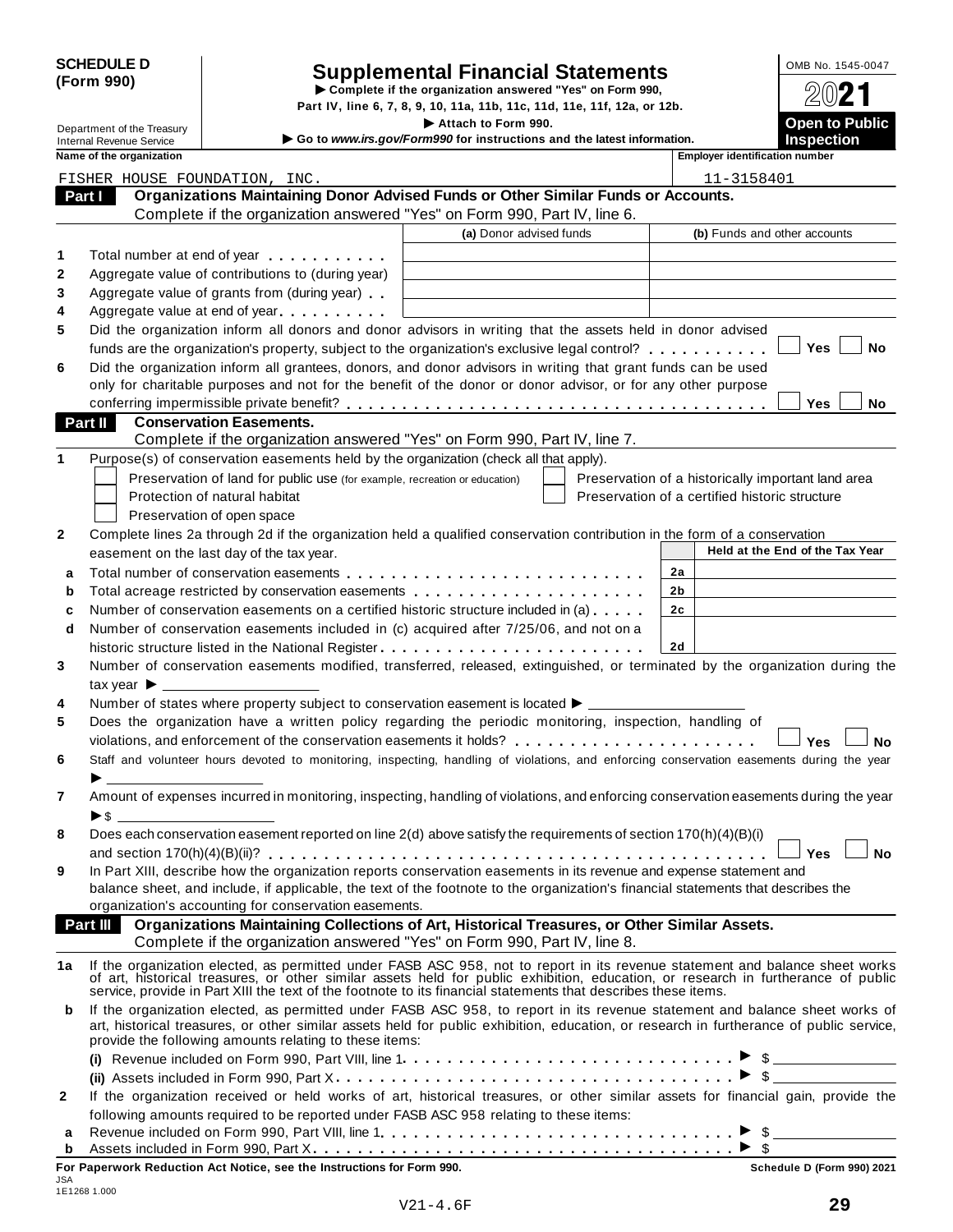|        | Schedule D (Form 990) 2021                                                                                                                                      | FISHER HOUSE FOUNDATION, INC. |                |          |                         |                          |                      | 11-3158401     |                     | Page 2      |
|--------|-----------------------------------------------------------------------------------------------------------------------------------------------------------------|-------------------------------|----------------|----------|-------------------------|--------------------------|----------------------|----------------|---------------------|-------------|
|        | Part III Organizations Maintaining Collections of Art, Historical Treasures, or Other Similar Assets (continued)                                                |                               |                |          |                         |                          |                      |                |                     |             |
| 3      | Using the organization's acquisition, accession, and other records, check any of the following that make significant use of its                                 |                               |                |          |                         |                          |                      |                |                     |             |
|        | collection items (check all that apply):                                                                                                                        |                               |                |          |                         |                          |                      |                |                     |             |
| a      | Public exhibition                                                                                                                                               |                               | d              |          |                         | Loan or exchange program |                      |                |                     |             |
| b      | Scholarly research                                                                                                                                              |                               | e              | Other    |                         |                          |                      |                |                     |             |
| c      | Preservation for future generations                                                                                                                             |                               |                |          |                         |                          |                      |                |                     |             |
| 4      | Provide a description of the organization's collections and explain how they further the organization's exempt purpose in Part<br>XIII.                         |                               |                |          |                         |                          |                      |                |                     |             |
| 5      | During the year, did the organization solicit or receive donations of art, historical treasures, or other similar                                               |                               |                |          |                         |                          |                      |                |                     |             |
|        | assets to be sold to raise funds rather than to be maintained as part of the organization's collection?                                                         |                               |                |          |                         |                          |                      |                | Yes                 | No          |
|        | <b>Escrow and Custodial Arrangements.</b><br>Part IV                                                                                                            |                               |                |          |                         |                          |                      |                |                     |             |
|        | Complete if the organization answered "Yes" on Form 990, Part IV, line 9, or reported an amount on Form                                                         |                               |                |          |                         |                          |                      |                |                     |             |
|        | 990, Part X, line 21.                                                                                                                                           |                               |                |          |                         |                          |                      |                |                     |             |
|        | 1a Is the organization an agent, trustee, custodian or other intermediary for contributions or other assets not                                                 |                               |                |          |                         |                          |                      |                |                     |             |
|        |                                                                                                                                                                 |                               |                |          |                         |                          |                      |                | Yes                 | No          |
|        | b If "Yes," explain the arrangement in Part XIII and complete the following table:                                                                              |                               |                |          |                         |                          |                      |                |                     |             |
|        |                                                                                                                                                                 |                               |                |          |                         |                          |                      | Amount         |                     |             |
| c      | Beginning balance enterpreteration of the contract of the contract of the contract of the contract of the contr                                                 |                               |                |          |                         | 1с                       |                      |                |                     |             |
| d      |                                                                                                                                                                 |                               |                |          |                         | 1d                       |                      |                |                     |             |
| е      |                                                                                                                                                                 |                               |                |          |                         | 1е                       |                      |                |                     |             |
| Ť      |                                                                                                                                                                 |                               |                |          |                         | 1f                       |                      |                |                     |             |
| 2a     | Did the organization include an amount on Form 990, Part X, line 21, for escrow or custodial account liability?                                                 |                               |                |          |                         |                          |                      |                | <b>Yes</b>          | No          |
|        | <b>b</b> If "Yes," explain the arrangement in Part XIII. Check here if the explanation has been provided on Part XIII                                           |                               |                |          |                         |                          |                      |                |                     |             |
|        | <b>Endowment Funds.</b><br><b>Part V</b>                                                                                                                        |                               |                |          |                         |                          |                      |                |                     |             |
|        | Complete if the organization answered "Yes" on Form 990, Part IV, line 10.                                                                                      |                               |                |          |                         |                          |                      |                |                     |             |
|        |                                                                                                                                                                 | (a) Current year              | (b) Prior year |          |                         | (c) Two years back       | (d) Three years back |                | (e) Four years back |             |
| 1a     | Beginning of year balance                                                                                                                                       | 730,457.                      |                | 727,329. |                         | 715,774.                 |                      | 715,774.       | 715,774.            |             |
| b      | Contributions                                                                                                                                                   |                               |                |          |                         |                          |                      |                |                     |             |
| c      | Net investment earnings, gains,                                                                                                                                 |                               |                |          |                         |                          |                      |                |                     |             |
|        | and losses                                                                                                                                                      | 376.                          |                | 3,128.   |                         | 11,555.                  |                      | 11,105.        |                     | 4,475.      |
| d      | Grants or scholarships <b>State of State State</b>                                                                                                              | <b>NONE</b>                   |                | NONE     |                         | <b>NONE</b>              |                      | 11,105.        |                     |             |
| е      | Other expenditures for facilities                                                                                                                               |                               |                |          |                         |                          |                      |                |                     |             |
|        | and programs                                                                                                                                                    |                               |                |          |                         |                          |                      |                |                     |             |
| Ť.     | Administrative expenses                                                                                                                                         |                               |                |          |                         |                          |                      |                |                     | 4,475.      |
|        | End of year balance expansion of year balance                                                                                                                   | 730,833.                      |                | 730,457. |                         | 727,329.                 |                      | 715,774.       | 715,774.            |             |
| g<br>2 | Provide the estimated percentage of the current year end balance (line 1g, column (a)) held as:                                                                 |                               |                |          |                         |                          |                      |                |                     |             |
| а      | Board designated or quasi-endowment >                                                                                                                           |                               | $\%$           |          |                         |                          |                      |                |                     |             |
| b      | Permanent endowment > 100.0000 %                                                                                                                                |                               |                |          |                         |                          |                      |                |                     |             |
| c      | Term endowment $\blacktriangleright$                                                                                                                            | $\%$                          |                |          |                         |                          |                      |                |                     |             |
|        | The percentages on lines 2a, 2b, and 2c should equal 100%.                                                                                                      |                               |                |          |                         |                          |                      |                |                     |             |
|        | 3a Are there endowment funds not in the possession of the organization that are held and administered for the                                                   |                               |                |          |                         |                          |                      |                |                     |             |
|        | organization by:                                                                                                                                                |                               |                |          |                         |                          |                      |                | Yes                 | No          |
|        |                                                                                                                                                                 |                               |                |          |                         |                          |                      | 3a(i)          |                     | Χ           |
|        |                                                                                                                                                                 |                               |                |          |                         |                          |                      | 3a(ii)         |                     | X           |
|        | <b>b</b> If "Yes" on line 3a(ii), are the related organizations listed as required on Schedule R?                                                               |                               |                |          |                         |                          |                      | 3b             |                     |             |
| 4      | Describe in Part XIII the intended uses of the organization's endowment funds.                                                                                  |                               |                |          |                         |                          |                      |                |                     |             |
|        | Land, Buildings, and Equipment.<br><b>Part VI</b><br>Complete if the organization answered "Yes" on Form 990, Part IV, line 11a. See Form 990, Part X, line 10. |                               |                |          |                         |                          |                      |                |                     |             |
|        | Description of property                                                                                                                                         | (a) Cost or other basis       |                |          | (b) Cost or other basis |                          | (c) Accumulated      | (d) Book value |                     |             |
|        |                                                                                                                                                                 | (investment)                  |                |          | (other)                 |                          | depreciation         |                |                     |             |
| 1a     |                                                                                                                                                                 |                               |                |          |                         |                          |                      |                |                     |             |
| b      |                                                                                                                                                                 |                               |                |          |                         |                          |                      |                |                     |             |
| c      | Leasehold improvements experiences                                                                                                                              |                               |                |          | 37,618.                 |                          | 37,618.              |                |                     | <b>NONE</b> |
| d      | Equipment                                                                                                                                                       |                               |                |          | 50,520.                 |                          | 31,357.              |                | 19,163.             |             |
| е      |                                                                                                                                                                 |                               |                |          | 179,504.                |                          | 132,423.             |                | 47,081.             |             |
|        | Total. Add lines 1a through 1e. (Column (d) must equal Form 990, Part X, column (B), line 10c.).                                                                |                               |                |          |                         |                          | ▶                    |                | 66,244.             |             |

**Schedule D (Form 990) 2021**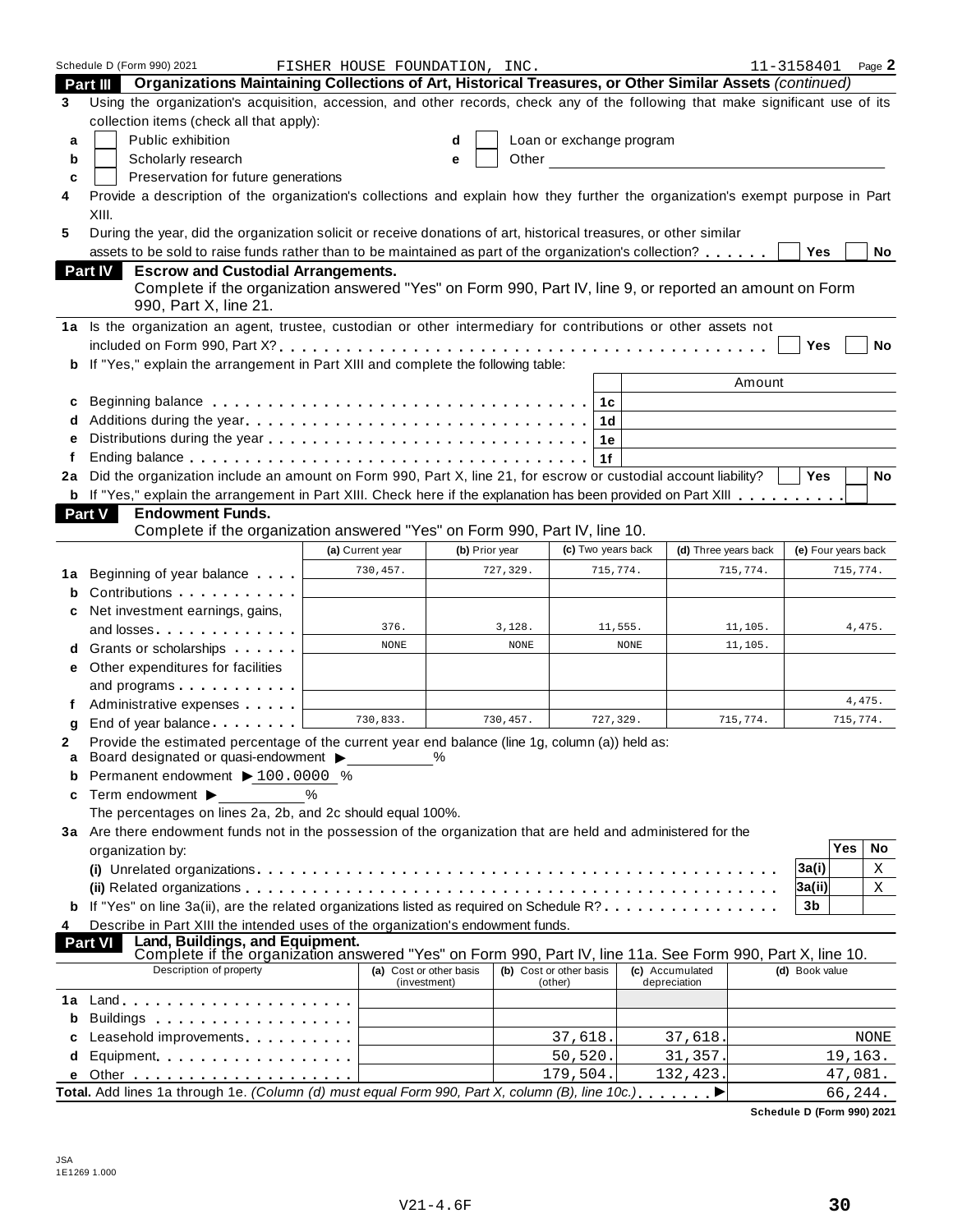| <b>Part VII</b> | <b>Investments - Other Securities.</b><br>Complete if the organization answered "Yes" on Form 990, Part IV, line 11b. See Form 990, Part X, line 12. |                              |                                  |                |
|-----------------|------------------------------------------------------------------------------------------------------------------------------------------------------|------------------------------|----------------------------------|----------------|
|                 | (a) Description of security or category                                                                                                              | (b) Book value               | (c) Method of valuation:         |                |
|                 | (including name of security)                                                                                                                         |                              | Cost or end-of-year market value |                |
|                 | (1) Financial derivatives                                                                                                                            |                              |                                  |                |
|                 | (2) Closely held equity interests                                                                                                                    |                              |                                  |                |
|                 | $(3)$ Other $\qquad \qquad$                                                                                                                          |                              |                                  |                |
| (A)             |                                                                                                                                                      |                              |                                  |                |
| (B)<br>(C)      |                                                                                                                                                      |                              |                                  |                |
| (D)             |                                                                                                                                                      |                              |                                  |                |
| (E)             |                                                                                                                                                      |                              |                                  |                |
| (F)             |                                                                                                                                                      |                              |                                  |                |
| (G)             |                                                                                                                                                      |                              |                                  |                |
| (H)             |                                                                                                                                                      |                              |                                  |                |
|                 | Total. (Column (b) must equal Form 990, Part X, col. (B) line 12.) $\blacktriangleright$                                                             |                              |                                  |                |
| Part VIII       | <b>Investments - Program Related.</b>                                                                                                                |                              |                                  |                |
|                 | Complete if the organization answered "Yes" on Form 990, Part IV, line 11c. See Form 990, Part X, line 13.                                           |                              |                                  |                |
|                 | (a) Description of investment                                                                                                                        | (b) Book value               | (c) Method of valuation:         |                |
|                 |                                                                                                                                                      |                              | Cost or end-of-year market value |                |
| (1)<br>(2)      |                                                                                                                                                      |                              |                                  |                |
| (3)             |                                                                                                                                                      |                              |                                  |                |
| (4)             |                                                                                                                                                      |                              |                                  |                |
| (5)             |                                                                                                                                                      |                              |                                  |                |
| (6)             |                                                                                                                                                      |                              |                                  |                |
| (7)             |                                                                                                                                                      |                              |                                  |                |
| (8)             |                                                                                                                                                      |                              |                                  |                |
| (9)             |                                                                                                                                                      |                              |                                  |                |
|                 | Total. (Column (b) must equal Form 990, Part X, col. (B) line $13$ .)                                                                                |                              |                                  |                |
| Part IX         | <b>Other Assets.</b>                                                                                                                                 |                              |                                  |                |
|                 | Complete if the organization answered "Yes" on Form 990, Part IV, line 11d. See Form 990, Part X, line 15.                                           |                              |                                  |                |
|                 |                                                                                                                                                      | (a) Description              |                                  | (b) Book value |
|                 | (1)RESTRICTED USE                                                                                                                                    |                              |                                  | 13,920,929.    |
|                 | (2) CONSTRUCTION IN PROGRESS                                                                                                                         |                              |                                  | 1,919,124.     |
|                 | (3) RESTRICTED INVESTMENT                                                                                                                            |                              |                                  | 750,000.       |
|                 | (4) SPLIT-INTEREST AGREEMENT REC                                                                                                                     |                              |                                  | 225,640.       |
| (5) DEPOSITS    |                                                                                                                                                      |                              |                                  | 23,927.        |
| (6) ADVANCES    |                                                                                                                                                      |                              |                                  | 11,459.        |
| (7)             |                                                                                                                                                      |                              |                                  |                |
| (8)             |                                                                                                                                                      |                              |                                  |                |
| (9)             |                                                                                                                                                      |                              |                                  |                |
|                 |                                                                                                                                                      |                              |                                  | 16,851,079.    |
| Part X          | Other Liabilities.                                                                                                                                   |                              |                                  |                |
|                 | Complete if the organization answered "Yes" on Form 990, Part IV, line 11e or 11f. See Form 990, Part X,<br>line 25.                                 |                              |                                  |                |
| 1.              |                                                                                                                                                      | (a) Description of liability |                                  | (b) Book value |
| (1)             | Federal income taxes                                                                                                                                 |                              |                                  |                |
|                 | (2) DEFERRED RENT                                                                                                                                    |                              |                                  | 160,609.       |
| (3)             |                                                                                                                                                      |                              |                                  |                |
| (4)             |                                                                                                                                                      |                              |                                  |                |
| (5)             |                                                                                                                                                      |                              |                                  |                |
| (6)             |                                                                                                                                                      |                              |                                  |                |
| (7)             |                                                                                                                                                      |                              |                                  |                |
| (8)             |                                                                                                                                                      |                              |                                  |                |
| (9)             |                                                                                                                                                      |                              |                                  |                |
|                 | Total. (Column (b) must equal Form 990, Part X, col. (B) line 25.) $\ldots$ , , , , , ,                                                              |                              |                                  | 160,609.       |
|                 | 2. Liability for uncertain tax positions. In Part XIII, provide the text of the footnote to the organization's financial statements that reports the |                              |                                  |                |

organization's liability for uncertain tax positions under FASB ASC 740. Check here if the text of the footnote has been provided in Part XIII

 $\mathbf{x}$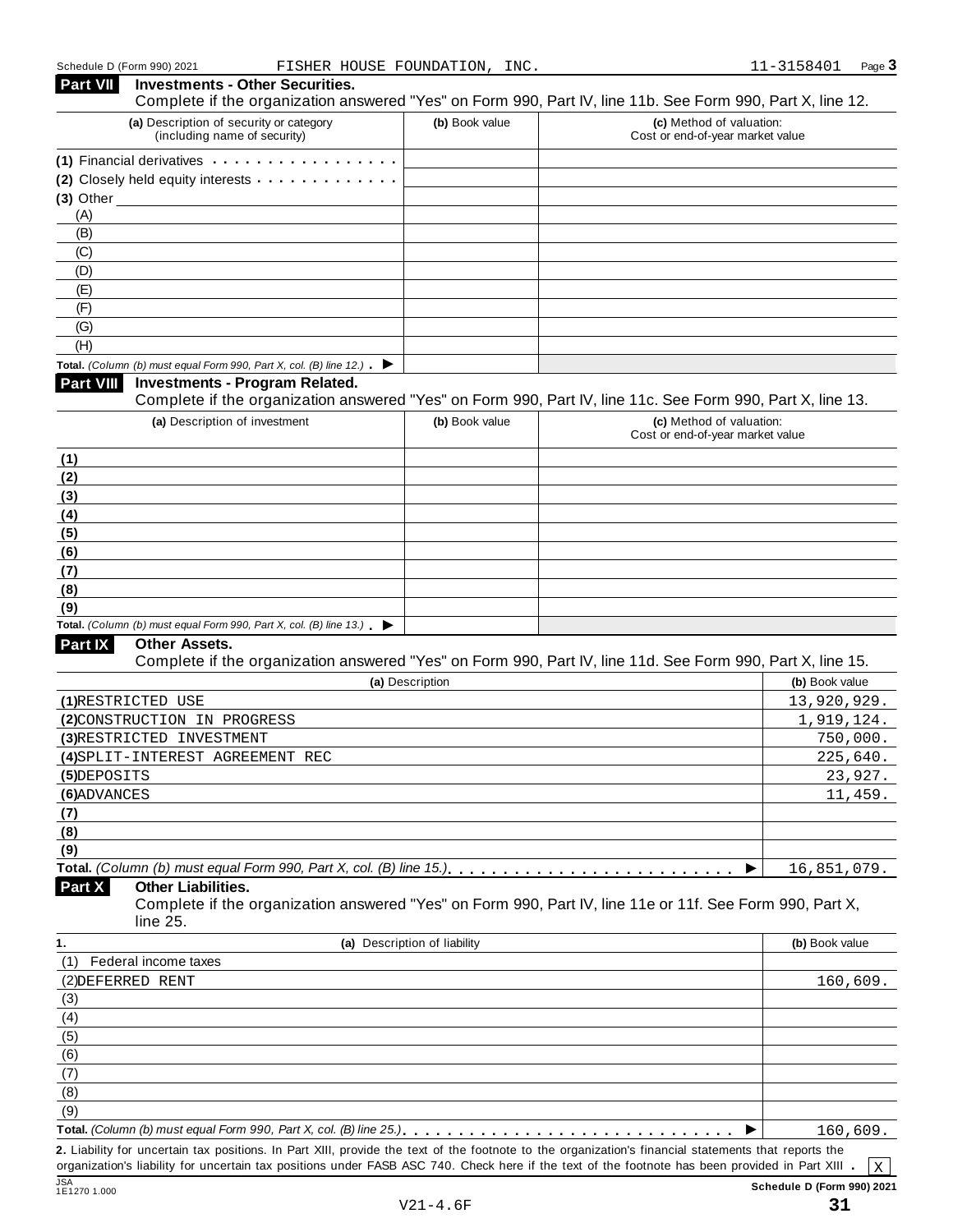| Schedule D (Form 990) 2021 | FISHER HOUSE FOUNDATION, INC.                                                                                                                                        |                      | 11-3158401<br>Page 4 |
|----------------------------|----------------------------------------------------------------------------------------------------------------------------------------------------------------------|----------------------|----------------------|
| Part XI                    | Reconciliation of Revenue per Audited Financial Statements With Revenue per Return.<br>Complete if the organization answered "Yes" on Form 990, Part IV, line 12a.   |                      |                      |
| 1                          | Total revenue, gains, and other support per audited financial statements                                                                                             | $\blacktriangleleft$ | 55,405,611.          |
| $\mathbf{2}$               | Amounts included on line 1 but not on Form 990, Part VIII, line 12:                                                                                                  |                      |                      |
| a                          | 2a<br>$-1, 224.$                                                                                                                                                     |                      |                      |
| b                          | 6,232,605.<br>2 <sub>b</sub>                                                                                                                                         |                      |                      |
| c                          |                                                                                                                                                                      |                      |                      |
| d                          |                                                                                                                                                                      |                      |                      |
| е                          |                                                                                                                                                                      | <b>2e</b>            | 6, 231, 381.         |
| 3                          |                                                                                                                                                                      | 3                    | 49, 174, 230.        |
| 4                          | Amounts included on Form 990, Part VIII, line 12, but not on line 1:                                                                                                 |                      |                      |
| a                          | Investment expenses not included on Form 990, Part VIII, line 7b 4a                                                                                                  |                      |                      |
| b                          | $-98,542.$                                                                                                                                                           |                      |                      |
| C                          |                                                                                                                                                                      | 4с                   | $-98,542.$           |
| 5                          | Total revenue. Add lines 3 and 4c. (This must equal Form 990, Part I, line 12.)                                                                                      |                      | 49,075,688.          |
| Part XII                   | Reconciliation of Expenses per Audited Financial Statements With Expenses per Return.<br>Complete if the organization answered "Yes" on Form 990, Part IV, line 12a. |                      |                      |
| $\mathbf{1}$               | Total expenses and losses per audited financial statements                                                                                                           | $\mathbf{1}$         | 30,366,060.          |
| $\mathbf{2}$               | Amounts included on line 1 but not on Form 990, Part IX, line 25:                                                                                                    |                      |                      |
| a                          | 6, 232, 605.<br>2a                                                                                                                                                   |                      |                      |
| b                          | 2 <sub>b</sub>                                                                                                                                                       |                      |                      |
| c                          | 2c                                                                                                                                                                   |                      |                      |
| d                          | $-17,424.$                                                                                                                                                           |                      |                      |
| е                          |                                                                                                                                                                      | 2e                   | 6, 215, 181.         |
| 3                          |                                                                                                                                                                      | 3                    | 24, 150, 879.        |
| 4                          | Amounts included on Form 990, Part IX, line 25, but not on line 1:                                                                                                   |                      |                      |
| a                          | 4a<br>Investment expenses not included on Form 990, Part VIII, line 7b                                                                                               |                      |                      |
| b                          | 4 <b>b</b><br>Other (Describe in Part XIII.) <b>Container and School Containers</b> Dental Antenna Luis and Dental Antenna Luis Conta                                |                      |                      |
| C                          |                                                                                                                                                                      | 4c                   |                      |
| 5.                         | Total expenses. Add lines 3 and 4c. (This must equal Form 990, Part I, line 18.).                                                                                    | 5                    | 24,150,879.          |
|                            | Part XIII Supplemental Information.                                                                                                                                  |                      |                      |

Provide the descriptions required for Part II, lines 3, 5, and 9; Part III, lines 1a and 4; Part IV, lines 1b and 2b; Part V, line 4; Part X, line 2; Part XI, lines 2d and 4b; and Part XII, lines 2d and 4b. Also complete this part to provide any additional information.

SEE SUPPLEMENTAL PAGE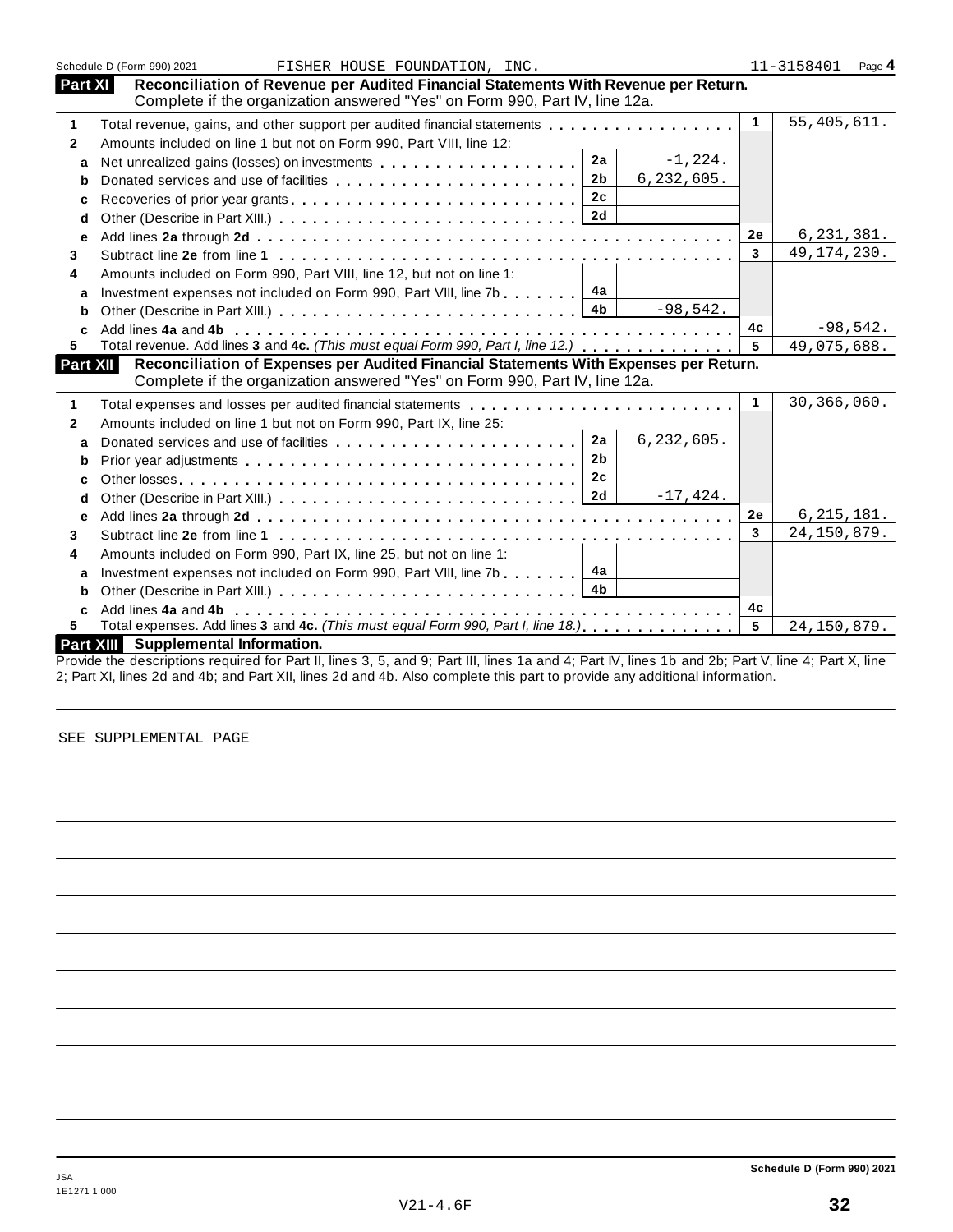PART V, LINE 4:

THE PRINCIPAL IS PERMANENTLY RESTRICTED. INCOME EARNED ON THE PRINCIPAL CAN ONLY BE USED FOR THE SCHOLARSHIP PROGRAM.

PART X, LINE 2:

IN ACCORDANCE WITH AUTHORITATIVE GUIDANCE ISSUED BY THE FASB, THE FOUNDATION RECOGNIZES TAX LIABILITIES WHEN, DESPITE MANAGEMENT'S BELIEF THAT TAX RETURN POSITIONS ARE SUPPORTABLE, THE FOUNDATION BELIEVES THAT CERTAIN POSITIONS MAY NOT BE FULLY SUSTAINED UPON REVIEW BY TAX AUTHORITIES. BENEFITS FROM TAX POSITIONS ARE MEASURED AT THE LARGEST AMOUNT OF BENEFIT THAT IS GREATER THAN 50% LIKELY OF BEING REALIZED UPON SETTLEMENT. TO THE EXTENT THAT THE FINAL TAX OUTCOME OF THESE MATTERS IS DIFFERENT THAN THE AMOUNTS RECORDED, SUCH DIFFERENCES IMPACT INCOME TAX EXPENSE IN THE PERIOD IN WHICH SUCH DETERMINATION IS MADE. INTEREST AND PENALTIES, IF ANY, RELATED TO ACCRUED LIABILITIES FOR POTENTIAL TAX ASSESSMENTS ARE INCLUDED IN INCOME TAX EXPENSE. WITH FEW EXCEPTIONS, THE FOUNDATION IS NO LONGER SUBJECT TO INCOME TAX EXAMINATIONS BY THE U.S. FEDERAL, STATE OR LOCAL TAX AUTHORITIES FOR YEARS ENDED DECEMBER 31, 2017 AND PRIOR. MANAGEMENT HAS EVALUATED THE FOUNDATION'S TAX POSITIONS AND HAS CONCLUDED THAT THE FOUNDATION HAS TAKEN NO MATERIAL UNCERTAIN TAX POSITIONS THAT REQUIRE ADJUSTMENT TO THE FINANCIAL STATEMENTS TO COMPLY WITH THE PROVISIONS OF THIS GUIDANCE.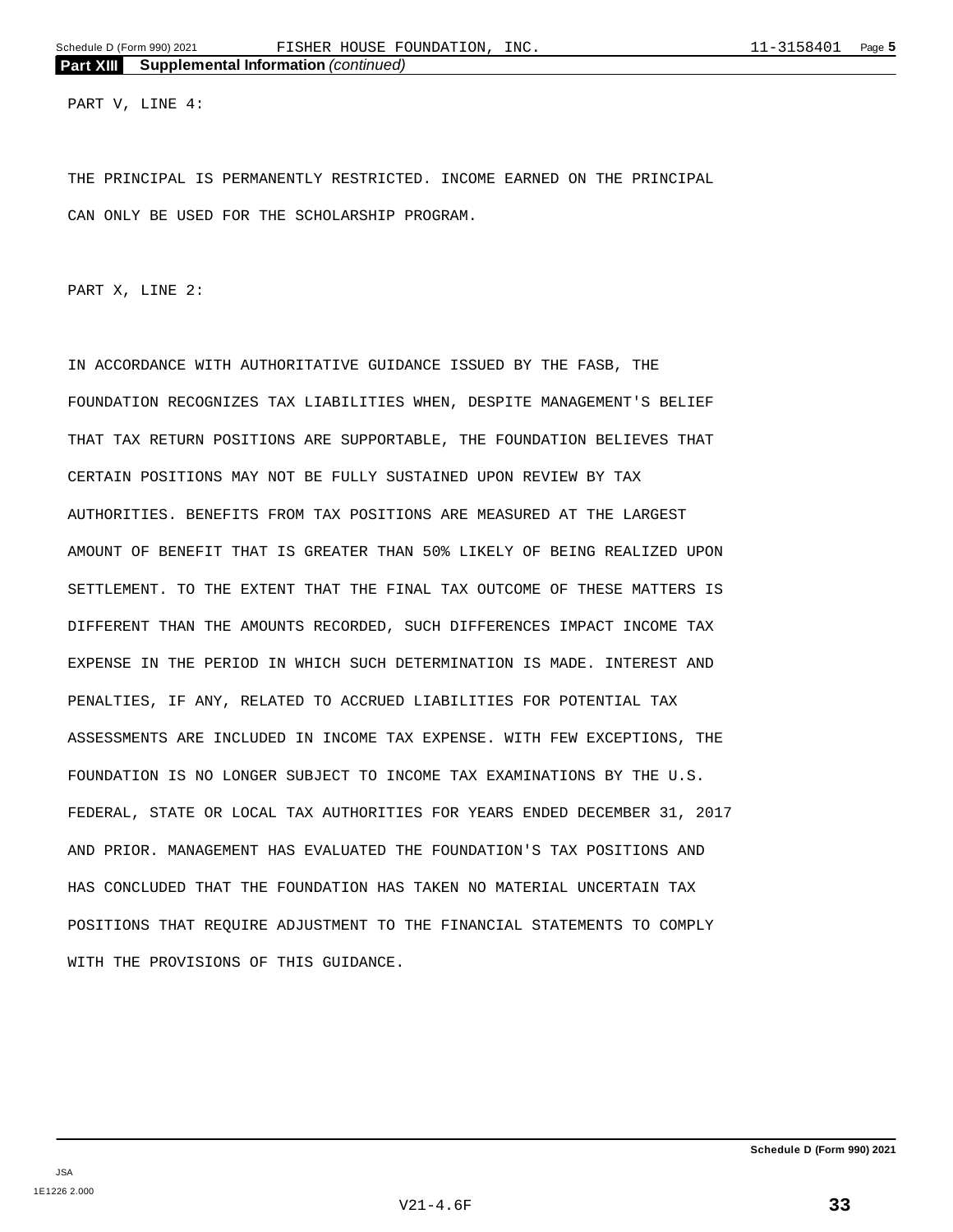| Schedule D (Form 990) 2021 |                          | HOUSE       | FOUNDATION | INC. | 5940 | Page $\sim$ |
|----------------------------|--------------------------|-------------|------------|------|------|-------------|
| <b>Part XIII</b>           | Supplemental Information | (continued) |            |      |      |             |

PART XI, LINE 4B:

FUNDRAISING EVENT EXPENSES: (\$98,542)

PART XII, LINE 2D:

FUNDRAISING EVENT EXPENSES: \$98,542

CANCELLED GRANTS : (\$115,966)

| TOTAL |  | (\$17,424) |
|-------|--|------------|
|-------|--|------------|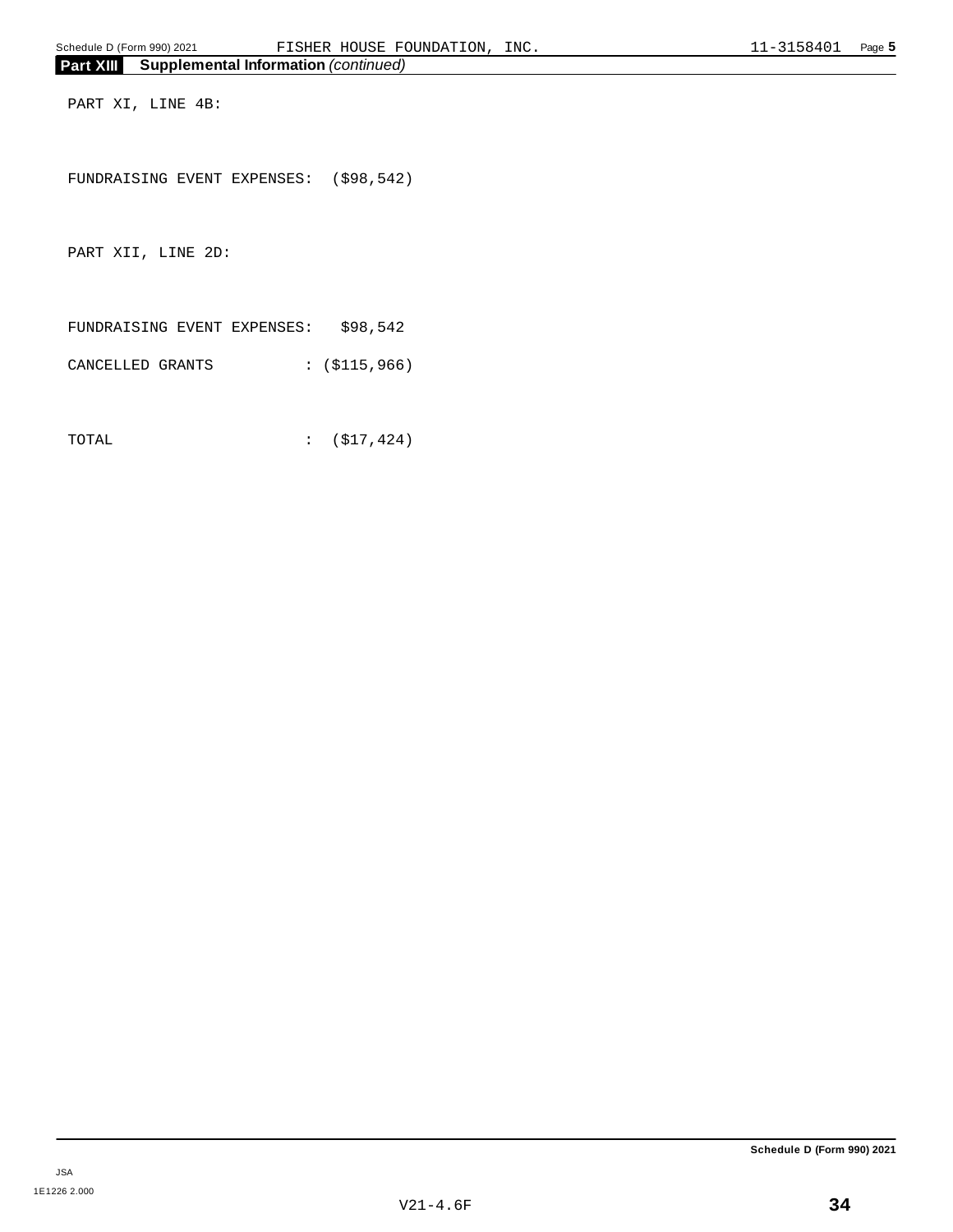| <b>SCHEDULE G</b>                                                                                                                          |                                                                                                                                                                                                                                                                                                                                                                                                                                               | <b>Supplemental Information Regarding Fundraising or Gaming Activities</b><br>Complete if the organization answered "Yes" on Form 990, Part IV, line 17, 18, or 19, or if the |                     |                                                                      |                                       |                                                                            | OMB No. 1545-0047                                       |
|--------------------------------------------------------------------------------------------------------------------------------------------|-----------------------------------------------------------------------------------------------------------------------------------------------------------------------------------------------------------------------------------------------------------------------------------------------------------------------------------------------------------------------------------------------------------------------------------------------|-------------------------------------------------------------------------------------------------------------------------------------------------------------------------------|---------------------|----------------------------------------------------------------------|---------------------------------------|----------------------------------------------------------------------------|---------------------------------------------------------|
| (Form 990)                                                                                                                                 |                                                                                                                                                                                                                                                                                                                                                                                                                                               |                                                                                                                                                                               |                     |                                                                      |                                       |                                                                            |                                                         |
| Attach to Form 990 or Form 990-EZ.<br>Department of the Treasury<br>Go to www.irs.gov/Form990 for instructions and the latest information. |                                                                                                                                                                                                                                                                                                                                                                                                                                               |                                                                                                                                                                               |                     |                                                                      |                                       |                                                                            | Open to Public                                          |
| <b>Internal Revenue Service</b><br>Name of the organization                                                                                |                                                                                                                                                                                                                                                                                                                                                                                                                                               |                                                                                                                                                                               |                     |                                                                      |                                       | <b>Employer identification number</b>                                      | Inspection                                              |
|                                                                                                                                            | FISHER HOUSE FOUNDATION, INC.                                                                                                                                                                                                                                                                                                                                                                                                                 |                                                                                                                                                                               |                     |                                                                      |                                       | 11-3158401                                                                 |                                                         |
| Part I                                                                                                                                     | Fundraising Activities. Complete if the organization answered "Yes" on Form 990, Part IV, line 17.                                                                                                                                                                                                                                                                                                                                            |                                                                                                                                                                               |                     |                                                                      |                                       |                                                                            |                                                         |
|                                                                                                                                            | Form 990-EZ filers are not required to complete this part.                                                                                                                                                                                                                                                                                                                                                                                    |                                                                                                                                                                               |                     |                                                                      |                                       |                                                                            |                                                         |
| 1                                                                                                                                          | Indicate whether the organization raised funds through any of the following activities. Check all that apply.                                                                                                                                                                                                                                                                                                                                 |                                                                                                                                                                               |                     |                                                                      |                                       |                                                                            |                                                         |
| Mail solicitations<br>a                                                                                                                    |                                                                                                                                                                                                                                                                                                                                                                                                                                               | e                                                                                                                                                                             | $\mathbf{X}$        |                                                                      | Solicitation of non-government grants |                                                                            |                                                         |
| b                                                                                                                                          | Internet and email solicitations                                                                                                                                                                                                                                                                                                                                                                                                              | f                                                                                                                                                                             | $\mathbf{X}$<br>  X |                                                                      | Solicitation of government grants     |                                                                            |                                                         |
| c<br>d                                                                                                                                     | Phone solicitations<br>In-person solicitations                                                                                                                                                                                                                                                                                                                                                                                                | q                                                                                                                                                                             |                     |                                                                      | Special fundraising events            |                                                                            |                                                         |
|                                                                                                                                            | 2a Did the organization have a written or oral agreement with any individual (including officers, directors, trustees,<br>or key employees listed in Form 990, Part VII) or entity in connection with professional fundraising services?<br><b>b</b> If "Yes," list the 10 highest paid individuals or entities (fundraisers) pursuant to agreements under which the fundraiser is to be<br>compensated at least \$5,000 by the organization. |                                                                                                                                                                               |                     |                                                                      |                                       |                                                                            | X Yes<br>No                                             |
|                                                                                                                                            | (i) Name and address of individual<br>or entity (fundraiser)                                                                                                                                                                                                                                                                                                                                                                                  | (ii) Activity                                                                                                                                                                 |                     | (iii) Did fundraiser have<br>custody or control of<br>contributions? | (iv) Gross receipts<br>from activity  | (v) Amount paid to<br>(or retained by)<br>fundraiser listed in<br>col. (i) | (vi) Amount paid to<br>(or retained by)<br>organization |
| 1                                                                                                                                          | SEE SUPPLEMENT INFORMATION                                                                                                                                                                                                                                                                                                                                                                                                                    |                                                                                                                                                                               | Yes                 | No                                                                   |                                       |                                                                            |                                                         |
| $\mathbf{2}$                                                                                                                               |                                                                                                                                                                                                                                                                                                                                                                                                                                               |                                                                                                                                                                               |                     |                                                                      |                                       |                                                                            |                                                         |
| 3                                                                                                                                          |                                                                                                                                                                                                                                                                                                                                                                                                                                               |                                                                                                                                                                               |                     |                                                                      |                                       |                                                                            |                                                         |
|                                                                                                                                            |                                                                                                                                                                                                                                                                                                                                                                                                                                               |                                                                                                                                                                               |                     |                                                                      |                                       |                                                                            |                                                         |
| 5                                                                                                                                          |                                                                                                                                                                                                                                                                                                                                                                                                                                               |                                                                                                                                                                               |                     |                                                                      |                                       |                                                                            |                                                         |
| 6                                                                                                                                          |                                                                                                                                                                                                                                                                                                                                                                                                                                               |                                                                                                                                                                               |                     |                                                                      |                                       |                                                                            |                                                         |
| 7                                                                                                                                          |                                                                                                                                                                                                                                                                                                                                                                                                                                               |                                                                                                                                                                               |                     |                                                                      |                                       |                                                                            |                                                         |
| 8                                                                                                                                          |                                                                                                                                                                                                                                                                                                                                                                                                                                               |                                                                                                                                                                               |                     |                                                                      |                                       |                                                                            |                                                         |
| 9                                                                                                                                          |                                                                                                                                                                                                                                                                                                                                                                                                                                               |                                                                                                                                                                               |                     |                                                                      |                                       |                                                                            |                                                         |
| 10                                                                                                                                         |                                                                                                                                                                                                                                                                                                                                                                                                                                               |                                                                                                                                                                               |                     |                                                                      |                                       |                                                                            |                                                         |
| Total                                                                                                                                      |                                                                                                                                                                                                                                                                                                                                                                                                                                               |                                                                                                                                                                               |                     |                                                                      | 840,022.                              | 27,500.                                                                    | 812,522.                                                |
| 3 <sub>1</sub><br>registration or licensing.                                                                                               | List all states in which the organization is registered or licensed to solicit contributions or has been notified it is exempt from                                                                                                                                                                                                                                                                                                           |                                                                                                                                                                               |                     |                                                                      |                                       |                                                                            |                                                         |
| ALL STATES                                                                                                                                 |                                                                                                                                                                                                                                                                                                                                                                                                                                               |                                                                                                                                                                               |                     |                                                                      |                                       |                                                                            |                                                         |
|                                                                                                                                            |                                                                                                                                                                                                                                                                                                                                                                                                                                               |                                                                                                                                                                               |                     |                                                                      |                                       |                                                                            |                                                         |
|                                                                                                                                            |                                                                                                                                                                                                                                                                                                                                                                                                                                               |                                                                                                                                                                               |                     |                                                                      |                                       |                                                                            |                                                         |
|                                                                                                                                            |                                                                                                                                                                                                                                                                                                                                                                                                                                               |                                                                                                                                                                               |                     |                                                                      |                                       |                                                                            |                                                         |
|                                                                                                                                            |                                                                                                                                                                                                                                                                                                                                                                                                                                               |                                                                                                                                                                               |                     |                                                                      |                                       |                                                                            |                                                         |
|                                                                                                                                            |                                                                                                                                                                                                                                                                                                                                                                                                                                               |                                                                                                                                                                               |                     |                                                                      |                                       |                                                                            |                                                         |
|                                                                                                                                            |                                                                                                                                                                                                                                                                                                                                                                                                                                               |                                                                                                                                                                               |                     |                                                                      |                                       |                                                                            |                                                         |
|                                                                                                                                            |                                                                                                                                                                                                                                                                                                                                                                                                                                               |                                                                                                                                                                               |                     |                                                                      |                                       |                                                                            |                                                         |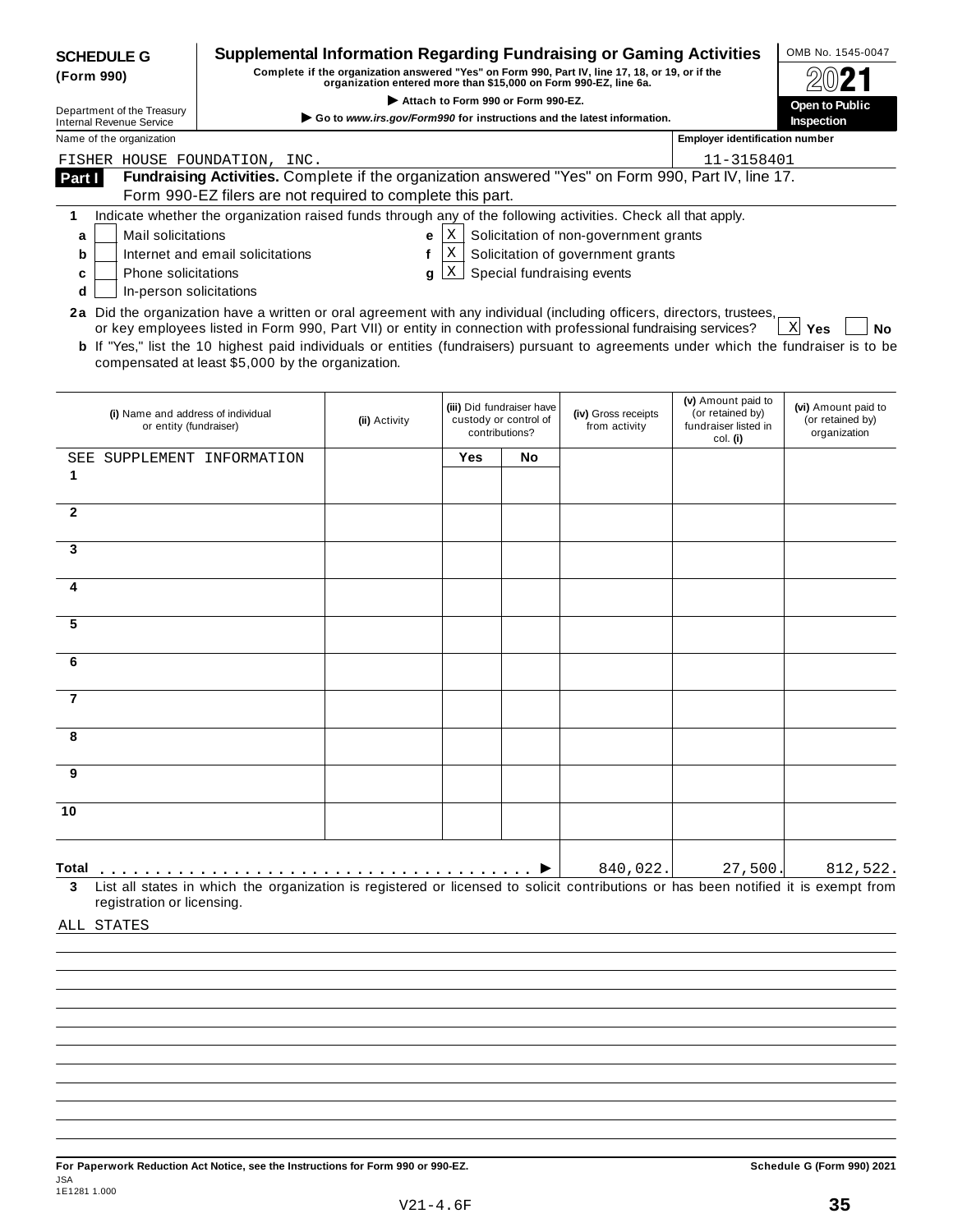| Schedule G (Form 990) 2021 | FOUNDATION<br>HOUSE<br>-------<br>TPHER | INC. | 3158401 | Page $\blacktriangle$ |
|----------------------------|-----------------------------------------|------|---------|-----------------------|

**Fundraising Events.** Complete if the organization answered "Yes" on Form 990, Part IV, line 18, or reported more than \$15,000 of fundraising event contributions and gross income on Form 990-EZ, lines 1 and 6b. List events with gross receipts greater than \$5,000. **Part II**

|                 |                                                                                               |                                                                                                                                               | (a) Event $#1$                                                                                                   | $(b)$ Event #2                                   | (c) Other events | (d) Total events                                     |
|-----------------|-----------------------------------------------------------------------------------------------|-----------------------------------------------------------------------------------------------------------------------------------------------|------------------------------------------------------------------------------------------------------------------|--------------------------------------------------|------------------|------------------------------------------------------|
|                 |                                                                                               |                                                                                                                                               | <b>GOLF EVENT</b>                                                                                                |                                                  | NONE             | (add col. (a) through                                |
|                 |                                                                                               |                                                                                                                                               | (event type)                                                                                                     | (event type)                                     | (total number)   | col. (c)                                             |
| Revenue         | 1.                                                                                            | Gross receipts <b>contained contained contained contained contained contained</b>                                                             | 840,022.                                                                                                         |                                                  |                  | 840,022.                                             |
|                 |                                                                                               | 2 Less: Contributions<br>3 Gross income (line 1 minus                                                                                         | 740,279.                                                                                                         |                                                  |                  | 740,279.                                             |
|                 |                                                                                               | line 2).                                                                                                                                      | 99,743.                                                                                                          |                                                  |                  | 99,743.                                              |
|                 |                                                                                               | 4 Cash prizes                                                                                                                                 | 1,400.                                                                                                           |                                                  |                  | 1,400.                                               |
|                 |                                                                                               | 5 Noncash prizes                                                                                                                              |                                                                                                                  |                                                  |                  |                                                      |
| Direct Expenses |                                                                                               | 6 Rent/facility costs                                                                                                                         |                                                                                                                  |                                                  |                  |                                                      |
|                 |                                                                                               | 7 Food and beverages                                                                                                                          | 13,595.                                                                                                          |                                                  |                  | 13,595.                                              |
|                 |                                                                                               | 8 Entertainment [1994]                                                                                                                        | 16,600.                                                                                                          |                                                  |                  | 16,600.                                              |
|                 |                                                                                               | 9 Other direct expenses                                                                                                                       | 66,947.                                                                                                          |                                                  |                  | 66,947.                                              |
|                 |                                                                                               | 10 Direct expense summary. Add lines 4 through 9 in column (d) $\ldots \ldots \ldots \ldots$                                                  |                                                                                                                  |                                                  |                  | 98,542.                                              |
|                 |                                                                                               | 11 Net income summary. Subtract line 10 from line 3, column (d).                                                                              |                                                                                                                  |                                                  |                  | 1,201.                                               |
| Part III        |                                                                                               | Gaming. Complete if the organization answered "Yes" on Form 990, Part IV, line 19, or reported more than<br>\$15,000 on Form 990-EZ, line 6a. |                                                                                                                  |                                                  |                  |                                                      |
|                 |                                                                                               |                                                                                                                                               | (a) Bingo                                                                                                        | (b) Pull tabs/instant<br>bingo/progressive bingo | (c) Other gaming | (d) Total gaming (add<br>col. (a) through col. $(c)$ |
| Revenue         |                                                                                               |                                                                                                                                               |                                                                                                                  |                                                  |                  |                                                      |
|                 |                                                                                               | 1 Gross revenue                                                                                                                               |                                                                                                                  |                                                  |                  |                                                      |
|                 |                                                                                               | 2 Cash prizes                                                                                                                                 |                                                                                                                  |                                                  |                  |                                                      |
| Direct Expenses |                                                                                               | 3 Noncash prizes                                                                                                                              |                                                                                                                  |                                                  |                  |                                                      |
|                 |                                                                                               | 4 Rent/facility costs                                                                                                                         |                                                                                                                  |                                                  |                  |                                                      |
|                 |                                                                                               | 5 Other direct expenses                                                                                                                       |                                                                                                                  |                                                  |                  |                                                      |
|                 |                                                                                               | 6 Volunteer labor                                                                                                                             | <b>Yes</b><br>%<br>No                                                                                            | <b>Yes</b><br>%<br>No                            | Yes<br>%<br>No   |                                                      |
|                 |                                                                                               | 7 Direct expense summary. Add lines 2 through 5 in column (d)                                                                                 |                                                                                                                  |                                                  |                  |                                                      |
|                 |                                                                                               | 8 Net gaming income summary. Subtract line 7 from line 1, column (d)                                                                          |                                                                                                                  |                                                  |                  |                                                      |
| 9<br>a<br>b     | Enter the state(s) in which the organization conducts gaming activities:<br>If "No," explain: | Is the organization licensed to conduct gaming activities in each of these states?<br>Yes<br><b>No</b>                                        |                                                                                                                  |                                                  |                  |                                                      |
| 10a<br>b        |                                                                                               | Were any of the organization's gaming licenses revoked, suspended, or terminated during the tax year?<br>If "Yes," explain:                   | and the control of the control of the control of the control of the control of the control of the control of the |                                                  |                  | Yes<br><b>No</b>                                     |

**Schedule G (Form 990) 2021**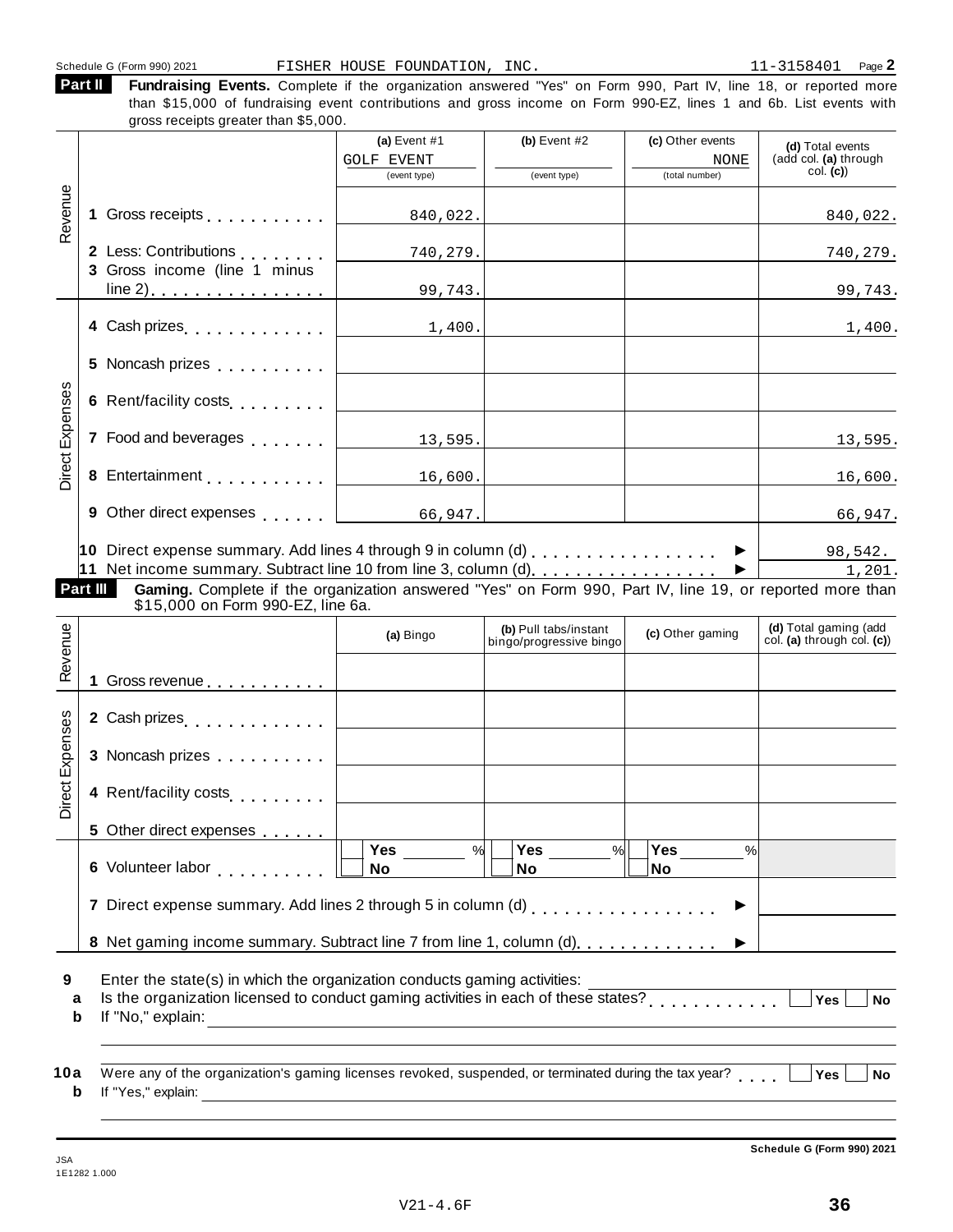FORM 990, SCHEDULE G, LINE 2B - HIGHEST PAID INDIVIDUALS/ENTITIES =================================================================

NAME: DATOCWITTEN GROUP, INC. ACTIVITY : GOLF EVENT CUSTODY OR CONTROL OF CONTRIBUTION? NO GROSS RECEIPTS FROM ACTIVITY :  $840,022$ . AMOUNT PAID TO (OR RETAINED BY) FUNDRAISER : 27,500. AMOUNT PAID TO (OR RETAINED BY) ORGANIZATION : 812,522.

### STATEMENT 1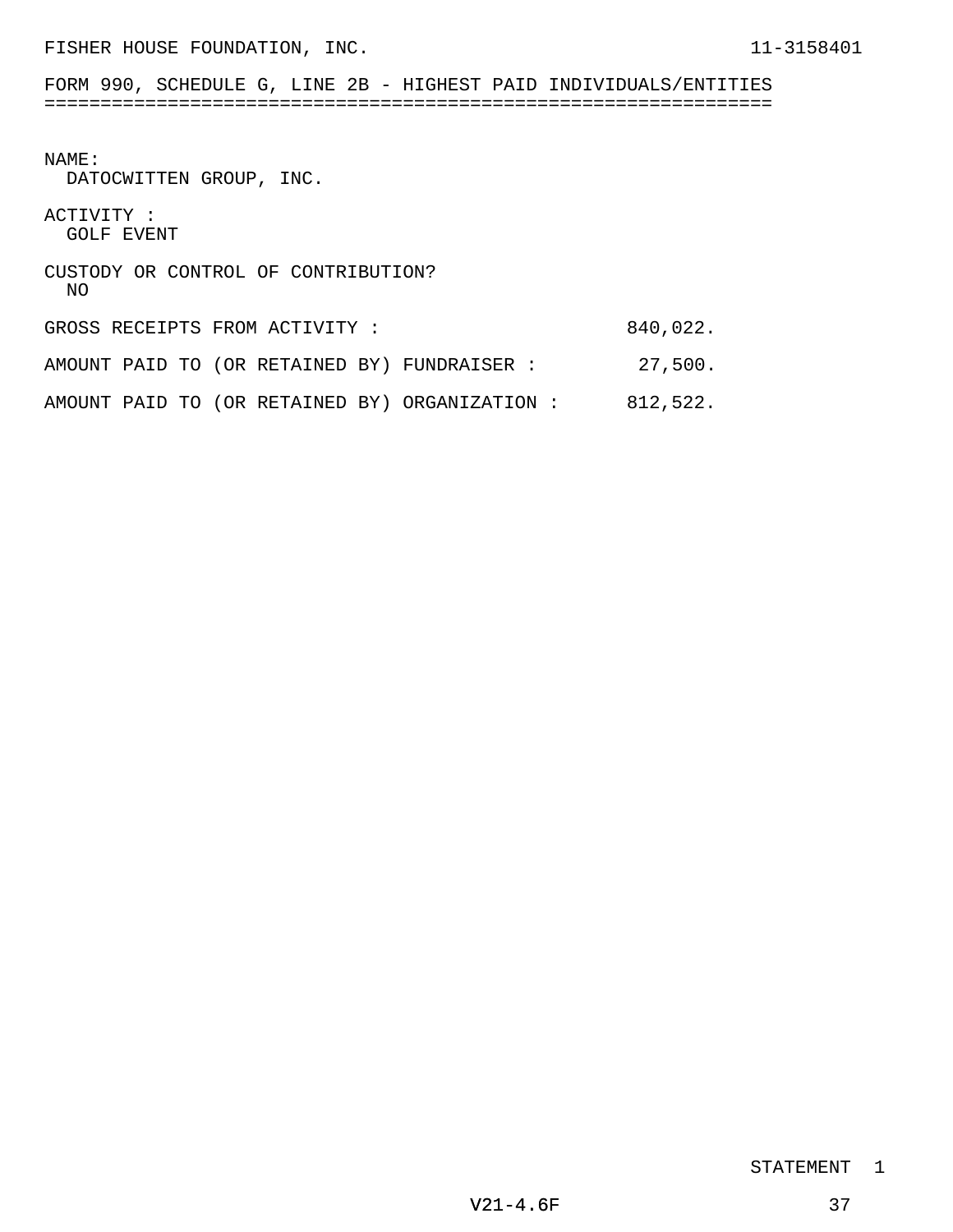| <b>SCHEDULE I</b><br>(Form 990)                               |                                                                                                                                                            |           |                                    | <b>Grants and Other Assistance to Organizations,</b><br>Governments, and Individuals in the United States |                                       |                                                             |                                          | OMB No. 1545-0047                     |
|---------------------------------------------------------------|------------------------------------------------------------------------------------------------------------------------------------------------------------|-----------|------------------------------------|-----------------------------------------------------------------------------------------------------------|---------------------------------------|-------------------------------------------------------------|------------------------------------------|---------------------------------------|
|                                                               |                                                                                                                                                            |           |                                    | Complete if the organization answered "Yes" on Form 990, Part IV, line 21 or 22.                          |                                       |                                                             |                                          | 2021                                  |
|                                                               |                                                                                                                                                            |           |                                    | Attach to Form 990.                                                                                       |                                       |                                                             |                                          | <b>Open to Public</b>                 |
| Department of the Treasury<br><b>Internal Revenue Service</b> |                                                                                                                                                            |           |                                    | Go to www.irs.gov/Form990 for the latest information.                                                     |                                       |                                                             |                                          | <b>Inspection</b>                     |
| Name of the organization                                      |                                                                                                                                                            |           |                                    |                                                                                                           |                                       |                                                             | <b>Employer identification number</b>    |                                       |
| FISHER HOUSE FOUNDATION, INC.                                 |                                                                                                                                                            |           |                                    |                                                                                                           |                                       |                                                             | 11-3158401                               |                                       |
| Part I                                                        | <b>General Information on Grants and Assistance</b>                                                                                                        |           |                                    |                                                                                                           |                                       |                                                             |                                          |                                       |
| 1                                                             | Does the organization maintain records to substantiate the amount of the grants or assistance, the grantees' eligibility for the grants or assistance, and |           |                                    |                                                                                                           |                                       |                                                             |                                          |                                       |
|                                                               |                                                                                                                                                            |           |                                    |                                                                                                           |                                       |                                                             |                                          | $X$ Yes<br>No                         |
|                                                               | 2 Describe in Part IV the organization's procedures for monitoring the use of grant funds in the United States.                                            |           |                                    |                                                                                                           |                                       |                                                             |                                          |                                       |
| <b>Part II</b>                                                | Grants and Other Assistance to Domestic Organizations and Domestic Governments. Complete if the organization answered "Yes" on Form 990,                   |           |                                    |                                                                                                           |                                       |                                                             |                                          |                                       |
|                                                               | Part IV, line 21, for any recipient that received more than \$5,000. Part II can be duplicated if additional space is needed.                              |           |                                    |                                                                                                           |                                       |                                                             |                                          |                                       |
|                                                               | 1 (a) Name and address of organization<br>or government                                                                                                    | $(b)$ EIN | (c) IRC section<br>(if applicable) | (d) Amount of cash<br>grant                                                                               | (e) Amount of non-<br>cash assistance | (f) Method of valuation<br>(book, FMV, appraisal,<br>other) | (g) Description of<br>noncash assistance | (h) Purpose of grant<br>or assistance |
| (1) SEE ATTACHMENT A                                          |                                                                                                                                                            |           |                                    |                                                                                                           | 7,995,548.                            |                                                             |                                          | N/A                                   |
| (2) SEE ATTACHMENT A                                          |                                                                                                                                                            |           |                                    |                                                                                                           |                                       |                                                             |                                          |                                       |
|                                                               |                                                                                                                                                            |           |                                    | 3, 243, 319.                                                                                              |                                       |                                                             |                                          | N/A                                   |
| (3)                                                           |                                                                                                                                                            |           |                                    |                                                                                                           |                                       |                                                             |                                          |                                       |
| (4)                                                           |                                                                                                                                                            |           |                                    |                                                                                                           |                                       |                                                             |                                          |                                       |
| (5)                                                           |                                                                                                                                                            |           |                                    |                                                                                                           |                                       |                                                             |                                          |                                       |
| (6)                                                           |                                                                                                                                                            |           |                                    |                                                                                                           |                                       |                                                             |                                          |                                       |
| (7)                                                           |                                                                                                                                                            |           |                                    |                                                                                                           |                                       |                                                             |                                          |                                       |
| (8)                                                           |                                                                                                                                                            |           |                                    |                                                                                                           |                                       |                                                             |                                          |                                       |
| (9)                                                           |                                                                                                                                                            |           |                                    |                                                                                                           |                                       |                                                             |                                          |                                       |
| (10)                                                          |                                                                                                                                                            |           |                                    |                                                                                                           |                                       |                                                             |                                          |                                       |
|                                                               |                                                                                                                                                            |           |                                    |                                                                                                           |                                       |                                                             |                                          |                                       |
| (11)                                                          |                                                                                                                                                            |           |                                    |                                                                                                           |                                       |                                                             |                                          |                                       |
| (12)                                                          |                                                                                                                                                            |           |                                    |                                                                                                           |                                       |                                                             |                                          |                                       |
| $\mathbf{2}$                                                  |                                                                                                                                                            |           |                                    |                                                                                                           |                                       |                                                             |                                          | 72                                    |

Schedule I (Form 990) 2021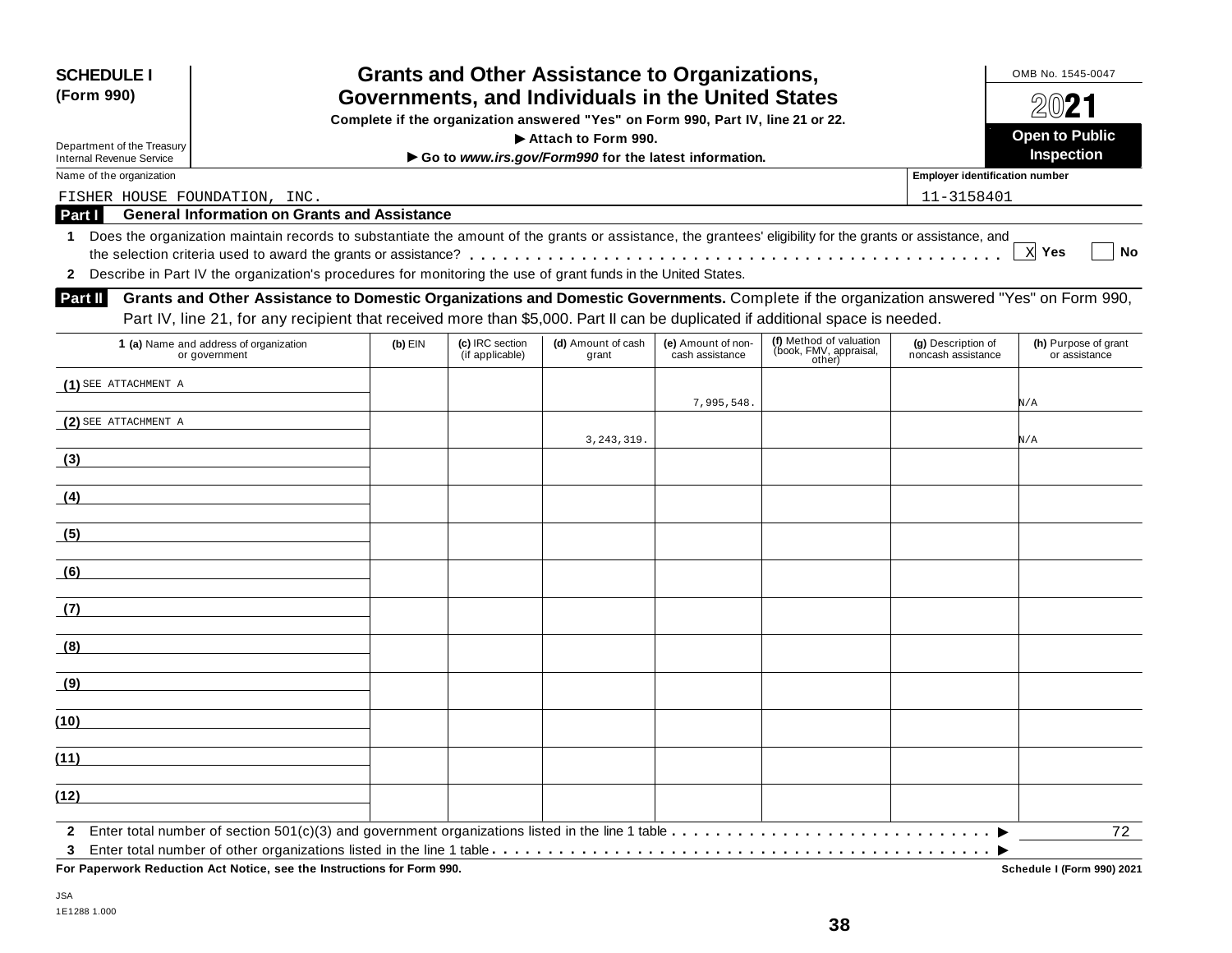#### Schedule I (Form 990) (2021) Page **2** FISHER HOUSE FOUNDATION, INC. 11-3158401

**Grants and Other Assistance to Domestic Individuals.** Complete ifthe organization answered "Yes" on Form 990, Part IV, line 22. **Part III** Grants and Other Assistance to Domestic Individuals<br>Part III can be duplicated if additional space is needed.

| (a) Type of grant or assistance                                                                                                                    | (b) Number of<br>recipients | (c) Amount of<br>cash grant | (d) Amount of<br>non-cash assistance | (e) Method of valuation (book,<br>FMV, appraisal, other) | (f) Description of non-cash assistance |  |  |
|----------------------------------------------------------------------------------------------------------------------------------------------------|-----------------------------|-----------------------------|--------------------------------------|----------------------------------------------------------|----------------------------------------|--|--|
|                                                                                                                                                    |                             |                             |                                      |                                                          |                                        |  |  |
| 1 SCHOLARSHIPS FOR MILITARY CHILDREN                                                                                                               | 500                         | 984,976.                    |                                      |                                                          |                                        |  |  |
|                                                                                                                                                    |                             |                             |                                      |                                                          |                                        |  |  |
| 2 HERO'S LEGACY SCHOLARSHIPS                                                                                                                       | 677                         | 1,253,059.                  |                                      |                                                          |                                        |  |  |
|                                                                                                                                                    |                             |                             |                                      |                                                          |                                        |  |  |
| <b>3</b> HERO MILES AIRLINE TICKETS                                                                                                                | 2,897                       |                             | 1,359,376.                           | COST                                                     | AIRFARE                                |  |  |
|                                                                                                                                                    |                             |                             |                                      |                                                          |                                        |  |  |
| 4 HOTELS FOR HEROES HOTEL NIGHTS                                                                                                                   | 4,230                       |                             | 713,820.                             | COST                                                     | HOTEL ROOMS                            |  |  |
|                                                                                                                                                    |                             |                             |                                      |                                                          |                                        |  |  |
| <b>5</b> FAMILY SUPPORT                                                                                                                            |                             |                             | 615,125.                             | COST                                                     | FOOD & HOUSE ITEMS                     |  |  |
|                                                                                                                                                    |                             |                             |                                      |                                                          |                                        |  |  |
| 6                                                                                                                                                  |                             |                             |                                      |                                                          |                                        |  |  |
|                                                                                                                                                    |                             |                             |                                      |                                                          |                                        |  |  |
| $\overline{7}$                                                                                                                                     |                             |                             |                                      |                                                          |                                        |  |  |
| $D_{\text{out}}$ $M$<br>Cunnigmental Information, Dravida the information required in Dart Lline 2, Dart III, column (b); and any other additional |                             |                             |                                      |                                                          |                                        |  |  |

**Supplemental Information.** Provide the information required in Part I, line 2, Part III, column (b); and any other additional information. **Part IV**

PART I, LINE 2:

#### FISHER HOUSE FOUNDATION MONITORS ITS GRANT SPENDING UTILIZING VARIOUS

METHODS DEPENDING ON THE TYPE AND AMOUNT OF THE GRANT:

1. PAYMENT FOR THE GRANT AMOUNT IS MADE TO THE VENDOR DIRECTLY OR IN

CONJUNCTION WITH THE RECIPIENT.

2. FHF IS INVOLVED IN THE PLANNING AND/OR PARTICIPATE IN THE EVENT WHICH

THE GRANTS ARE SUPPORTING.

3. NEEDS RELATIVE TO FISHER HOUSES ARE IDENTIFIED BY PROGRAM MANAGERS AND

COMMUNITY GROUPS.

**Schedule I (Form 990) (2021)**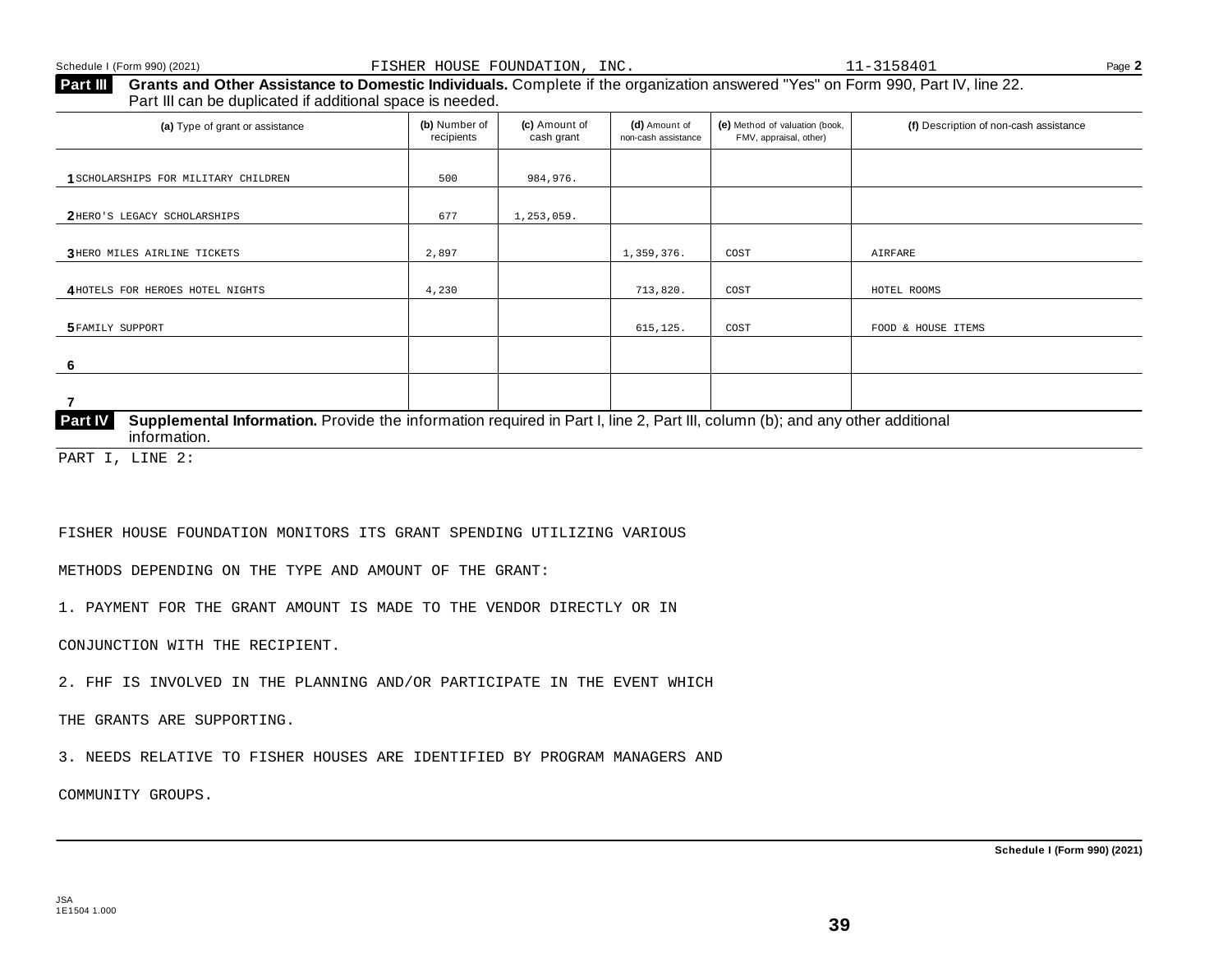|              | <b>SCHEDULE J</b><br><b>Compensation Information</b>   |                                                                                                                                                                                                                     |                                        |                   | OMB No. 1545-0047 |  |  |
|--------------|--------------------------------------------------------|---------------------------------------------------------------------------------------------------------------------------------------------------------------------------------------------------------------------|----------------------------------------|-------------------|-------------------|--|--|
|              | (Form 990)                                             | For certain Officers, Directors, Trustees, Key Employees, and Highest                                                                                                                                               |                                        |                   |                   |  |  |
|              |                                                        | <b>Compensated Employees</b><br>Complete if the organization answered "Yes" on Form 990, Part IV, line 23.                                                                                                          |                                        |                   |                   |  |  |
|              | Department of the Treasury<br>Internal Revenue Service | Attach to Form 990.<br>Go to www.irs.gov/Form990 for instructions and the latest information.                                                                                                                       | <b>Open to Public</b>                  |                   |                   |  |  |
|              | Name of the organization                               | <b>Employer identification number</b>                                                                                                                                                                               |                                        | <b>Inspection</b> |                   |  |  |
|              |                                                        | FISHER HOUSE FOUNDATION, INC.<br>11-3158401                                                                                                                                                                         |                                        |                   |                   |  |  |
| Part I       |                                                        | <b>Questions Regarding Compensation</b>                                                                                                                                                                             |                                        |                   |                   |  |  |
|              |                                                        |                                                                                                                                                                                                                     |                                        | Yes               | No                |  |  |
|              |                                                        | 1a Check the appropriate box(es) if the organization provided any of the following to or for a person listed on Form                                                                                                |                                        |                   |                   |  |  |
|              |                                                        | 990, Part VII, Section A, line 1a. Complete Part III to provide any relevant information regarding these items.                                                                                                     |                                        |                   |                   |  |  |
|              |                                                        | First-class or charter travel<br>Housing allowance or residence for personal use                                                                                                                                    |                                        |                   |                   |  |  |
|              |                                                        | Payments for business use of personal residence<br>Travel for companions                                                                                                                                            |                                        |                   |                   |  |  |
|              |                                                        | Tax indemnification and gross-up payments<br>Health or social club dues or initiation fees                                                                                                                          |                                        |                   |                   |  |  |
|              |                                                        | Discretionary spending account<br>Personal services (such as maid, chauffeur, chef)                                                                                                                                 |                                        |                   |                   |  |  |
| b            |                                                        | If any of the boxes on line 1a are checked, did the organization follow a written policy regarding payment                                                                                                          |                                        |                   |                   |  |  |
|              |                                                        | or reimbursement or provision of all of the expenses described above? If "No," complete Part III to                                                                                                                 |                                        |                   |                   |  |  |
|              |                                                        |                                                                                                                                                                                                                     | 1 <sub>b</sub>                         |                   |                   |  |  |
| $\mathbf{2}$ |                                                        | Did the organization require substantiation prior to reimbursing or allowing expenses incurred by all                                                                                                               |                                        |                   |                   |  |  |
|              |                                                        | directors, trustees, and officers, including the CEO/Executive Director, regarding the items checked on line                                                                                                        |                                        |                   |                   |  |  |
|              |                                                        |                                                                                                                                                                                                                     | $\mathbf{2}$                           |                   |                   |  |  |
| 3            |                                                        | Indicate which, if any, of the following the organization used to establish the compensation of the                                                                                                                 |                                        |                   |                   |  |  |
|              |                                                        | organization's CEO/Executive Director. Check all that apply. Do not check any boxes for methods used by a<br>related organization to establish compensation of the CEO/Executive Director, but explain in Part III. |                                        |                   |                   |  |  |
|              |                                                        |                                                                                                                                                                                                                     |                                        |                   |                   |  |  |
|              |                                                        | Compensation committee<br>Written employment contract                                                                                                                                                               |                                        |                   |                   |  |  |
|              | $\mathbf x$                                            | X<br>Independent compensation consultant<br>Compensation survey or study<br>$\mathbf{x}$                                                                                                                            |                                        |                   |                   |  |  |
|              |                                                        | Form 990 of other organizations<br>Approval by the board or compensation committee                                                                                                                                  |                                        |                   |                   |  |  |
| 4            |                                                        | During the year, did any person listed on Form 990, Part VII, Section A, line 1a, with respect to the filing                                                                                                        |                                        |                   |                   |  |  |
|              |                                                        | organization or a related organization:<br>a Receive a severance payment or change-of-control payment?                                                                                                              | 4a                                     |                   | $\mathbf X$       |  |  |
| b            |                                                        | Participate in or receive payment from a supplemental nonqualified retirement plan?                                                                                                                                 | 4b                                     |                   | $\mathbf X$       |  |  |
| c            |                                                        | Participate in or receive payment from an equity-based compensation arrangement?                                                                                                                                    | 4c                                     |                   | Χ                 |  |  |
|              |                                                        | If "Yes" to any of lines 4a-c, list the persons and provide the applicable amounts for each item in Part III.                                                                                                       |                                        |                   |                   |  |  |
|              |                                                        |                                                                                                                                                                                                                     |                                        |                   |                   |  |  |
|              |                                                        | Only section $501(c)(3)$ , $501(c)(4)$ , and $501(c)(29)$ organizations must complete lines 5-9.                                                                                                                    |                                        |                   |                   |  |  |
| 5            |                                                        | For persons listed on Form 990, Part VII, Section A, line 1a, did the organization pay or accrue any                                                                                                                |                                        |                   |                   |  |  |
|              |                                                        | compensation contingent on the revenues of:                                                                                                                                                                         |                                        |                   |                   |  |  |
|              |                                                        |                                                                                                                                                                                                                     | 5a                                     |                   | X                 |  |  |
| b            |                                                        |                                                                                                                                                                                                                     | 5b                                     |                   | Χ                 |  |  |
|              |                                                        | If "Yes" on line 5a or 5b, describe in Part III.                                                                                                                                                                    |                                        |                   |                   |  |  |
| 6            |                                                        | For persons listed on Form 990, Part VII, Section A, line 1a, did the organization pay or accrue any                                                                                                                |                                        |                   |                   |  |  |
|              |                                                        | compensation contingent on the net earnings of:                                                                                                                                                                     |                                        |                   |                   |  |  |
| a            |                                                        |                                                                                                                                                                                                                     | 6a                                     |                   | X                 |  |  |
| b            |                                                        |                                                                                                                                                                                                                     | 6b                                     |                   | Χ                 |  |  |
|              |                                                        | If "Yes" on line 6a or 6b, describe in Part III.                                                                                                                                                                    |                                        |                   |                   |  |  |
| 7            |                                                        | For persons listed on Form 990, Part VII, Section A, line 1a, did the organization provide any nonfixed                                                                                                             |                                        |                   |                   |  |  |
|              |                                                        | payments not described on lines 5 and 6? If "Yes," describe in Part III.                                                                                                                                            | $\overline{7}$                         |                   | X                 |  |  |
| 8            |                                                        | Were any amounts reported on Form 990, Part VII, paid or accrued pursuant to a contract that was subject                                                                                                            |                                        |                   |                   |  |  |
|              |                                                        | to the initial contract exception described in Regulations section 53.4958-4(a)(3)? If "Yes," describe                                                                                                              |                                        |                   |                   |  |  |
|              |                                                        |                                                                                                                                                                                                                     | 8                                      |                   | Χ                 |  |  |
| 9            |                                                        | If "Yes" on line 8, did the organization also follow the rebuttable presumption procedure described in                                                                                                              |                                        |                   |                   |  |  |
|              |                                                        | For Paperwork Reduction Act Notice, see the Instructions for Form 990.                                                                                                                                              | 9<br><b>Schedule J (Form 990) 2021</b> |                   |                   |  |  |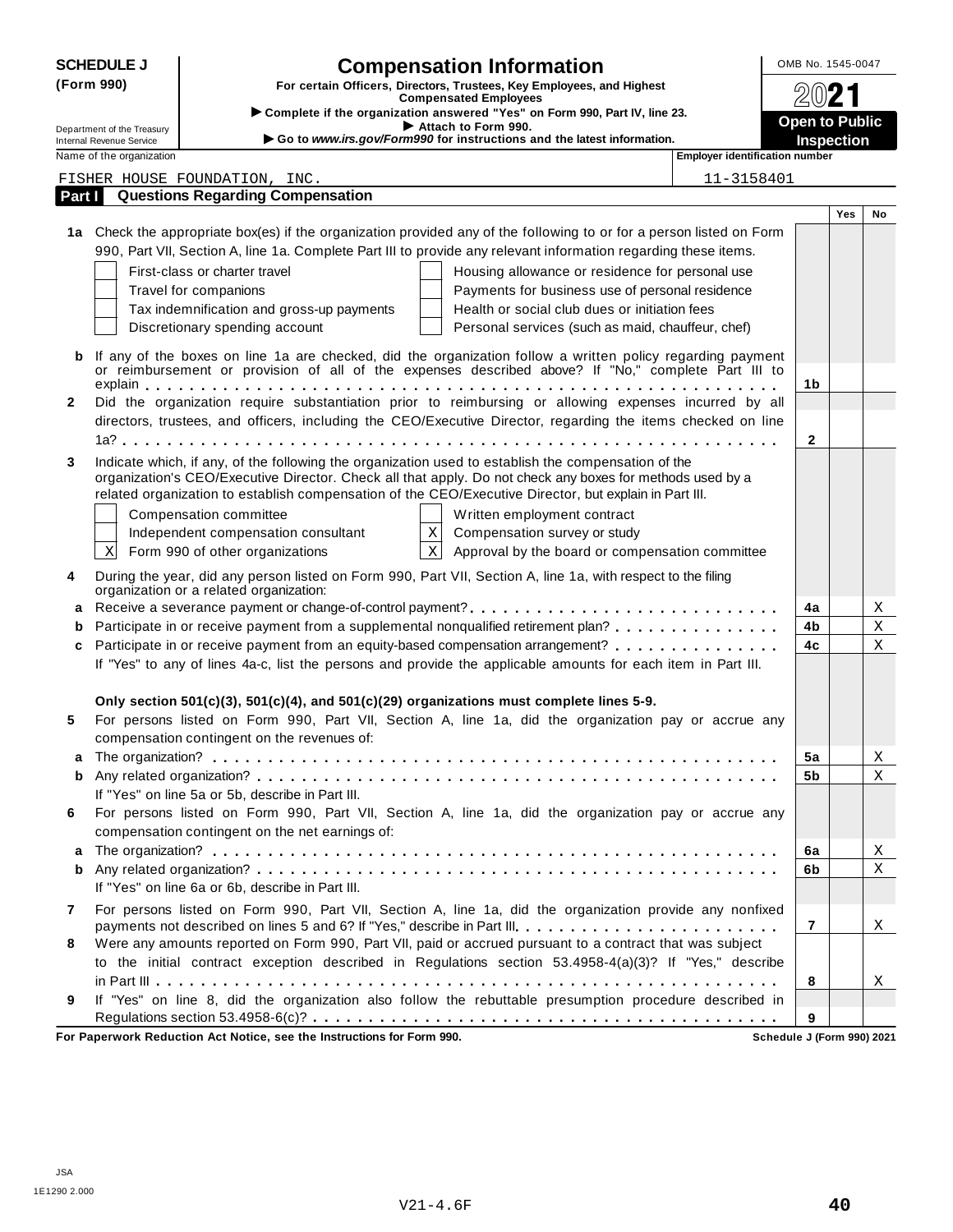#### **Part II Officers, Directors, Trustees, Key Employees, and Highest Compensated Employees.** Use duplicate copies ifadditional space is needed.

For each individual whose compensation must be reported on Schedule J, report compensation from the organization on row (i) and from related organizations, described in the instructions, on row (ii). Do not list any individuals that aren't listed on Form 990, Part VII.

Note: The sum of columns (B)(i)-(iii) for each listed individual must equal the total amount of Form 990, Part VII, Section A, line 1a, applicable column (D) and (E) amounts for that individual.

|                          |      | (B) Breakdown of W-2 and/or 1099-MISC and/or 1099-NEC compensation |                                        |                                           | (C) Retirement and             | (D) Nontaxable | (E) Total of columns | (F) Compensation                                           |  |
|--------------------------|------|--------------------------------------------------------------------|----------------------------------------|-------------------------------------------|--------------------------------|----------------|----------------------|------------------------------------------------------------|--|
| (A) Name and Title       |      | (i) Base<br>compensation                                           | (ii) Bonus & incentive<br>compensation | (iii) Other<br>reportable<br>compensation | other deferred<br>compensation | benefits       | $(B)(i)-(D)$         | in column (B) reported<br>as deferred on prior<br>Form 990 |  |
| MR. DAVID A. COKER       | (i)  | 334,890.                                                           | 158,000.                               | 3,564.                                    | 11,600.                        | 21,962.        | 530,016.             | <b>NONE</b>                                                |  |
| 1 PRESIDENT              | (i)  | NONE                                                               | <b>NONE</b>                            | NONE                                      | <b>NONE</b>                    | <b>NONE</b>    | <b>NONE</b>          | <b>NONE</b>                                                |  |
| MS. MARY B. CONSIDINE    | (i)  | 191,457.                                                           | 10,000.                                | 363.                                      | 8,105.                         | 9,061.         | 218,986.             | <b>NONE</b>                                                |  |
| 2 CHIEF OF STAFF         | (ii) | NONE                                                               | NONE                                   | NONE                                      | <b>NONE</b>                    | <b>NONE</b>    | <b>NONE</b>          | <b>NONE</b>                                                |  |
| MRS. MICHELLE HORN       | (i)  | 151,256.                                                           | 7,719.                                 | 413.                                      | 6,484.                         | 24,352.        | 190,224.             | NONE                                                       |  |
| 3 VP, COMMUNICATIONS     | (ii) | NONE                                                               | NONE                                   | NONE                                      | <b>NONE</b>                    | <b>NONE</b>    | <b>NONE</b>          | <b>NONE</b>                                                |  |
| MRS. DENISE DOLAN        | (i)  | 161,812.                                                           | 8,256.                                 | 1,450.                                    | 6,935                          | 35,631.        | 214,084.             | <b>NONE</b>                                                |  |
| 4 VP, DEVELOPMENT        | (ii) | NONE                                                               | <b>NONE</b>                            | <b>NONE</b>                               | <b>NONE</b>                    | <b>NONE</b>    | <b>NONE</b>          | <b>NONE</b>                                                |  |
| MR. BRIAN GAWNE          | (i)  | 162,259.                                                           | 8,256.                                 | 1,584.                                    | 8,256.                         | 3,156.         | 183,511.             | <b>NONE</b>                                                |  |
| 5 VP, COMMUNITY RELATIO  | (ii) | <b>NONE</b>                                                        | NONE                                   | NONE                                      | <b>NONE</b>                    | <b>NONE</b>    | <b>NONE</b>          | <b>NONE</b>                                                |  |
| MRS. LETICIA STROPES     | (i)  | 164,580.                                                           | 25,000.                                | 506.                                      | 7,605                          | 29,693.        | 227,384.             | <b>NONE</b>                                                |  |
| 6 VP, STRATEGIC INITIAT  | (ii) | NONE                                                               | NONE                                   | NONE                                      | <b>NONE</b>                    | <b>NONE</b>    | NONE                 | NONE                                                       |  |
| MR. MARSHALL BANKS       | (i)  | 117,055.                                                           | 6, 250.                                | 526.                                      | 5,054.                         | 27,287.        | 156,172.             | <b>NONE</b>                                                |  |
| 7 COMMUNITY LIAISON      | (i)  | NONE                                                               | <b>NONE</b>                            | <b>NONE</b>                               | <b>NONE</b>                    | <b>NONE</b>    | <b>NONE</b>          | <b>NONE</b>                                                |  |
| MR. ANDREW KAYTON        | (i)  | 123,767.                                                           | 6,433.                                 | 240.                                      | 5,403.                         | 24,020.        | 159,863.             | <b>NONE</b>                                                |  |
| 8 DIRECTOR, DONATIONS    | (ii) | NONE                                                               | NONE                                   | <b>NONE</b>                               | <b>NONE</b>                    | NONE           | <b>NONE</b>          | <b>NONE</b>                                                |  |
| MR. BRUCE PHILLIPS       | (i)  | 125,743.                                                           | 6,433.                                 | 1,584.                                    | 5,403.                         | 37,478.        | 176,641.             | NONE                                                       |  |
| 9 DIRECTOR, OPERATIONS   | (ii) | <b>NONE</b>                                                        | NONE                                   | NONE                                      | <b>NONE</b>                    | <b>NONE</b>    | <b>NONE</b>          | <b>NONE</b>                                                |  |
| MRS. ANGELA RANERO       | (i)  | 124,265.                                                           | 21,433.                                | 360.                                      | 6,003.                         | 21,545.        | 173,606.             | <b>NONE</b>                                                |  |
| 10 CHIEF ACCOUNTANT      | (ii) | NONE                                                               | <b>NONE</b>                            | <b>NONE</b>                               | <b>NONE</b>                    | <b>NONE</b>    | <b>NONE</b>          | NONE                                                       |  |
| MRS. STACY THOMAS        | (i)  | 127,636.                                                           | 6,433.                                 | 240.                                      | 5,403.                         | 22,707.        | 162,419.             | <b>NONE</b>                                                |  |
| 11 DIRECTOR, CORP/FDN RE | (i)  | <b>NONE</b>                                                        | <b>NONE</b>                            | NONE                                      | <b>NONE</b>                    | <b>NONE</b>    | <b>NONE</b>          | NONE                                                       |  |
|                          | (i)  |                                                                    |                                        |                                           |                                |                |                      |                                                            |  |
| 12                       | (ii) |                                                                    |                                        |                                           |                                |                |                      |                                                            |  |
|                          | (i)  |                                                                    |                                        |                                           |                                |                |                      |                                                            |  |
| 13                       | (ii) |                                                                    |                                        |                                           |                                |                |                      |                                                            |  |
|                          | (i)  |                                                                    |                                        |                                           |                                |                |                      |                                                            |  |
| 14                       | (ii) |                                                                    |                                        |                                           |                                |                |                      |                                                            |  |
|                          | (i)  |                                                                    |                                        |                                           |                                |                |                      |                                                            |  |
| 15                       | (ii) |                                                                    |                                        |                                           |                                |                |                      |                                                            |  |
|                          | (i)  |                                                                    |                                        |                                           |                                |                |                      |                                                            |  |
| 16                       | (ii) |                                                                    |                                        |                                           |                                |                |                      |                                                            |  |

**Schedule J (Form 990) 2021**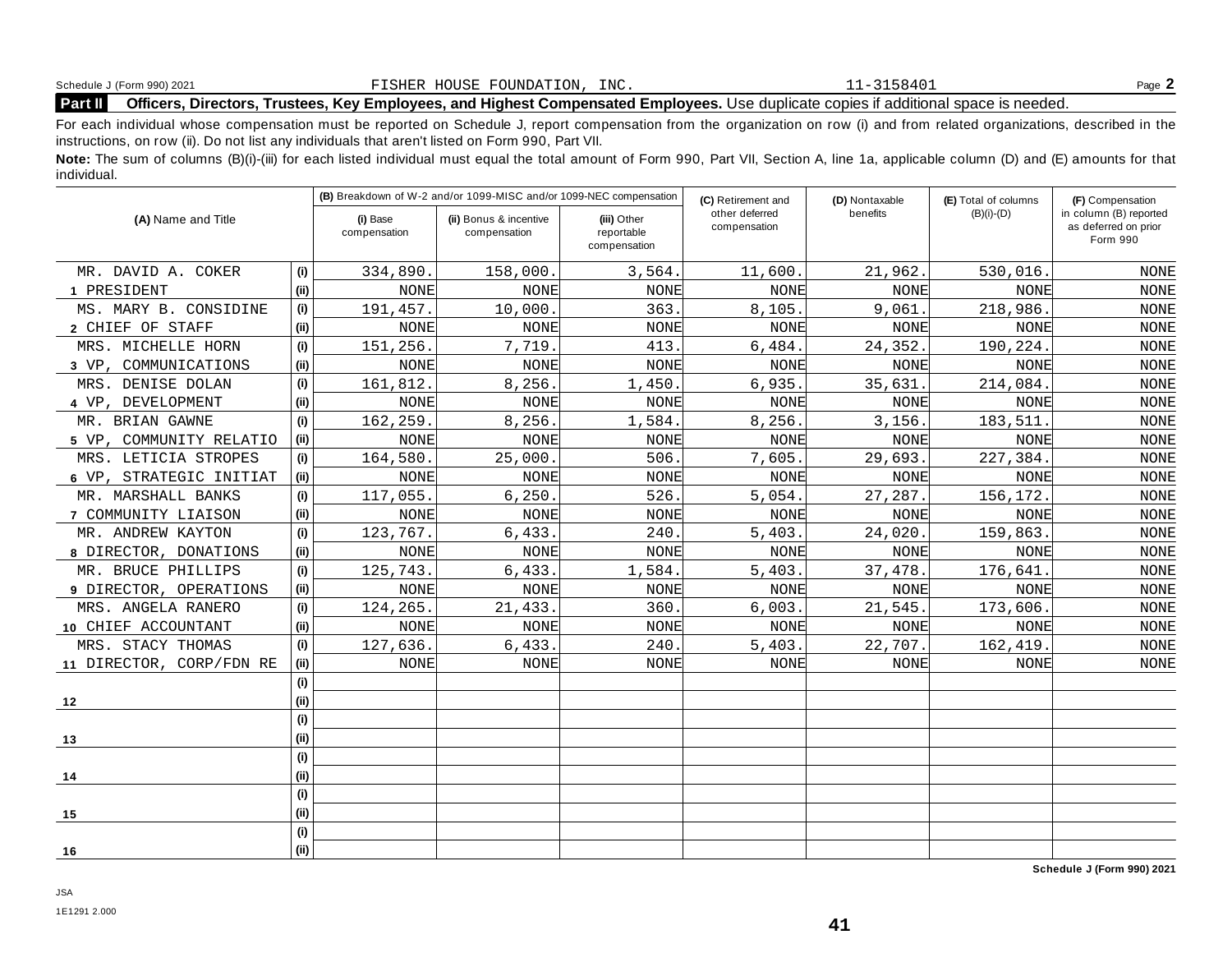# SCHEDULE M<br>
(Form 990) **Schedule Moncash Contributions**<br>  $\begin{array}{r} \boxed{\text{OMB No. 1545-0047}} \\ \text{Form 990 Part IV lines 29 or 30} \end{array}$

**Department of the Treasury<br>Internal Revenue Service** 

**Examplete** if the organizations answered "Yes" on Form 990, Part Ⅳ, lines 29 or 30. 
<br>● Attach to Form 990. **Department of the Treasury ▶ Attach to Form 990.**<br>Internal Revenue Service ▶ Go to *www.irs.gov/Form990* for instructions and the latest information.<br>Nome of the organization aumhor



## Name of the organization **intervalse and the original contract of the original contract of the original contract of the original contract of the original contract of the original contract of the original contract of the or**

FISHER HOUSE FOUNDATION, INC. 11-3158401

|  | <b>Part Types of Property</b> |  |
|--|-------------------------------|--|
|  | FISHER HOUSE FOUNDATION, INC. |  |

|    |                                                                                                                                                                                                                                | (a)<br>Check if | (b)<br>Number of contributions or                                                                                     | (c)<br>Noncash contribution<br>amounts reported on | (d)<br>Method of determining |
|----|--------------------------------------------------------------------------------------------------------------------------------------------------------------------------------------------------------------------------------|-----------------|-----------------------------------------------------------------------------------------------------------------------|----------------------------------------------------|------------------------------|
|    |                                                                                                                                                                                                                                | applicable      | items contributed                                                                                                     | Form 990, Part VIII, line 1g                       | noncash contribution amounts |
| 1  |                                                                                                                                                                                                                                |                 |                                                                                                                       |                                                    |                              |
| 2  | Art - Historical treasures                                                                                                                                                                                                     |                 | <u> 1989 - John Harry Harry Harry Harry Harry Harry Harry Harry Harry Harry Harry Harry Harry Harry Harry Harry H</u> |                                                    |                              |
| 3  |                                                                                                                                                                                                                                |                 |                                                                                                                       |                                                    |                              |
| 4  | Books and publications <b>Learning</b>                                                                                                                                                                                         |                 |                                                                                                                       |                                                    |                              |
| 5  | Clothing and household                                                                                                                                                                                                         |                 |                                                                                                                       |                                                    |                              |
|    |                                                                                                                                                                                                                                |                 |                                                                                                                       |                                                    |                              |
| 6  |                                                                                                                                                                                                                                |                 |                                                                                                                       |                                                    |                              |
| 7  |                                                                                                                                                                                                                                |                 |                                                                                                                       |                                                    |                              |
| 8  |                                                                                                                                                                                                                                |                 | the control of the control of the control of                                                                          |                                                    |                              |
| 9  | Securities - Publicly traded                                                                                                                                                                                                   | X<br>$\sim 10$  | 99                                                                                                                    | 1,602,258.                                         | FMV DATE OF GIFT             |
| 10 | Securities - Closely held stock                                                                                                                                                                                                |                 |                                                                                                                       |                                                    |                              |
| 11 | Securities - Partnership, LLC,                                                                                                                                                                                                 |                 |                                                                                                                       |                                                    |                              |
|    | or trust interests <u>  _ _ _ _ _</u>                                                                                                                                                                                          |                 | <u> 1980 - Johann Barbara, martxa alemaniar a</u>                                                                     |                                                    |                              |
| 12 | Securities - Miscellaneous                                                                                                                                                                                                     |                 |                                                                                                                       |                                                    |                              |
| 13 | Qualified conservation                                                                                                                                                                                                         |                 |                                                                                                                       |                                                    |                              |
|    | contribution - Historic                                                                                                                                                                                                        |                 |                                                                                                                       |                                                    |                              |
|    | structures [                                                                                                                                                                                                                   |                 |                                                                                                                       |                                                    |                              |
| 14 | Qualified conservation                                                                                                                                                                                                         |                 |                                                                                                                       |                                                    |                              |
|    |                                                                                                                                                                                                                                |                 |                                                                                                                       |                                                    |                              |
| 15 |                                                                                                                                                                                                                                |                 |                                                                                                                       |                                                    |                              |
| 16 |                                                                                                                                                                                                                                |                 |                                                                                                                       |                                                    |                              |
| 17 |                                                                                                                                                                                                                                |                 |                                                                                                                       |                                                    |                              |
| 18 |                                                                                                                                                                                                                                |                 |                                                                                                                       |                                                    |                              |
| 19 | Food inventory $\ldots \ldots \ldots$ . $\downarrow$ $\qquad \qquad$                                                                                                                                                           |                 |                                                                                                                       |                                                    |                              |
| 20 | Drugs and medical supplies equal to the contract of the contract of the contract of the contract of the contract of the contract of the contract of the contract of the contract of the contract of the contract of the contra |                 |                                                                                                                       |                                                    |                              |
| 21 |                                                                                                                                                                                                                                |                 |                                                                                                                       |                                                    |                              |
| 22 | Historical artifacts. <u>  _ _ _ _ _   _ _ _ _ _ _ _ _ _ _ _ _</u> _ _                                                                                                                                                         |                 |                                                                                                                       |                                                    |                              |
| 23 |                                                                                                                                                                                                                                |                 |                                                                                                                       |                                                    |                              |
| 24 | Archeological artifacts [100]                                                                                                                                                                                                  |                 |                                                                                                                       |                                                    |                              |
| 25 | Other (SEE SUPP PAGE )                                                                                                                                                                                                         |                 | 46,806,500.                                                                                                           | 930,918.                                           |                              |
| 26 | Other ▶( <u>_____________</u> ) <u>  ____</u>                                                                                                                                                                                  |                 |                                                                                                                       |                                                    |                              |
| 27 | Other $\blacktriangleright$ ( $\qquad \qquad$                                                                                                                                                                                  |                 |                                                                                                                       |                                                    |                              |
| 28 | Other $\blacktriangleright$ (                                                                                                                                                                                                  |                 |                                                                                                                       |                                                    |                              |
| 29 | Number of Forms 8283 received by the organization during the tax year for contributions for                                                                                                                                    |                 |                                                                                                                       |                                                    |                              |
|    | which the organization completed Form 8283, Part V, Donee Acknowledgement 29                                                                                                                                                   |                 |                                                                                                                       |                                                    |                              |
|    |                                                                                                                                                                                                                                |                 |                                                                                                                       |                                                    | Yes   No                     |
|    | 30a During the year, did the organization receive by contribution any property reported in Part I, lines 1 through                                                                                                             |                 |                                                                                                                       |                                                    |                              |
|    | 28, that it must hold for at least three years from the date of the initial contribution, and which isn't required                                                                                                             |                 |                                                                                                                       |                                                    |                              |
|    |                                                                                                                                                                                                                                |                 |                                                                                                                       |                                                    | 30a<br>Χ                     |
|    | <b>b</b> If "Yes," describe the arrangement in Part II.                                                                                                                                                                        |                 |                                                                                                                       |                                                    |                              |
| 31 | Does the organization have a gift acceptance policy that requires the review of any nonstandard                                                                                                                                |                 |                                                                                                                       |                                                    |                              |
|    |                                                                                                                                                                                                                                |                 |                                                                                                                       |                                                    | 31<br>Χ                      |
|    | 32a Does the organization hire or use third parties or related organizations to solicit, process, or sell noncash                                                                                                              |                 |                                                                                                                       |                                                    |                              |
|    |                                                                                                                                                                                                                                |                 |                                                                                                                       |                                                    | Χ<br>32a                     |
|    | <b>b</b> If "Yes," describe in Part II.                                                                                                                                                                                        |                 |                                                                                                                       |                                                    |                              |
|    | 33 If the organization didn't report an amount in column (c) for a type of property for which column (a) is checked,                                                                                                           |                 |                                                                                                                       |                                                    |                              |
|    | describe in Part II.                                                                                                                                                                                                           |                 |                                                                                                                       |                                                    |                              |

**For Paperwork Reduction Act Notice, see the Instructions for Form 990. Schedule M (Form 990) 2021**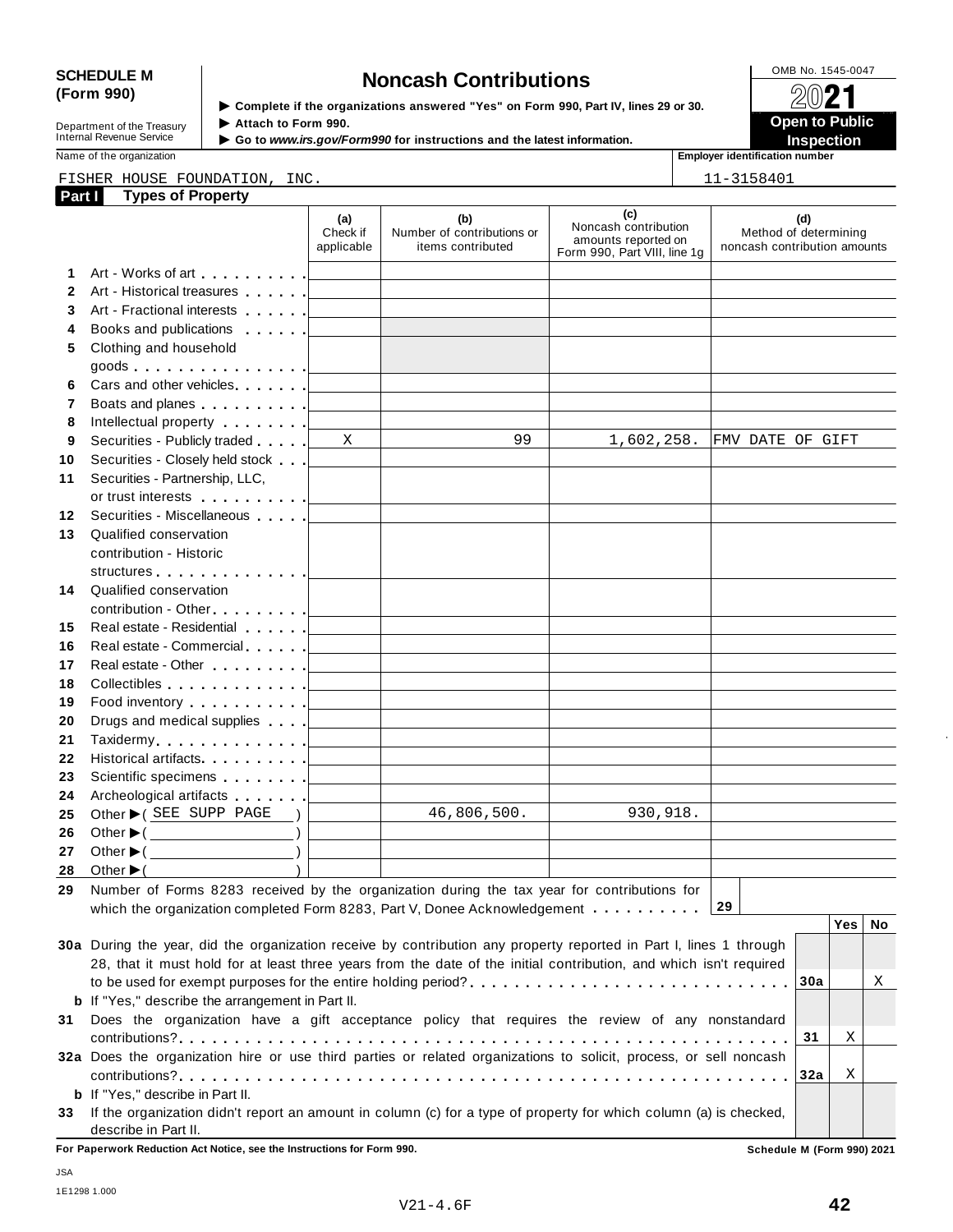**Supplemental Information.** Provide the information required by Part I, lines 30b, 32b, and 33, and whether the organization is reporting in Part I, column (b), the number of contributions, the number of items received, or a combination of both. Also complete this part for any additional information. **Part II**

SCHEDULE M SUPPLEMENTAL INFO

PART I, LINE 25, COLUMN B:

THE AMOUNT LISTED IN COLUMN B IS THE TOTAL AIRLINE MILES/HOTEL POINTS

RECEIVED AND NOT NUMBER OF CONTRIBUTIONS.

PART I, LINE 32A:

FISHER HOUSE FOUNDATION USES A SERVICE TO SELL AUTOMOTIVE DONATIONS AND

WE RECEIVE THE NET AMOUNT FROM THE SALE.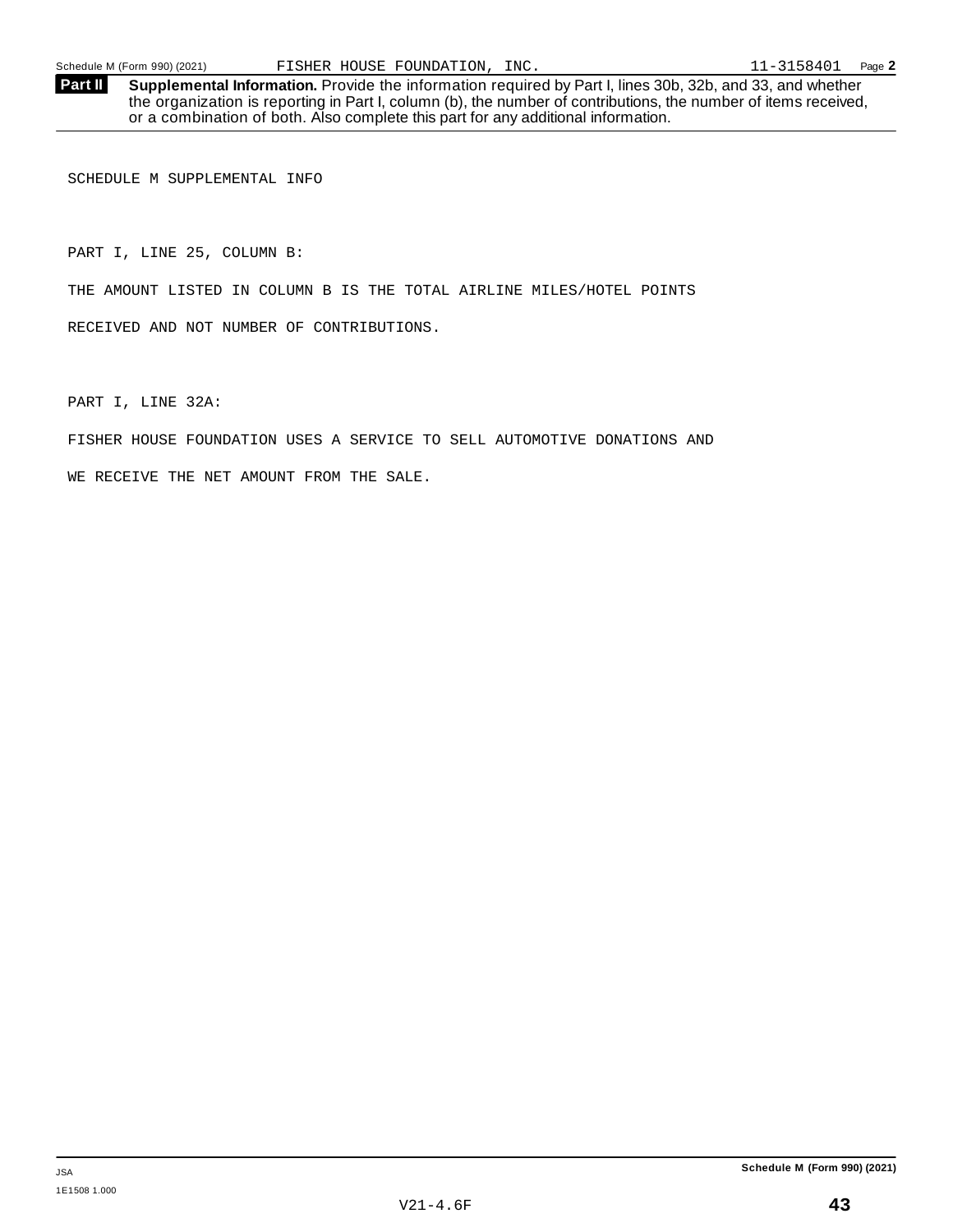Schedule M (Form 990) (2021) **PISHER HOUSE FOUNDATION, INC.** 11 Page 2

**Supplemental Information.** Provide the information required by Part I, lines 30b, 32b, and 33, and whether the organization is reporting in Part I, column (b), the number of contributions, the number of items received, or a combination of both. Also complete this part for any additional information. **Part II**

|                                    |           | SCHEDULE M, PART I - OTHER NONCASH CONTRIBUTIONS |                             |                       |                                    |  |
|------------------------------------|-----------|--------------------------------------------------|-----------------------------|-----------------------|------------------------------------|--|
| DESCRIPTION                        | (A) CHECK | NUMBER OF<br>$\mathbf{B}$ )<br>CONTRIBUTIONS     | REVENUES<br>(C)<br>REPORTED | METHOD OF DETERMINING |                                    |  |
| AIRLINE MILES/T<br>HOTEL POINTS/RO | X<br>X    | 31,796,000<br>15,010,500                         | 798,823.<br>132,095.        |                       | FMV DATE OF USE<br>FMV DATE OF USE |  |
| TOTALS                             |           | 46,806,500.                                      | 930,918.                    |                       |                                    |  |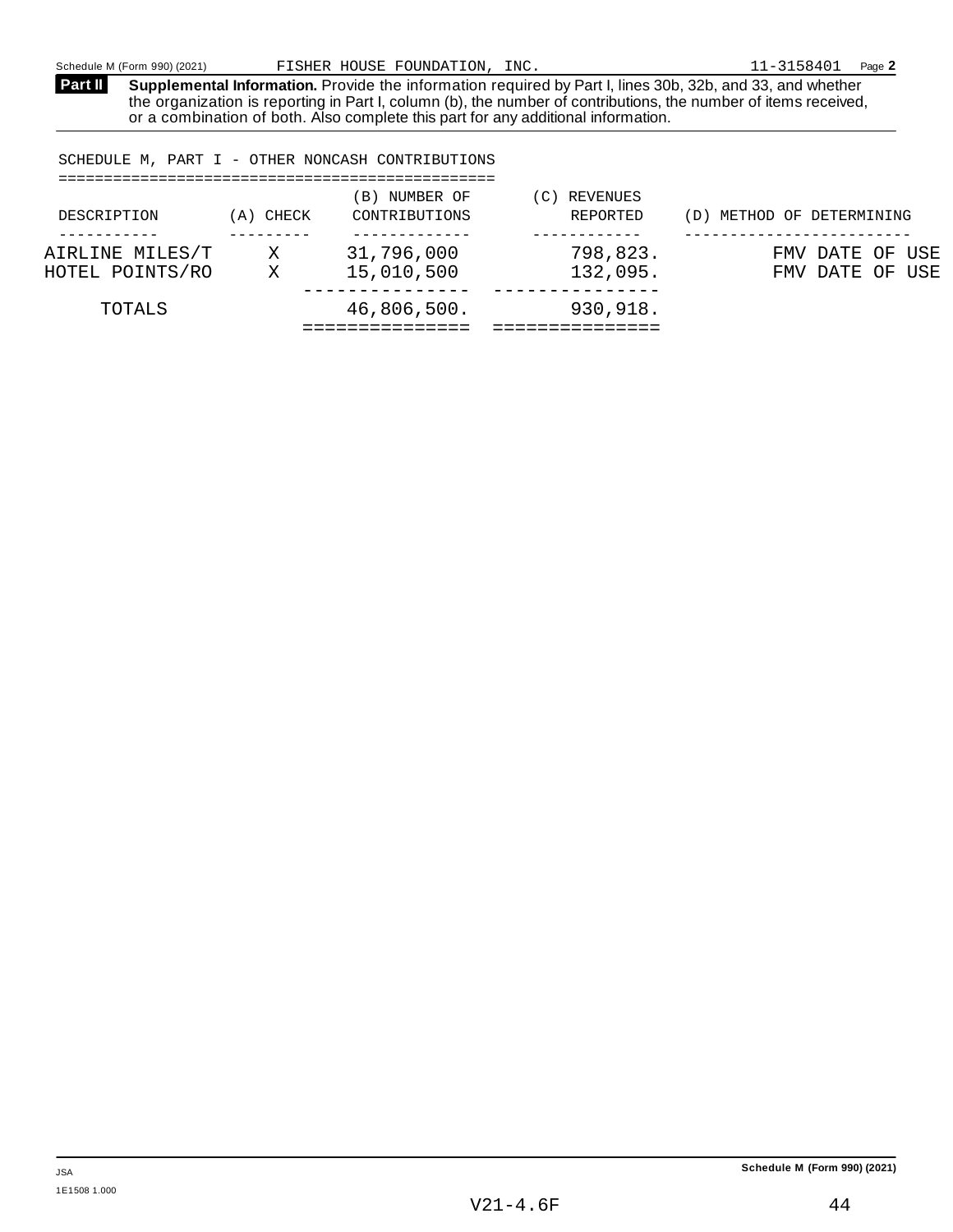### **SCHEDULE O** Supplemental Information to Form 990 or 990-EZ DAMB No. 1545-0047

**(Form 990 or 990-EZ) Complete to provide information for responses to specific questions on** plete to provide information for responses to specific questions on  $\bigotimes_{\mathbb{Z}}\mathbb{Q}$  21 I **Attach to Form <sup>990</sup> or 990-EZ. Open to Public** Department of the Treasury <br>Depen to Public<br>Name of the organization<br>Name of the organization<br>Name of the organization<br>Name of the organization



Department of the Treasury<br>Internal Revenue Service

FISHER HOUSE FOUNDATION, INC. 11-3158401

#### **FORM 990, PART VI, SECTION A, LINE 1A:**

THE EXECUTIVE COMMITTEE IS MADE UP OF TRUSTEES TO ACT ON BEHALF OF THE SCHEDULED BOARD MEETINGS, EXCEPT FOR ADOPTING, AMENDING OR REPEALING ANY PROVISION OF THE CERTIFICATE OF INCORPORATIONS, BYLAWS, ORGANIZATION'S MISSION OR FILLING BOARD VACANCIES.

#### **FORM 990, PART VI, SECTION A, LINE 2:**

RELATIONSHIP OF OFFICERS/DIRECTORS

- \* BOARD MEMBERS KENNETH FISHER AND TAMMY FISHER ARE SPOUSES
- \* BOARD MEMBER ARNOLD FISHER IS THE FATHER OF BOARD MEMBER KENNETH FISHER
- \* BOARD MEMBERS ARNOLD FISHER AND AUDREY FISHER ARE SPOUSES
- \* BOARD MEMBERS KEN FISHER AND WINSTON FISHER ARE COUSINS
- \* BOARD MEMBERS GEN. RICHARD MYERS (RET.) AND MARY JO MYERS ARE SPOUSES

#### **FORM 990, PART VI, SECTION B, LINE 11A:**

REVIEW OF FORM 990

A COPY OF FORM 990 IS PROVIDED TO THE ENTIRE BOARD OF TRUSTEES FOR REVIEW AFTER THE AUDIT COMMITTEE AND PRESIDENT OF THE FOUNDATION HAVE REVIEWED IT FOR ACCURACY AND COMPARISON WITH THE FINANCIAL STATEMENTS. ONCE THE BOARD OF TRUSTEES AND PRESIDENT ARE SATISFIED WITH FORM 990, THE PRESIDENT PROVIDES AUTHORIZATION FOR THE ACCOUNTANTS TO E-FILE THE RETURN.

#### **FORM 990, PART VI, SECTION B, LINE 12C:**

CONFLICT OF INTEREST POLICY

THE CONFLICT OF INTEREST POLICY IS MONITORED AND ENFORCED. BI-WEEKLY MEETINGS WITH STAFF, MONTHLY REPORTS TO THE CHAIRMAN OF THE BOARD AND REASURER AND REGULAR BOARD MEETINGS COMMUNICATE EVENTS OCCURRING IN THE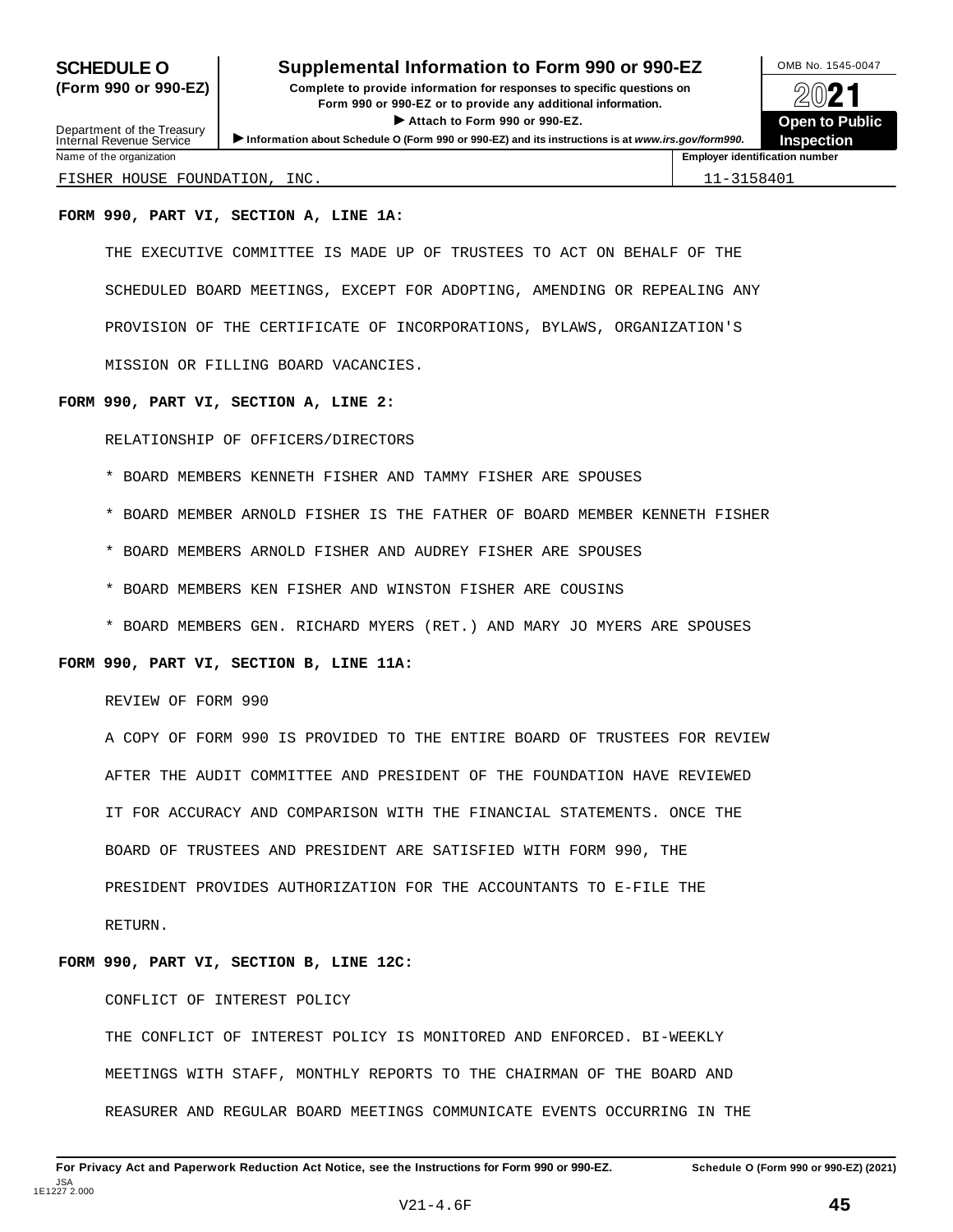Department of the Treasury<br>Internal Revenue Service

## **SCHEDULE O** Supplemental Information to Form 990 or 990-EZ DAMB No. 1545-0047

**(Form 990 or 990-EZ) Complete to provide information for responses to specific questions on** plete to provide information for responses to specific questions on  $\bigotimes_{\mathbb{Z}}\mathbb{Q}$  21 I **Attach to Form <sup>990</sup> or 990-EZ. Open to Public** Department of the Treasury <br>Depen to Public<br>Name of the organization<br>Name of the organization<br>Name of the organization<br>Name of the organization

**Inspection**

FUTURE, ALLOWING TIME FOR CONFLICTS OF INTEREST TO BE DISCLOSED.

#### **FORM 990, PART VI, SECTION B, LINE 15B:**

COMPENSATION REVIEW PROCESS

THE FOUNDATION'S PRESIDENT IS REVIEWED BY THE CHAIRMAN OF THE BOARD. THE COMPENSATION IS ESTABLISHED BY THE CHAIRMAN AFTER A REVIEW OF INDEPENDENT COMPENSATION STUDIES, AND DATA FROM OTHER SIMILAR ORGANIZATIONS TO ENSURE THAT EXECUTIVE COMPENSATION IS WITHIN THE RANGE OF THAT PAID TO COMPARABLE EXECUTIVES FOR COMPARABLE SERVICES, AND THEREFORE REASONABLE. OTHER OFFICERS AND KEY EMPLOYEES ARE REVIEWED BY THE PRESIDENT USING THE SAME METHODOLOGY.

#### **FORM 990, PART VI, SECTION C, LINE 18 & 19:**

PUBLIC DISCLOSURE

FORM 990 AND THE ANNUAL FINANCIAL STATEMENTS ARE POSTED ON THE ORGANIZATION'S WEBSITE. THESE DOCUMENTS, ALONG WITH FORM 1023 AND FORM 990-T, ARE ALSO AVAILABLE IN PERSON AT THE ORGANIZATION'S ROCKVILLE, MD OFFICE OR BY WRITTEN REQUEST. THE FORM 990 IS ALSO AVAILABLE ON GUIDESTAR.

#### **FORM 990, PART XI, LINE 9:**

CANCELLED GRANTS: \$115,966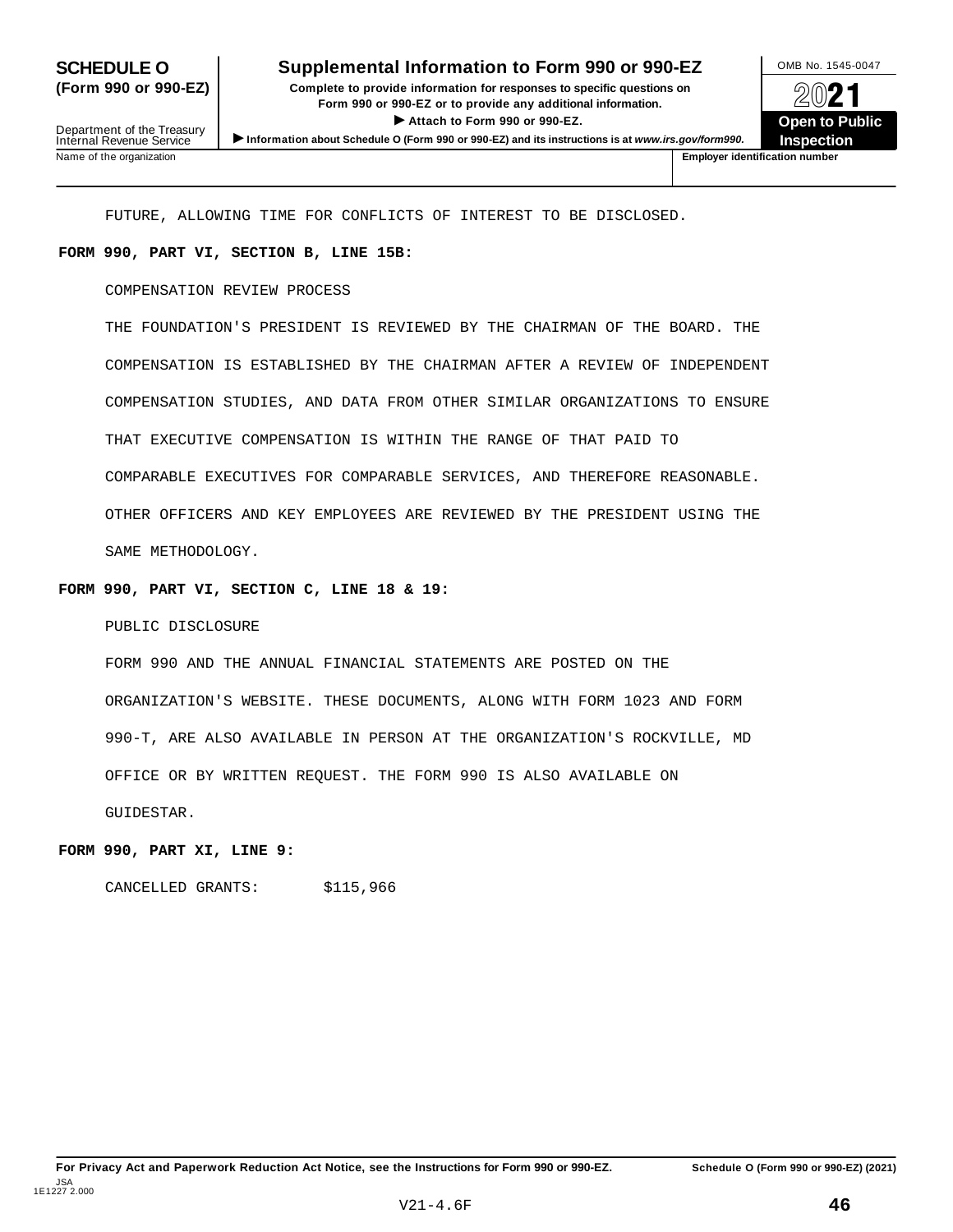| Schedule O (Form 990 or 990-EZ) 2021 |                                       |  |  |  |
|--------------------------------------|---------------------------------------|--|--|--|
| Name of the organization             | <b>Employer identification number</b> |  |  |  |
| INC.<br>FOUNDATION<br>HOUSE<br>SHEF  |                                       |  |  |  |

FORM 990, PART III, LINE 1 - ORGANIZATION'S MISSION ===================================================

TO PROMOTE AND ENHANCE THE PUBLIC PERCEPTION AND IMAGE OF FISHER HOUSES AND THE UNITED STATES ARMED FORCES, AND TO PROVIDE FINANCIAL ASSISTANCE TO CURRENT MEMBERS OF THE UNITED STATES ARMED FORCES, VETERANS AND THEIR FAMILIES. TO CONSTRUCT AND FURNISH FISHER HOUSES AND OTHER FACILITIES TO TEMPORARILY HOUSE OR PROVIDE FAMILIES AND LOVED ONES VISITING MILITARY PERSONNEL, OR THEIR FAMILIES, OR OTHER PERSONS QUALIFIED TO USE SUCH FACILITIES.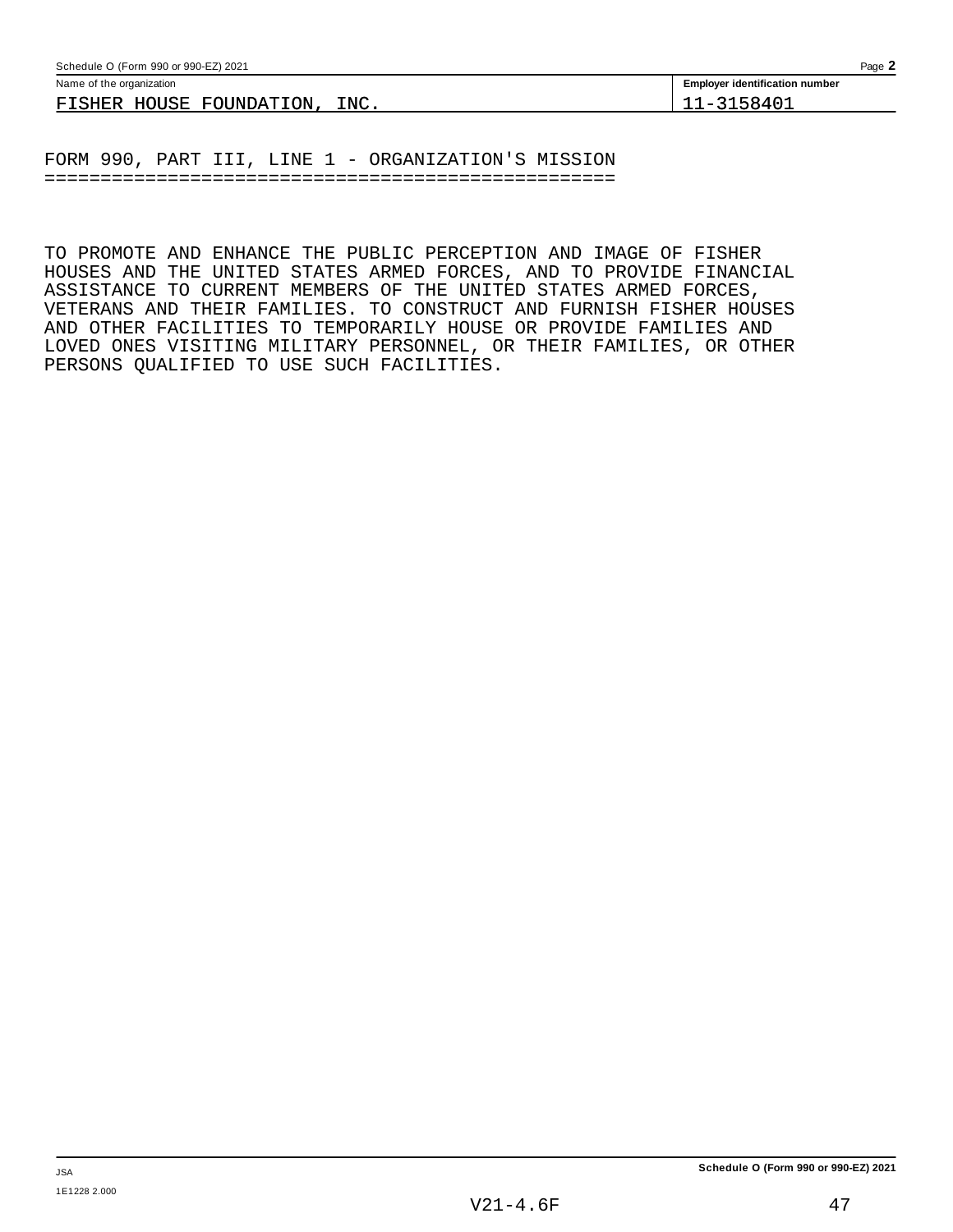Name of the organization **intervalse and the original of the original of the original of the original of the original of the original of the original of the original of the original of the original of the original of the o** 

FORM 990, PART VI, LINE 17 - STATES ===================================

AL,AK,AR,CA,CO,CT,DE, FL,GA,HI,IL,KS,KY,ME,MD,MA,MI, MN,MS,NH,NJ,NM,NY,NC,ND,OH,OK,OR,PA, RI,SC,TN,UT,VA,WA,WV,WI,